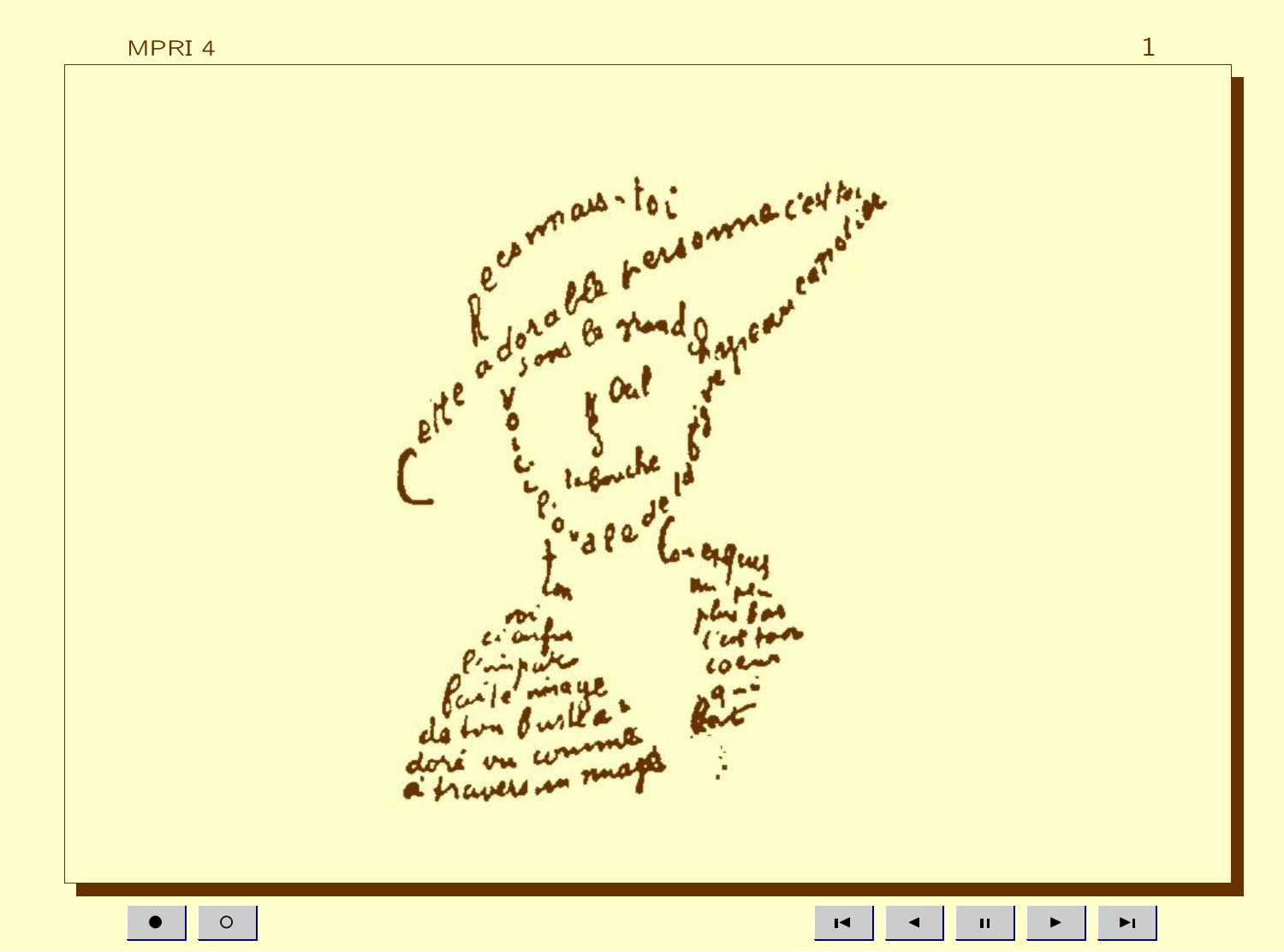# **Syntactic Formalisms**

 $\blacksquare$ 

 $\mathbf{H}^{\dagger}$ 

 $\blacktriangleright$ 

 $\blacktriangleright$  l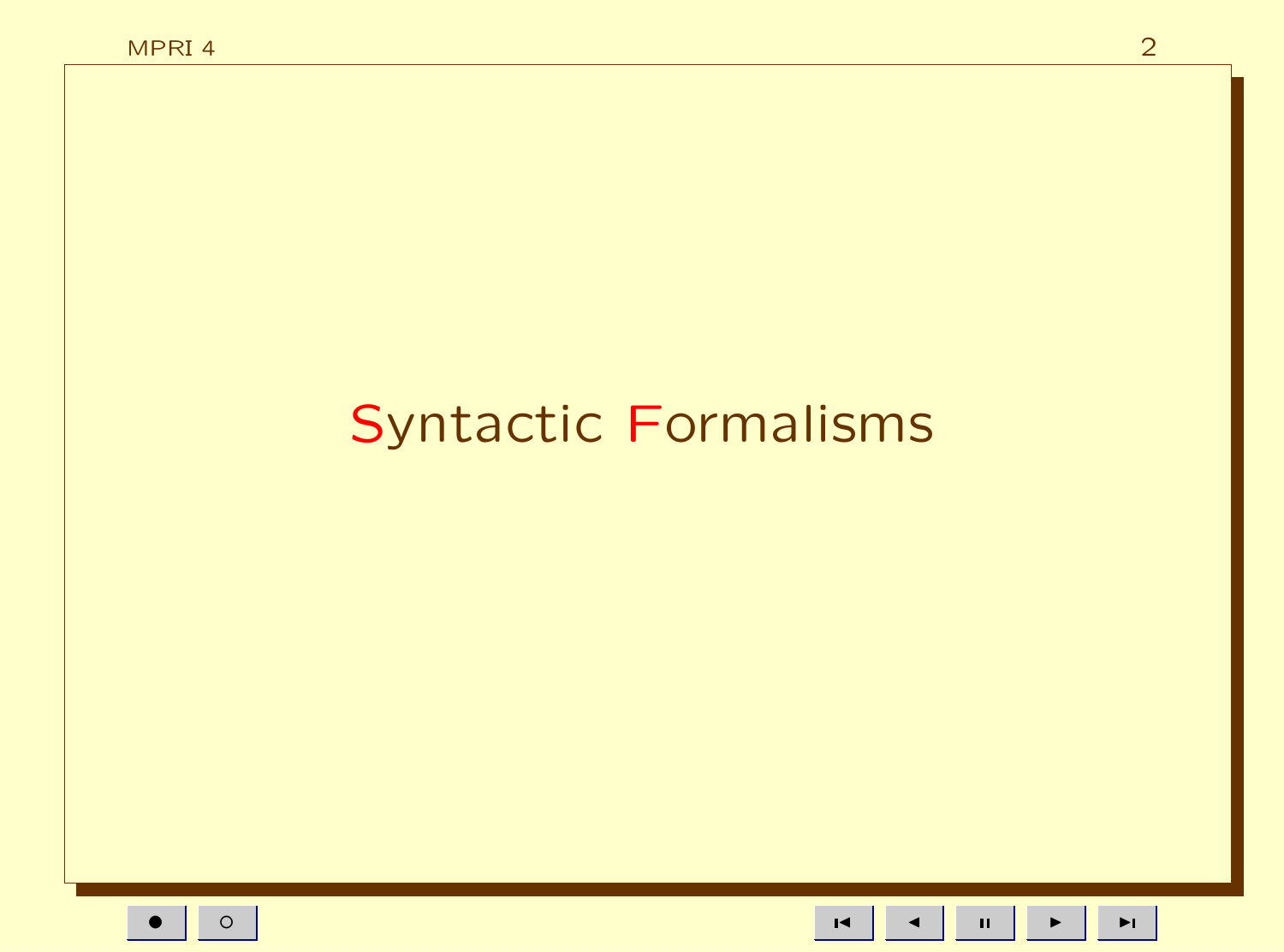# I. Context-Free Grammars

 $\blacksquare$  $\mathbf{H}^{\dagger}$   $\blacktriangleright$  l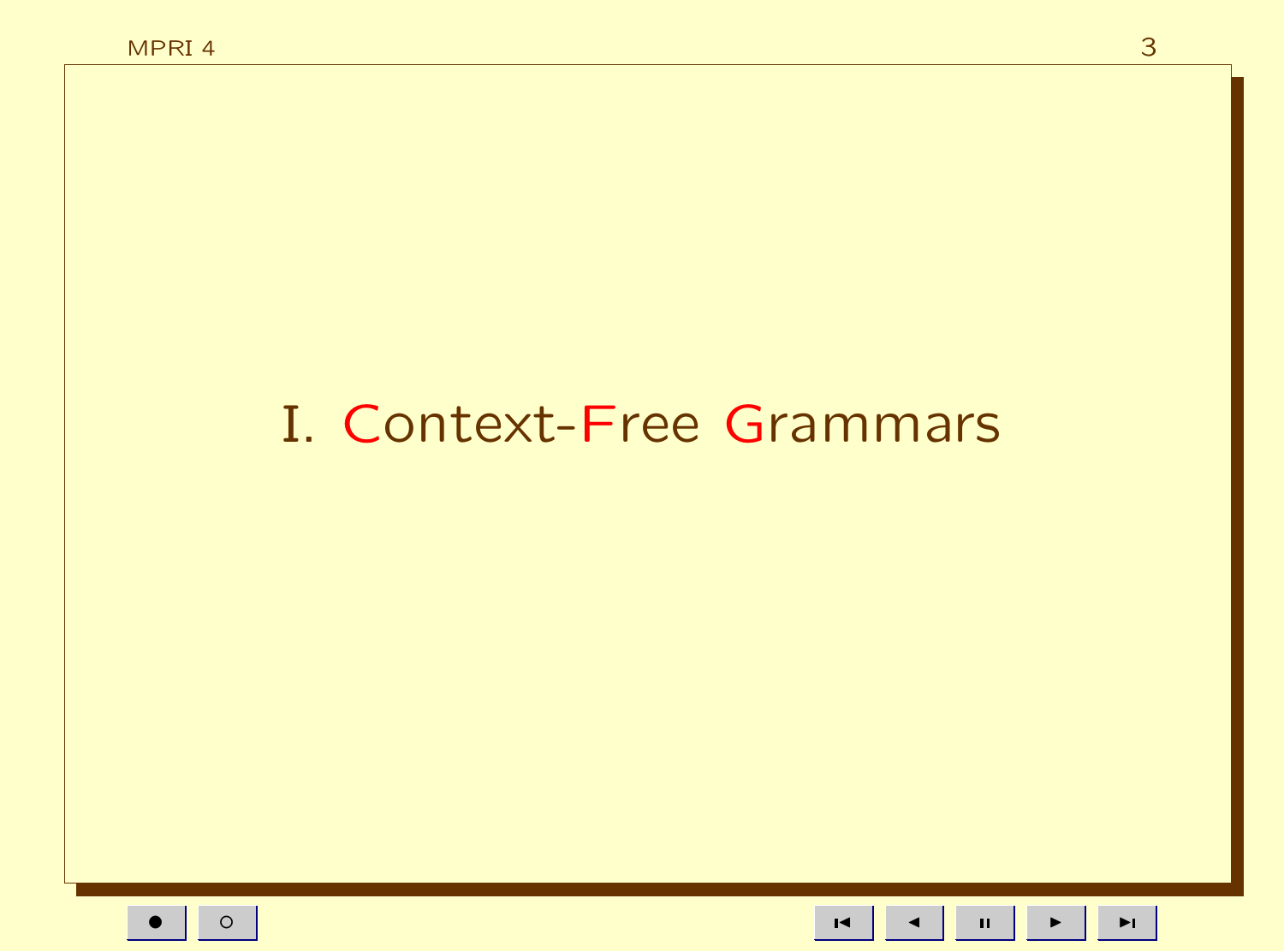• Definition

 $G = (N, T, P, S)$ 

where:

 $\circ$  *N* is a finite set of non-terminal symbols;

 $\circ$  T is a finite set of terminal symbols;

 $\circ$  P is a finite set of production rules

 $A \to \alpha$  where  $A \in N$  and  $\alpha \in (N \cup T)^*$ 

 $\circ$   $S \in N$  is the start symbol.

$$
L(G) = \{ \omega \in T^* \mid S \to^* \omega \}
$$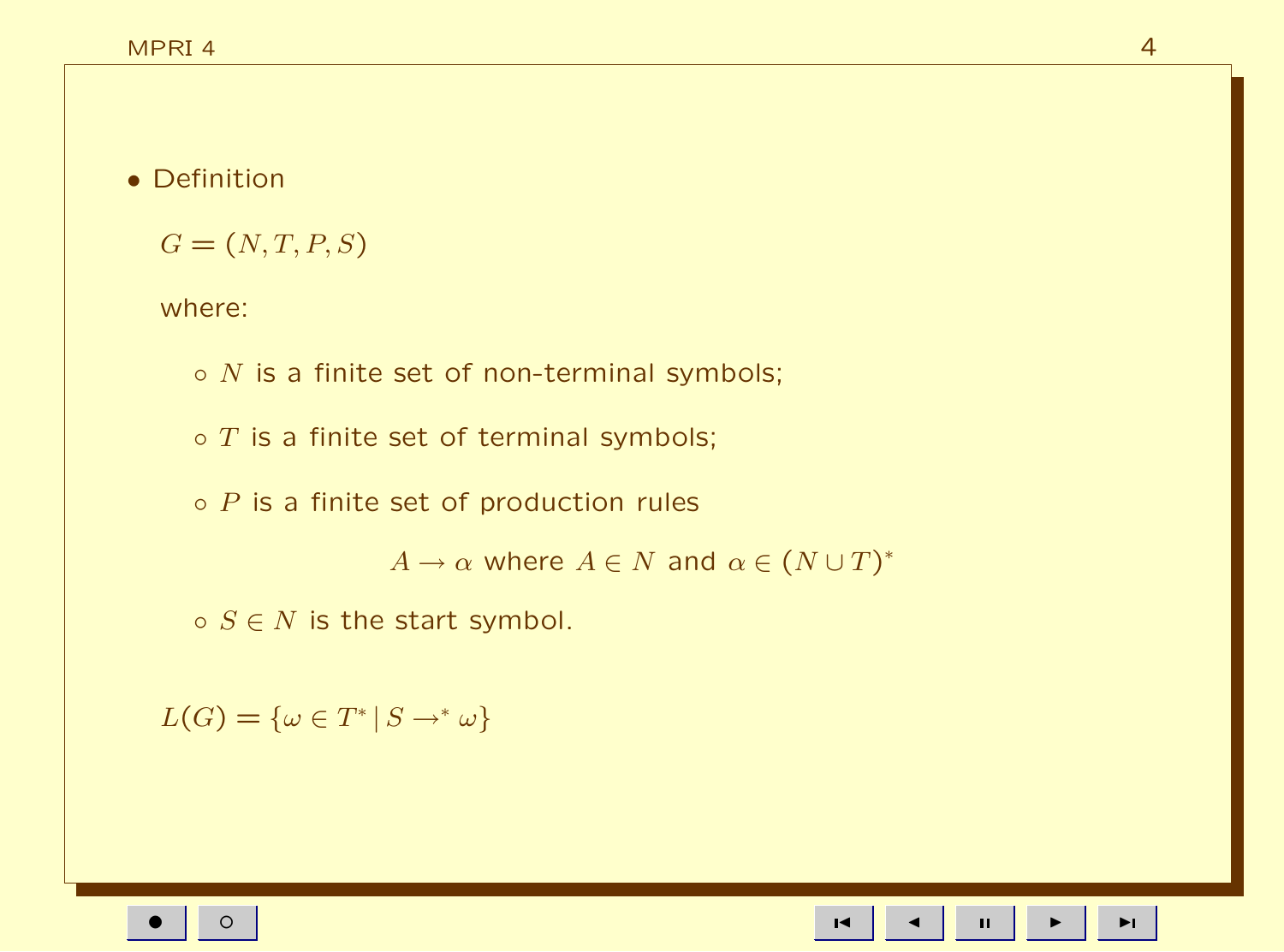## Example

• Grammatical rules

 $S \rightarrow NP VP$  $\mathsf{VP}\to \mathsf{t}\mathsf{V}$  NP  $\mathsf{VP}\to\mathsf{stV}$  Adj  $NP \rightarrow Det N$ 

• Lexicon

tV  $\rightarrow$  /mange/  $\mathsf{stV} \to \mathsf{/est/}$  $NP \rightarrow /Pierre/$  $N \rightarrow$  /fruit/  $Adj \rightarrow /intelligent/$ Det  $\rightarrow$  /un/

•

 $\blacksquare$ 

 $\overline{\phantom{a}}$ 

 $\blacksquare$ 

 $\mathbf{H}^{\dagger}$ 

 $\blacktriangleright$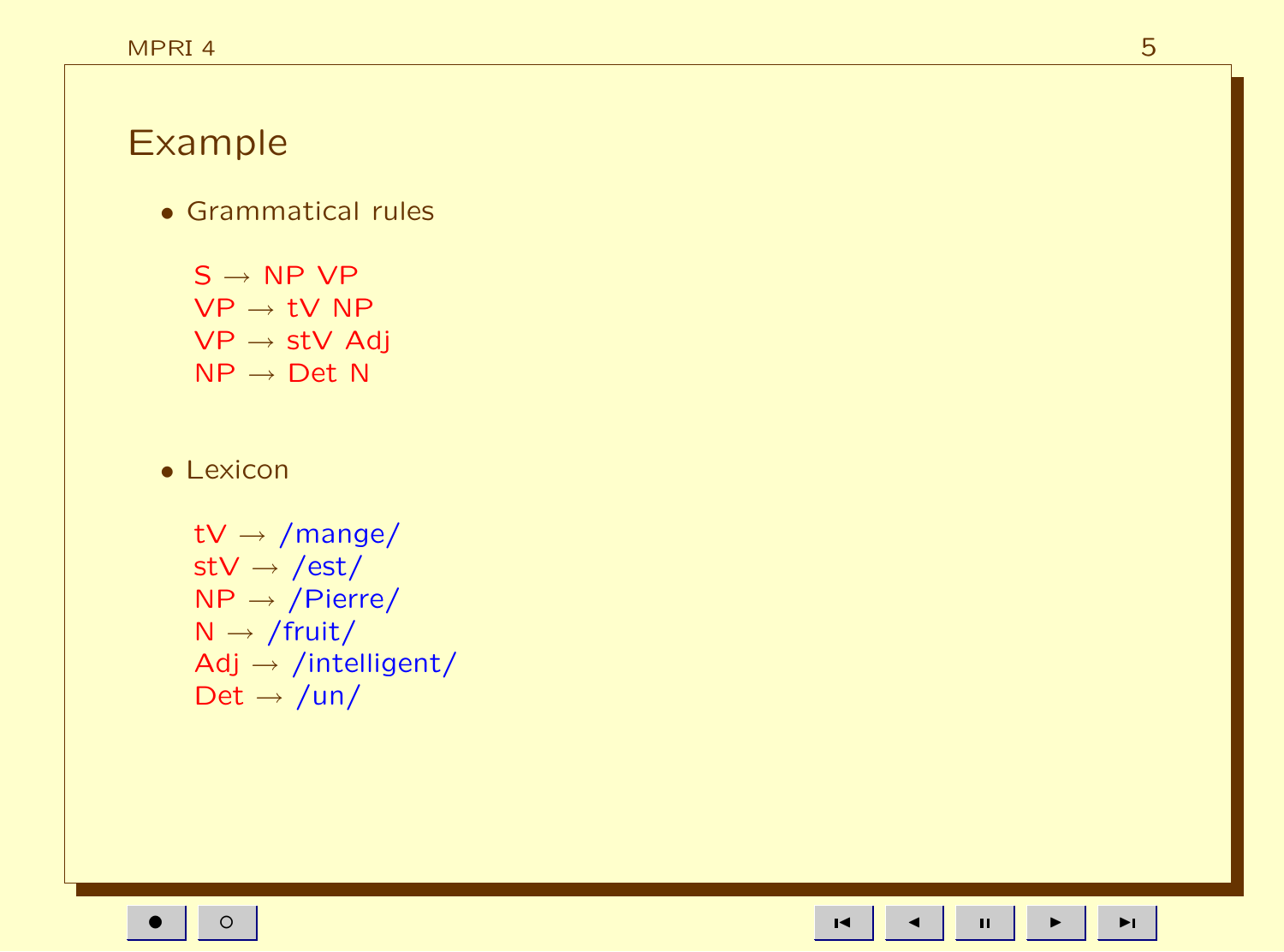# CKY Algorithm

init

 $\langle A \rightarrow \bullet \alpha, i, i \rangle$ 

scan

$$
\frac{}{} \qquad a = a\\_{j+1}
$$

complete

$$
\frac{\quad }{}
$$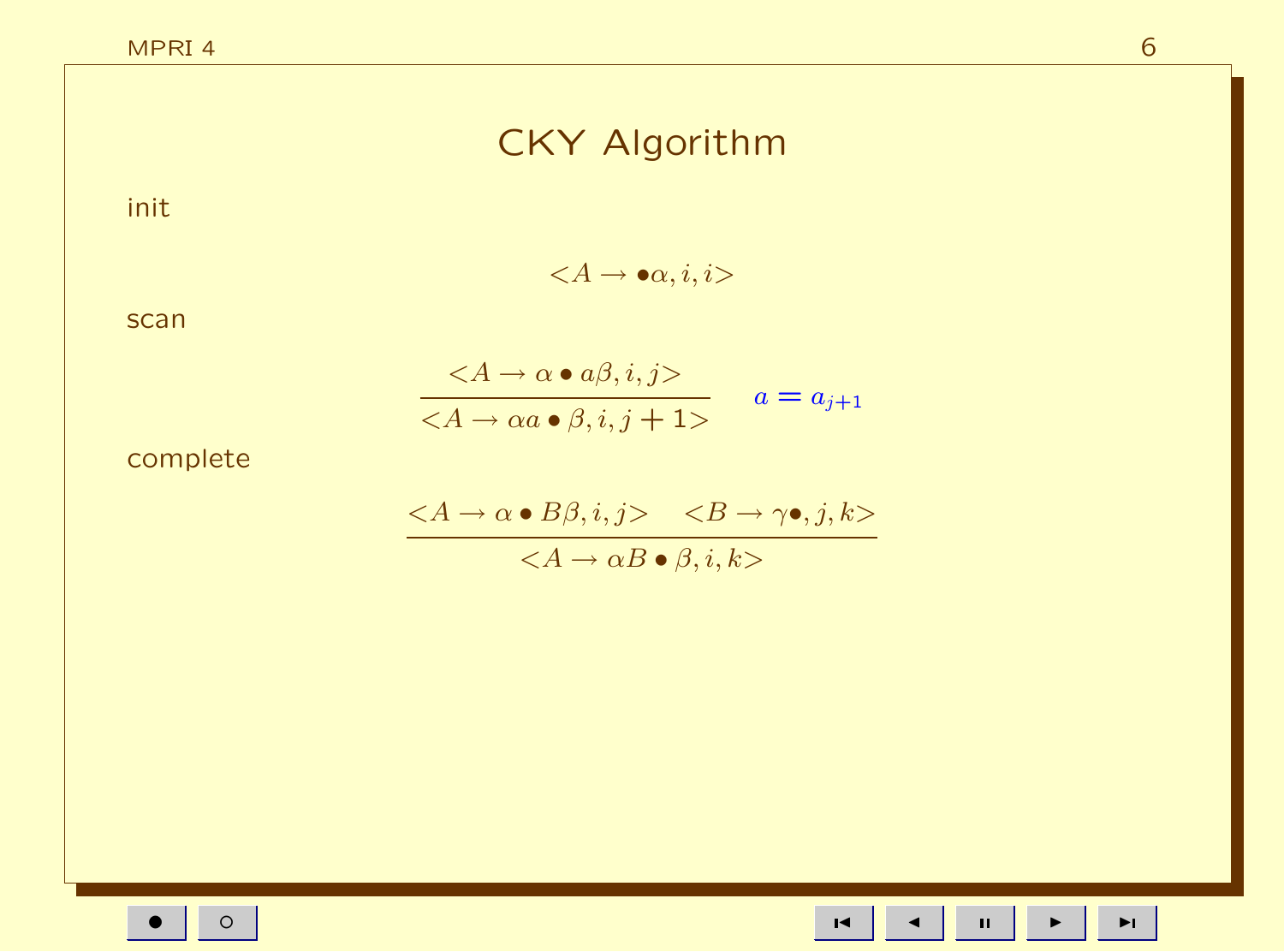# CKY Algorithm

init

 $\langle A \rightarrow \bullet \alpha, i, i \rangle$ 

scan

$$
\frac{}{} \qquad a = a\\_{j+1}
$$

complete

$$
\frac{\quad }{}
$$

• Good news/Bad news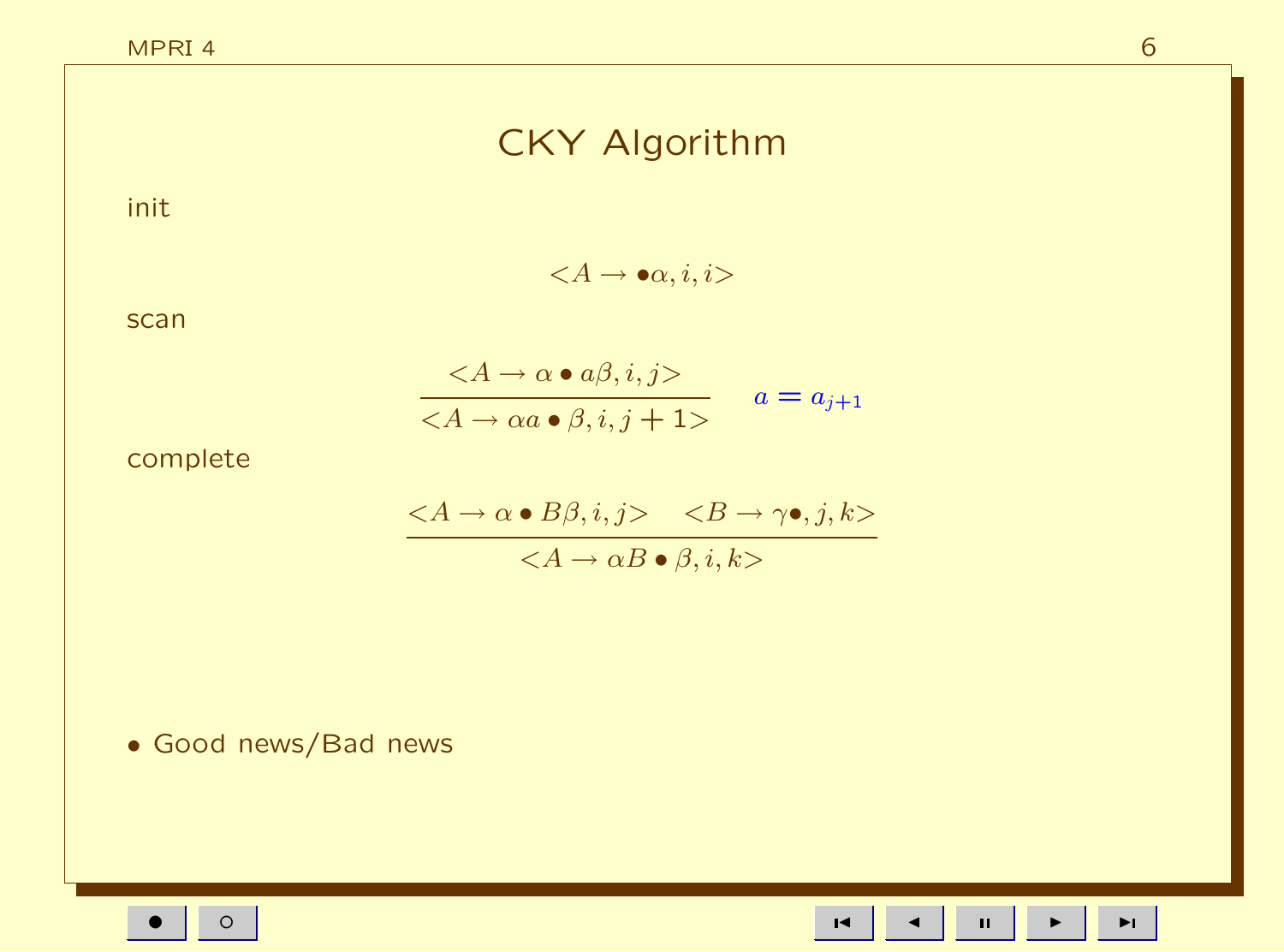# Earley Algorithm

init

 $\langle S \rightarrow \bullet \alpha, 0, 0 \rangle$ 

scan

$$
\frac{}{} \qquad a = a\\_{j+1}
$$

complete

$$
\frac{\quad }{}
$$

predict

$$
\frac{}{}
$$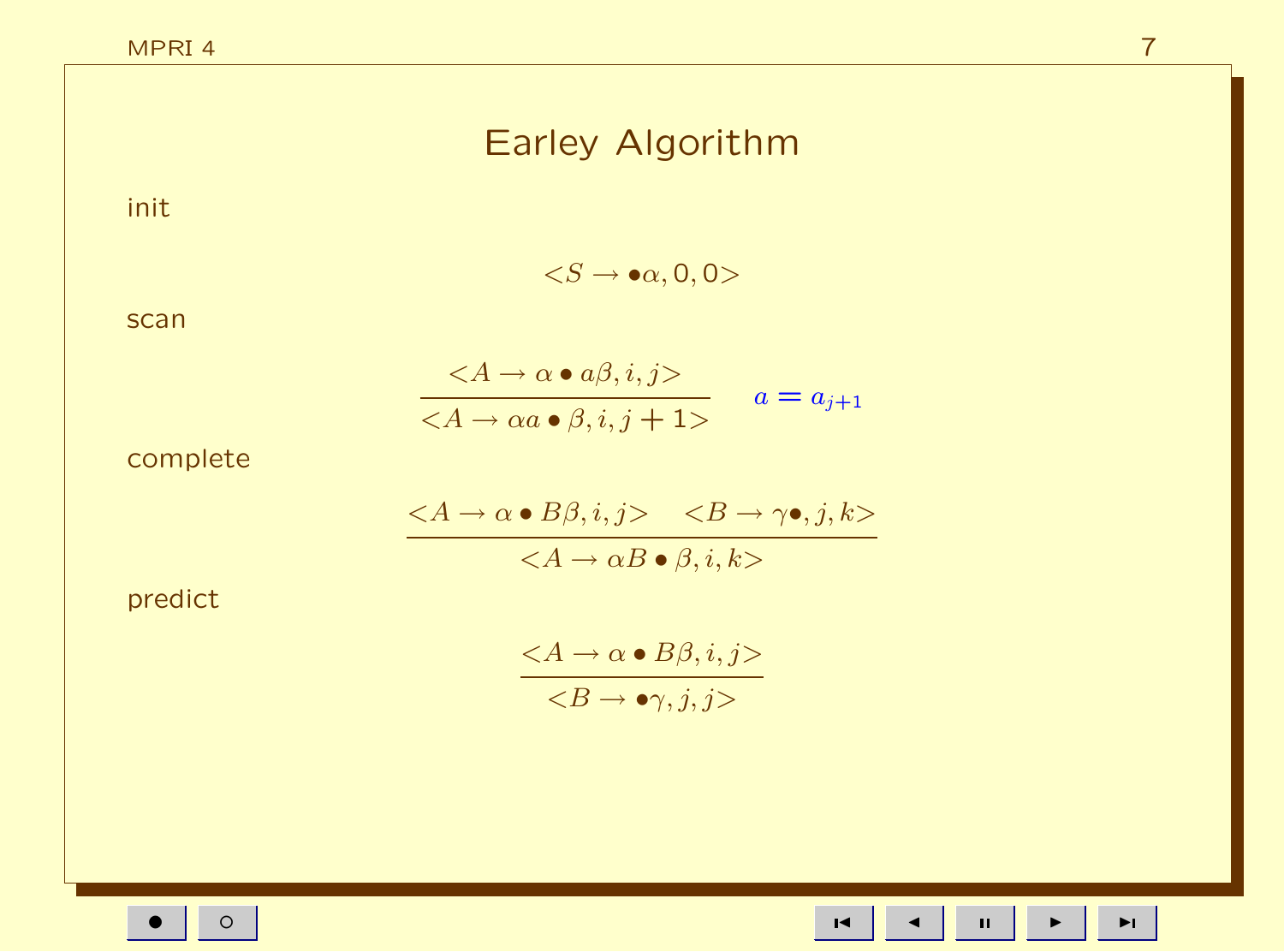# Earley Algorithm

init

 $\langle S \rightarrow \bullet \alpha, 0, 0 \rangle$ 

scan

$$
\frac{}{} \qquad a = a\\_{j+1}
$$

complete

$$
\frac{\quad }{}
$$

predict

 $\langle A \rightarrow \alpha \bullet B \beta, i, j \rangle$  $\langle B \rightarrow \bullet \gamma, j, j \rangle$ 

• Correct-prefix property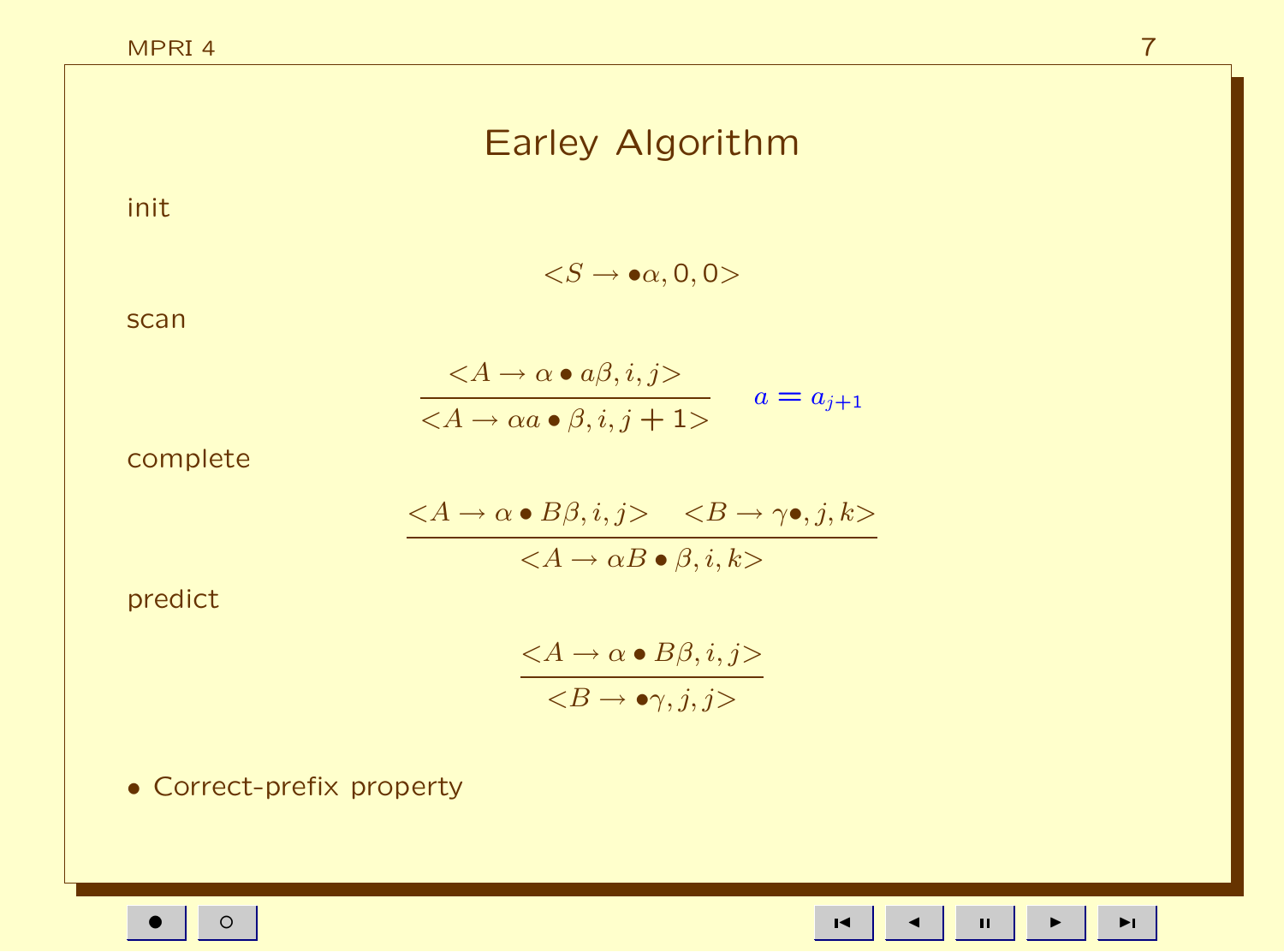# II. Unification Grammars

 $\blacksquare$ 

 $\mathbf{H}^{\dagger}$ 

 $\blacktriangleright$ 

 $\blacktriangleright$  l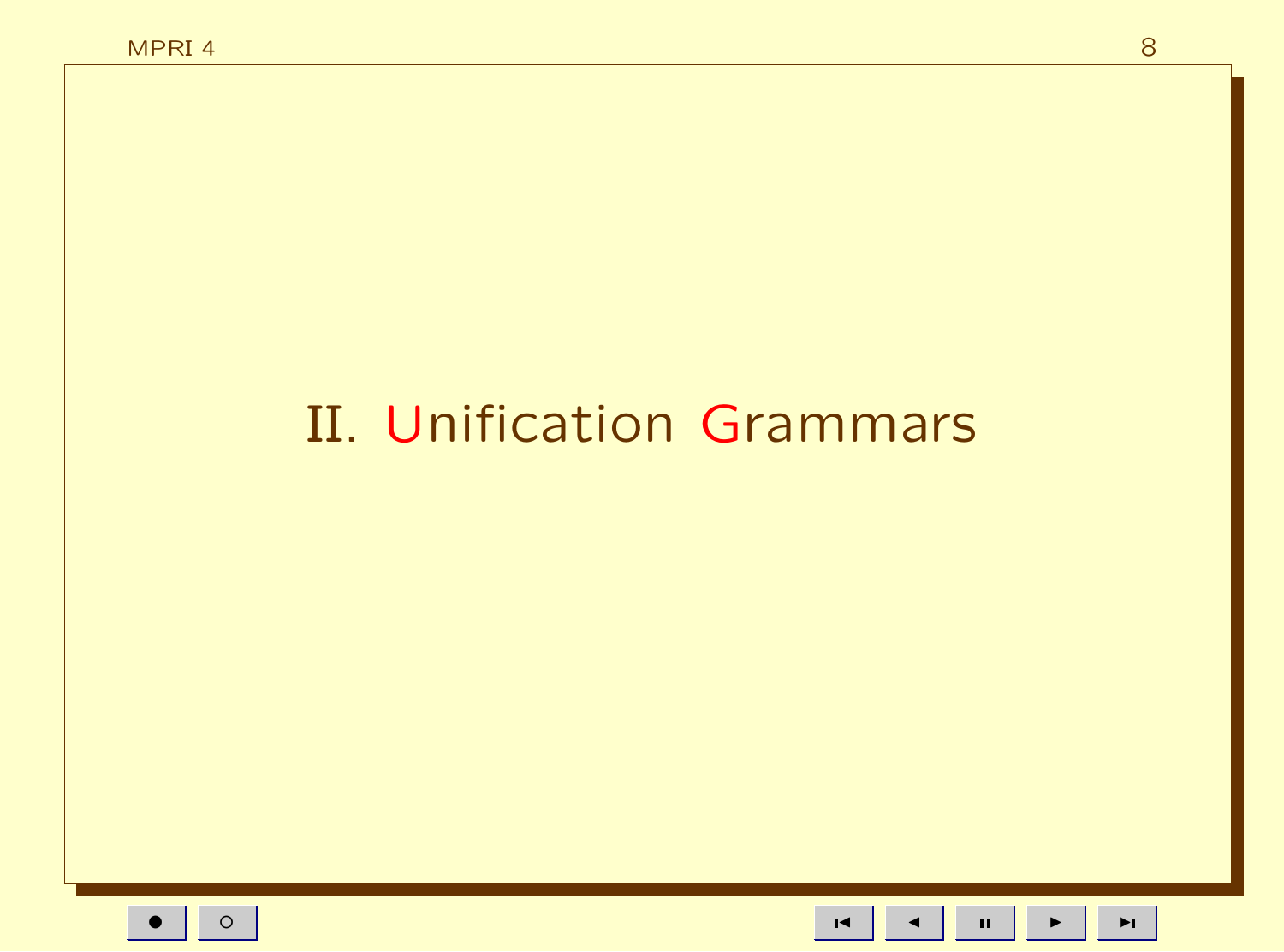$NP \rightarrow NP$  Conj NP

Conj  $\rightarrow$  /et/  $NP \rightarrow /Marie/$  $N \rightarrow /pomme/$ Det  $\rightarrow$  /une/ Det  $\rightarrow$  /des/

 $\mathbf{H}^{\dagger}$ 

 $\blacksquare$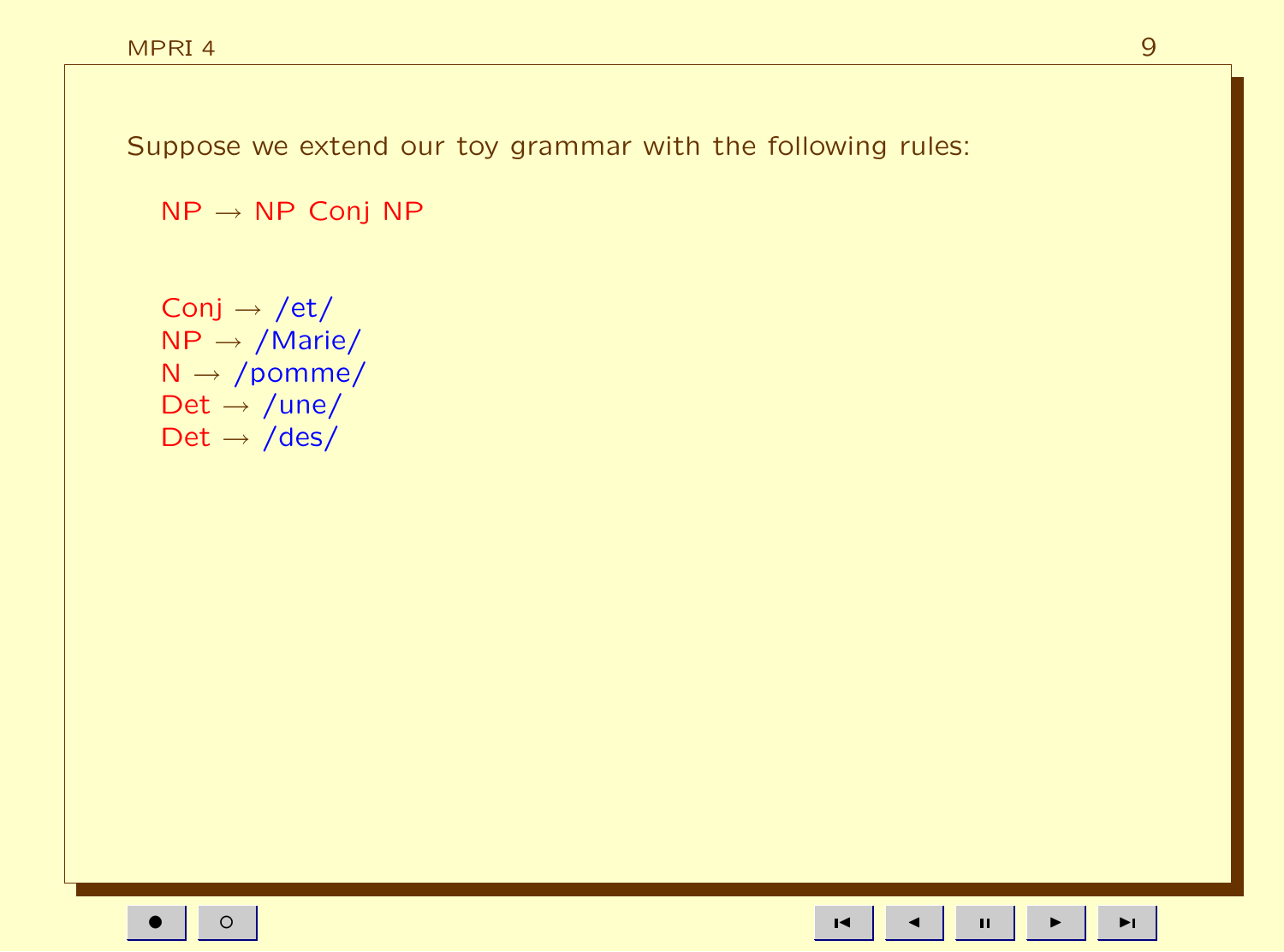$NP \rightarrow NP$  Conj NP

Conj  $\rightarrow$  /et/  $NP \rightarrow /Marie/$  $N \rightarrow /pomme/$ Det  $\rightarrow$  /une/ Det  $\rightarrow$  /des/

We get:

\*Marie est intelligent

 $\mathbf{H}$ 

 $\blacksquare$ 

 $\blacktriangleright$  l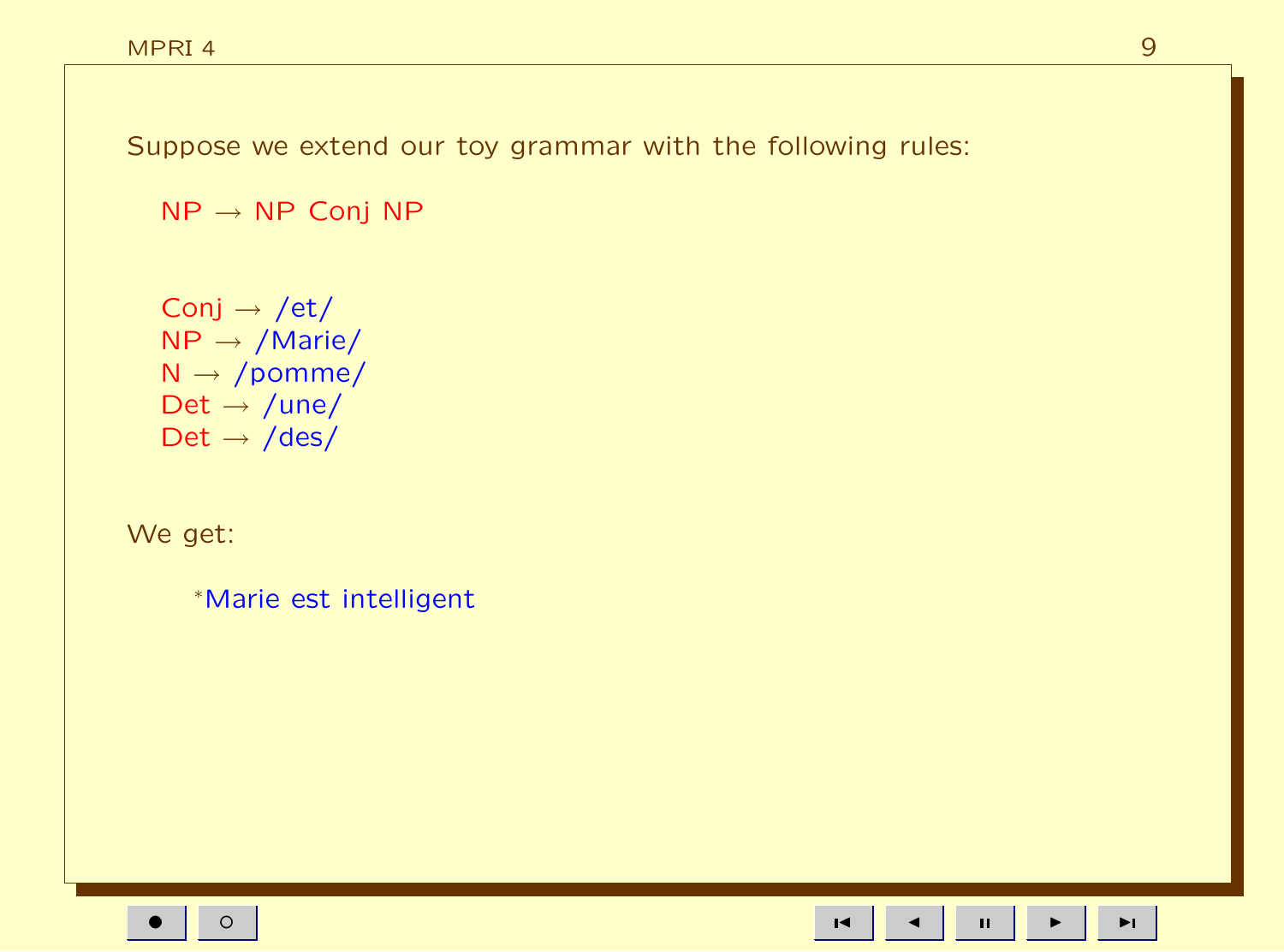$NP \rightarrow NP$  Conj NP

Conj  $\rightarrow$  /et/  $NP \rightarrow /Marie/$  $N \rightarrow /pomme/$ Det  $\rightarrow$  /une/ Det  $\rightarrow$  /des/

We get:

\*Marie est intelligent

\*Marie mange un pomme

 $\mathbf{H}$ 

 $\blacksquare$ 

 $\blacktriangleright$  l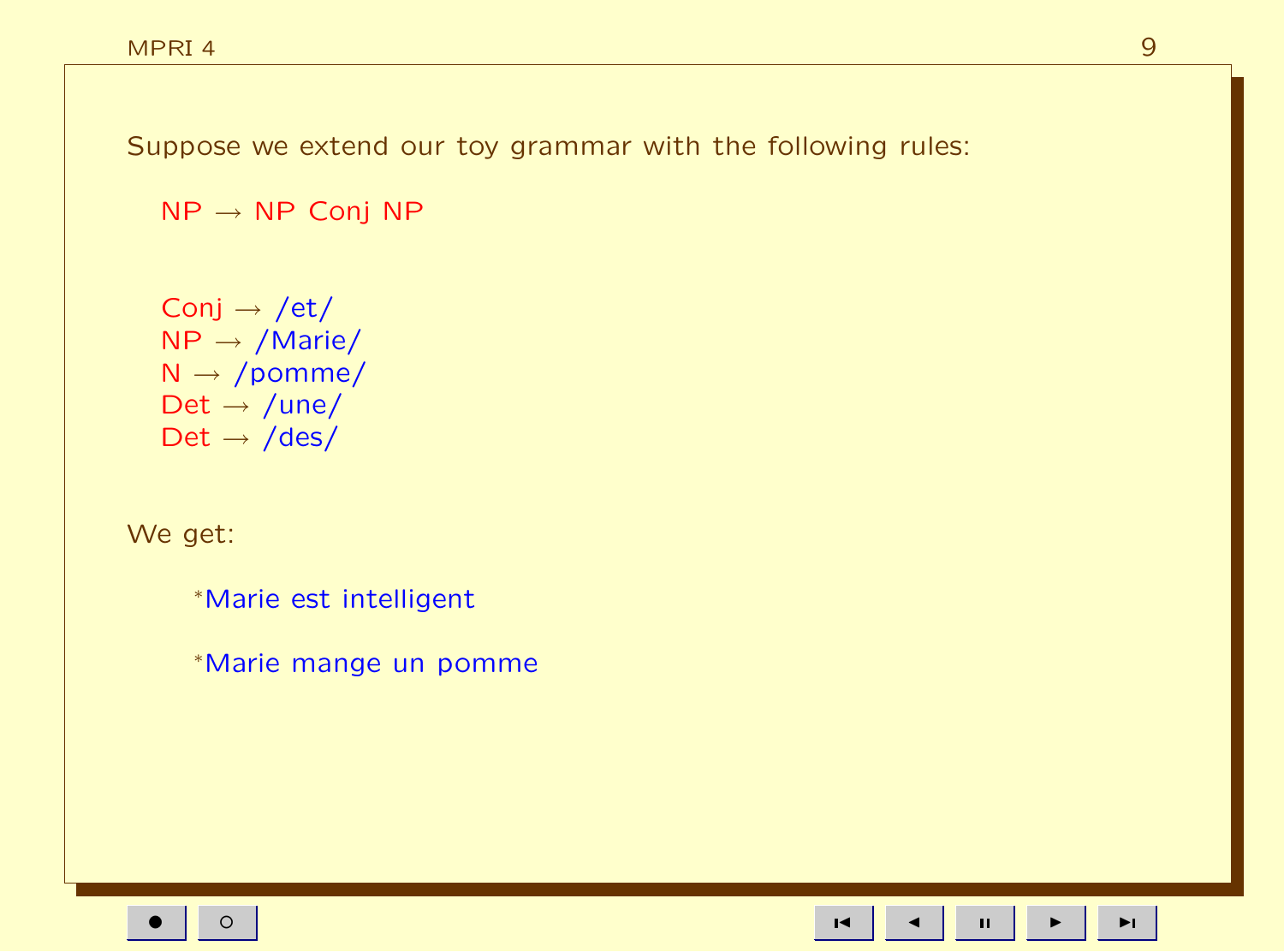$NP \rightarrow NP$  Conj NP

Conj  $\rightarrow$  /et/  $NP \rightarrow /Marie/$  $N \rightarrow /p$ omme/ Det  $\rightarrow$  /une/  $Det \rightarrow /des/$ 

We get:

<sup>∗</sup>Marie est intelligent

<sup>∗</sup>Marie mange un pomme

<sup>∗</sup>Pierre et Marie mange une pomme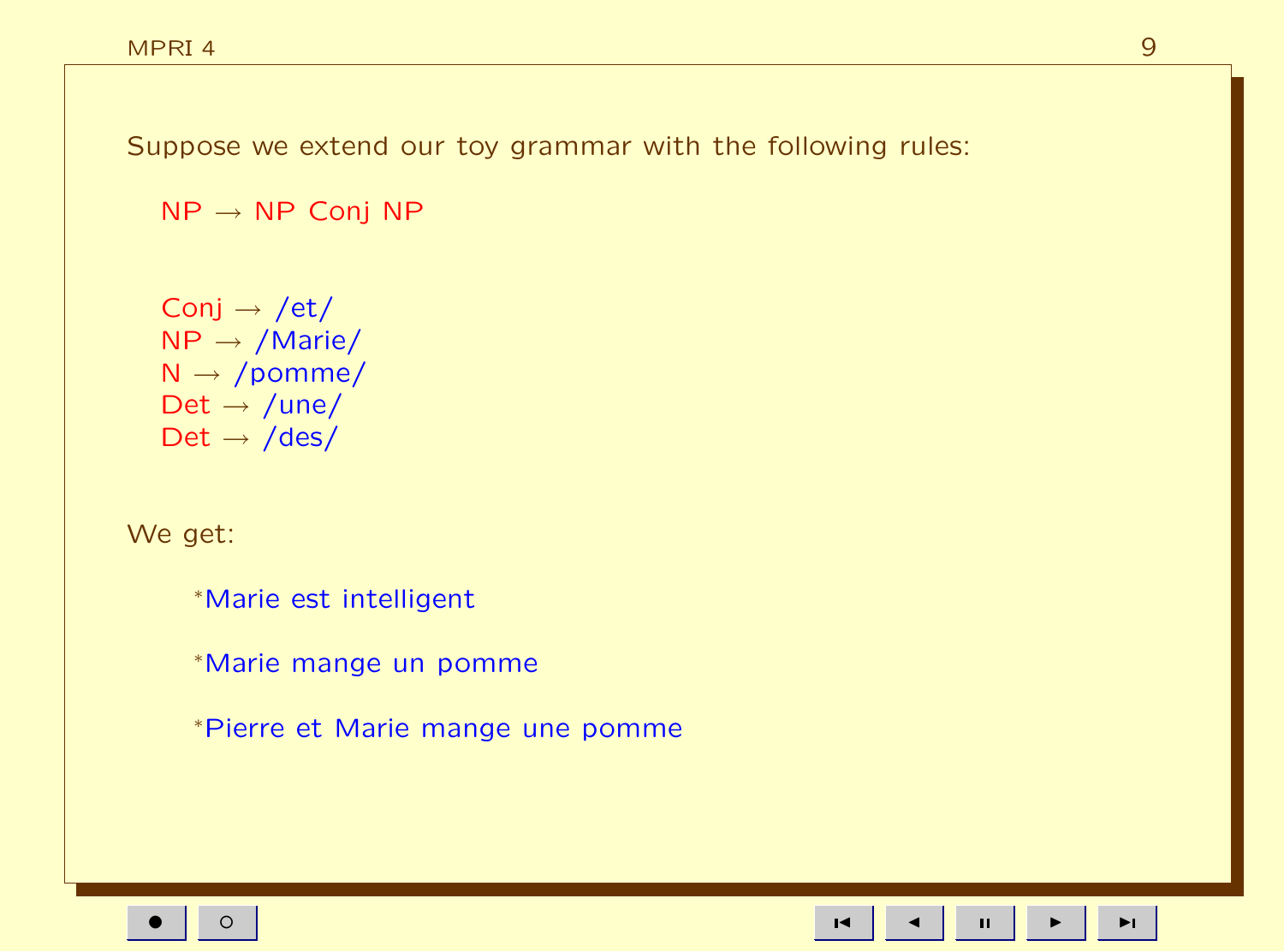$NP \rightarrow NP$  Conj NP

Conj  $\rightarrow$  /et/  $NP \rightarrow /Marie/$  $N \rightarrow /p$ omme/ Det  $\rightarrow$  /une/  $Det \rightarrow /des/$ 

We get:

<sup>∗</sup>Marie est intelligent

<sup>∗</sup>Marie mange un pomme

<sup>∗</sup>Pierre et Marie mange une pomme

?Pierre mange Marie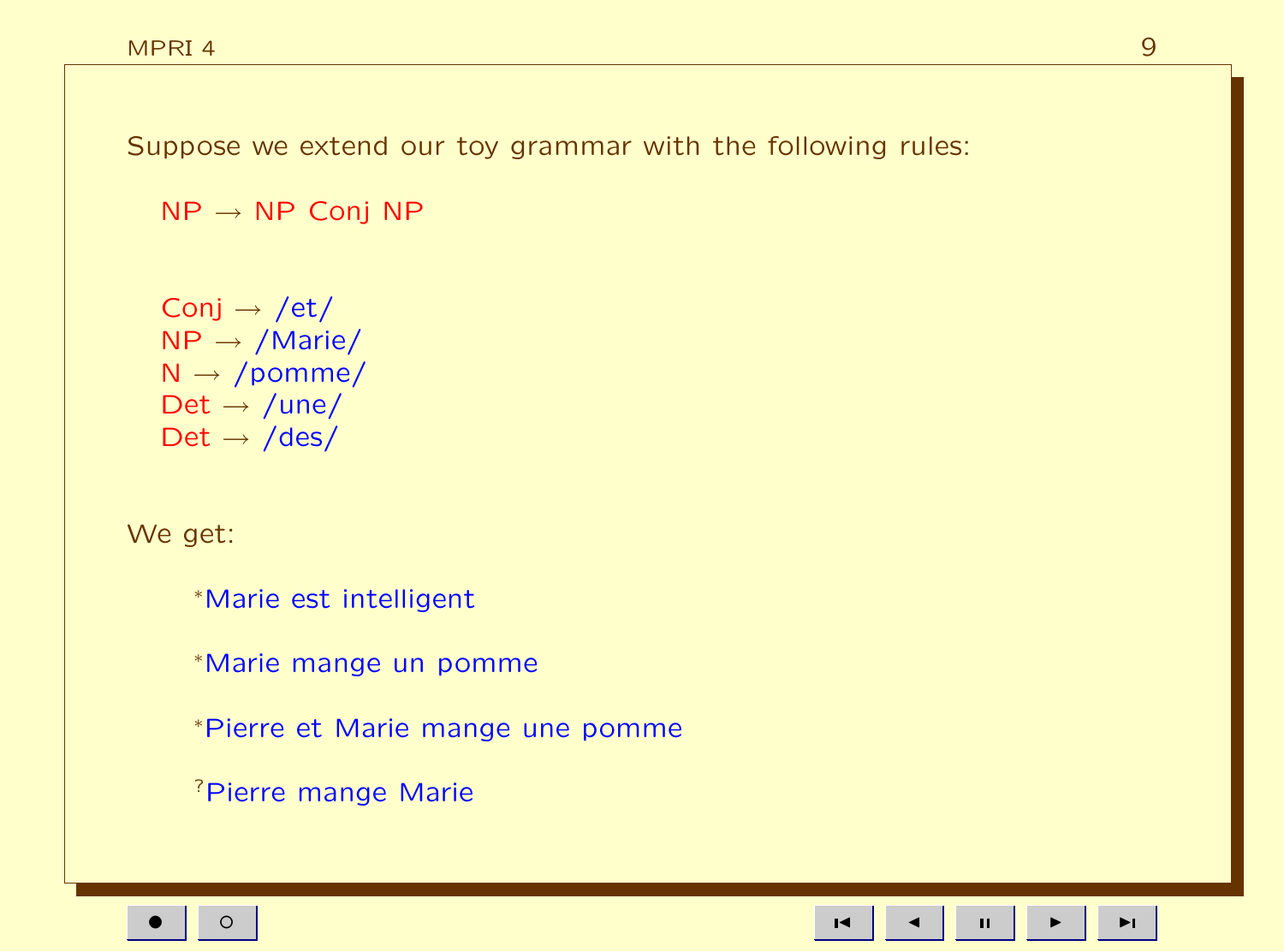$S \rightarrow NP[X, Y] VP[X, Y]$  $VP[X, Y] \rightarrow TV[Y] NP[W, Z]$  $VP[X, Y] \rightarrow stV[Y]$  Adj $[X, Y]$  $NP [X, Y] \rightarrow Det [X, Y] N [X, Y]$  $NP[m, p] \rightarrow NP[m, X]$  Conj  $NP[Y, Z]$  $NP[m, p] \rightarrow NP[X, Y]$  Conj  $NP[m, Z]$  $NP$  [f, p]  $\rightarrow NP$  [f, X] Conj NP [f, Y]

 $tV[s] \rightarrow /mange/$  $tV[p] \rightarrow \text{/mangent/}$  $\mathsf{stV}[\mathsf{s}] \longrightarrow / \mathsf{est}/$  $stV[p] \rightarrow /sont/$  $NP[m,s] \rightarrow$  /Pierre/  $NP [f, s] \rightarrow /Marie/$  $N [m, s] \rightarrow$  /fruit/  $N[m, p] \rightarrow /fruits/$  $N[f,s] \rightarrow$  /pomme/

 $N[f, p] \rightarrow$  /pommes/ Adj  $[m, s] \rightarrow$  /intelligent/ Adj  $[f,s] \rightarrow$  /intelligente/ Adj  $[m, p] \rightarrow$  /intelligents/ Adj  $[f, p] \rightarrow$  /intelligentes/  $Det[m, s] \rightarrow \text{/un/}$  $Det [f, s] \rightarrow$  /une/  $Det [X, p] \rightarrow /des/$ Conj  $\rightarrow$  /et/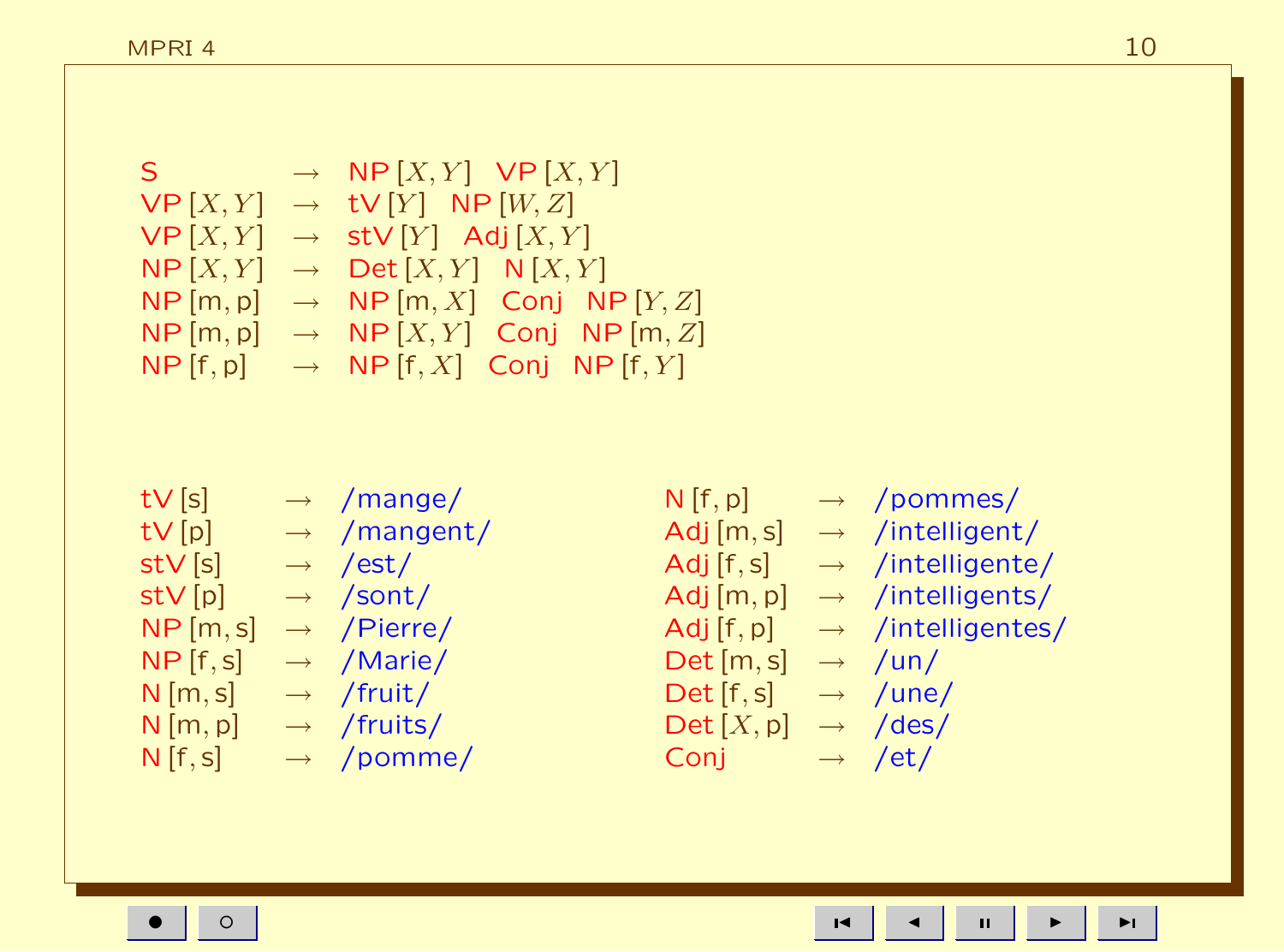# Earley Algorithm

init

 $\langle S \rightarrow \bullet \alpha, 0, 0 \rangle$ 

scan

$$
\frac{}{} \qquad a = a\\_{j+1}
$$

complete

$$
\frac{}{} \qquad \sigma = \text{mgu}\\(B, C\\)
$$

predict

$$
\frac{}{<\(C \to \bullet \gamma\)\sigma, j, j>} \quad \sigma = \text{mgu}\(B, C\)
$$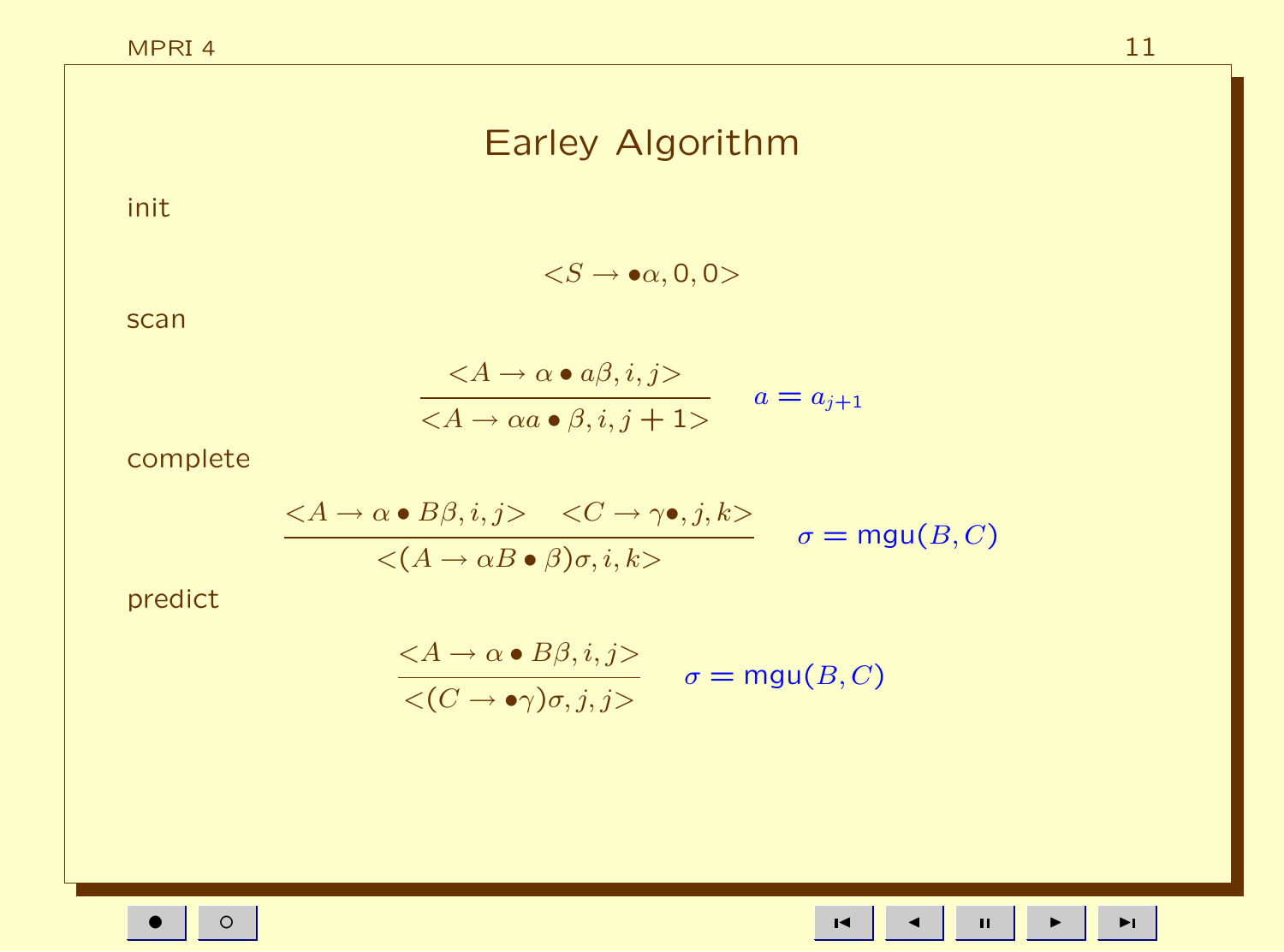## Earley Algorithm

init

 $\langle S \rightarrow \bullet \alpha, 0, 0 \rangle$ 

scan

$$
\frac{}{} \qquad a = a\\_{j+1}
$$

complete

$$
\frac{}{} \qquad \sigma = \text{mgu}\\(B, C\\)
$$

predict

$$
\frac{}{<\(C \to \bullet \gamma\)\sigma, j, j>} \quad \sigma = \text{mgu}\(B, C\)
$$

• equality up to variable renaming, subsumption, completeness ?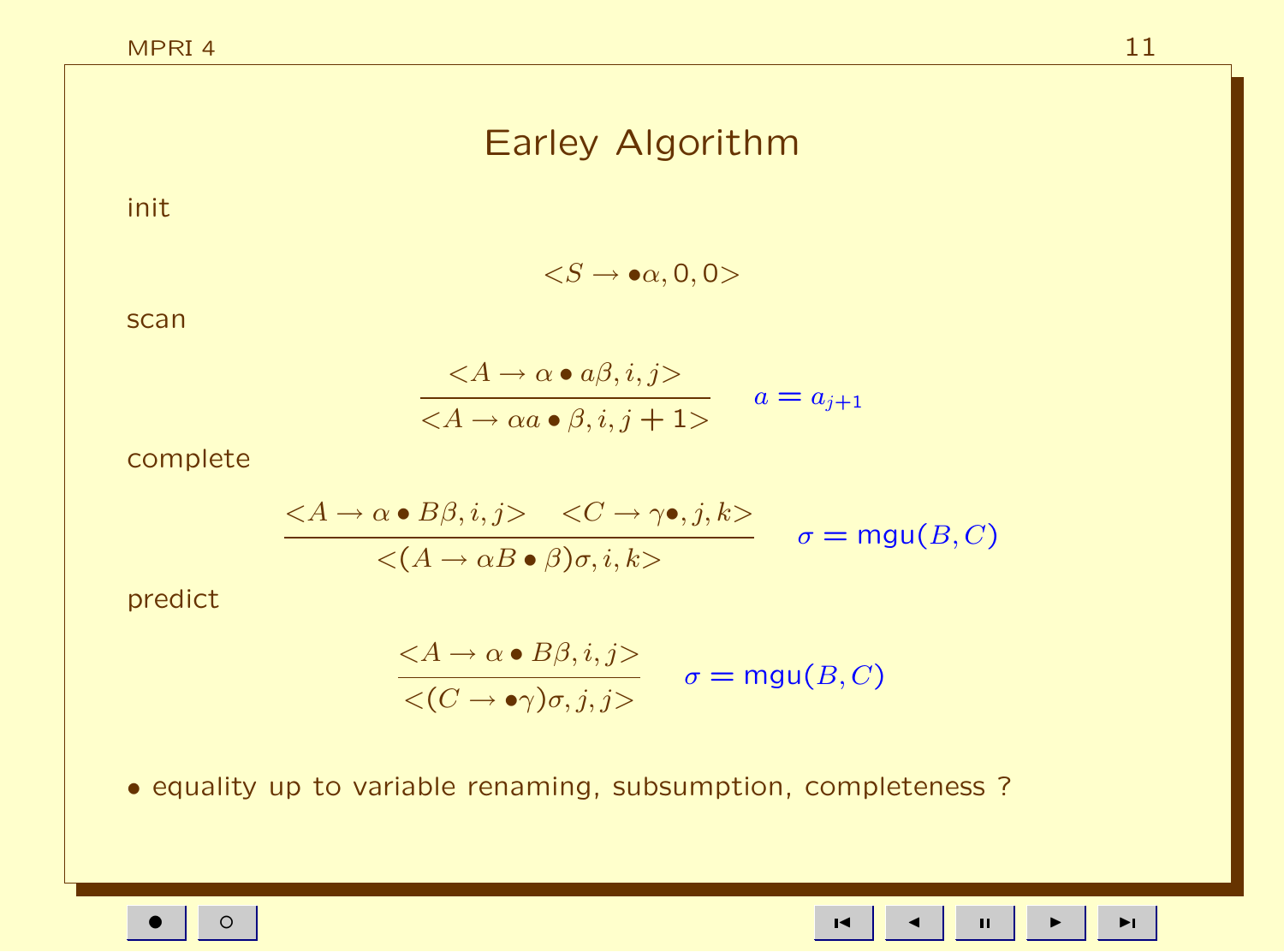Carl Pollard and Ivan A. Sag: Head-Driven Phrase Structure Grammar. University of Chicago Press, 1994.

Joan Bresnan: Lexical-Functional Syntax, Oxford: Blackwell Publishers Ltd, 2001.

Anne Abeillé: Les Nouvelles syntaxes. Armand Colin, 1993.

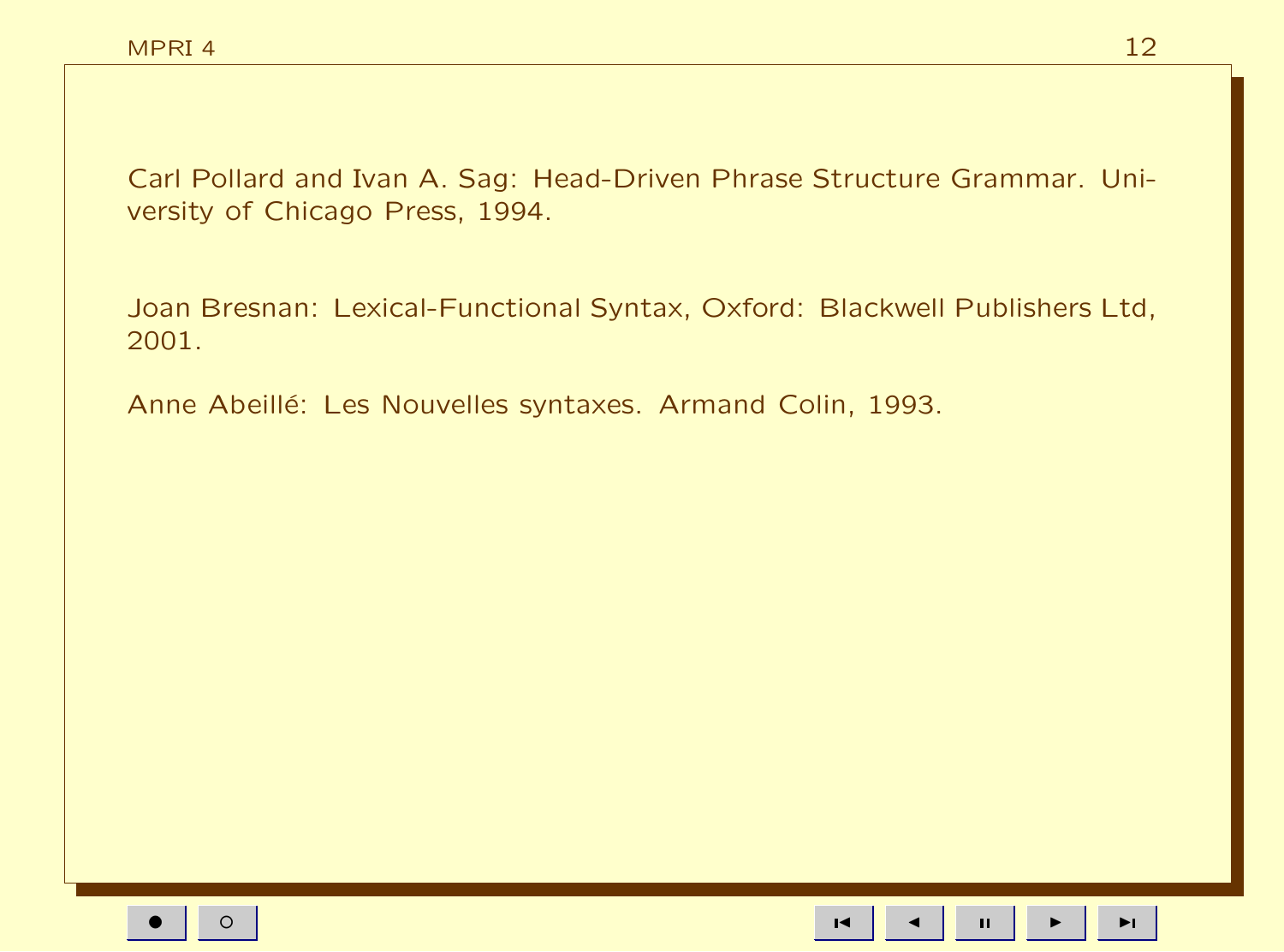# III. Tree Adjoining Grammars

13

 $\mathbf{H}^{\dagger}$ 

 $\blacksquare$ 

 $\blacktriangleright$ l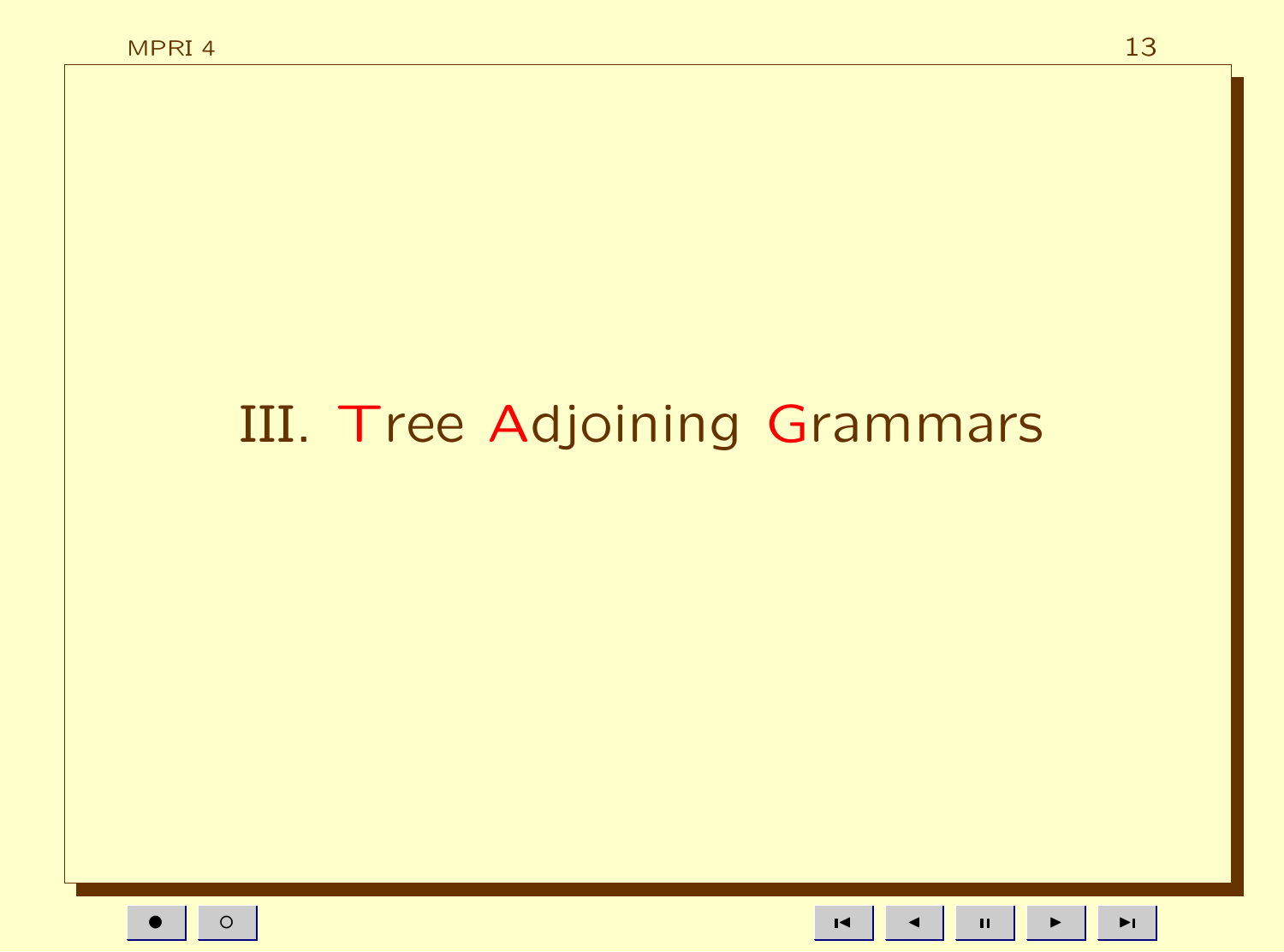#### • Lexicalization

- Weak Equivalence versus Strong Equivalence
- Definition

 $G = (N, T, I, A, S)$ 

where:

- $\circ$  N is a finite set of non-terminal symbols;
- $\circ$  T is a finite set of terminal symbols;
- $\circ$  *I* is a finite set of trees called initial trees:
- $\circ$  A is a finite set of trees called auxiliary trees;
- $\circ$   $S \in N$  is the start symbol.

The trees in  $I \cup A$  are called elementary trees. The inner nodes of the elementary trees are labeled by non-terminals. Their leaves are labeled by non-terminals or by terminals. In each auxiliary tree, there is one distinguished leaf (called the foot) whose label is the same non-terminal as the label of the root.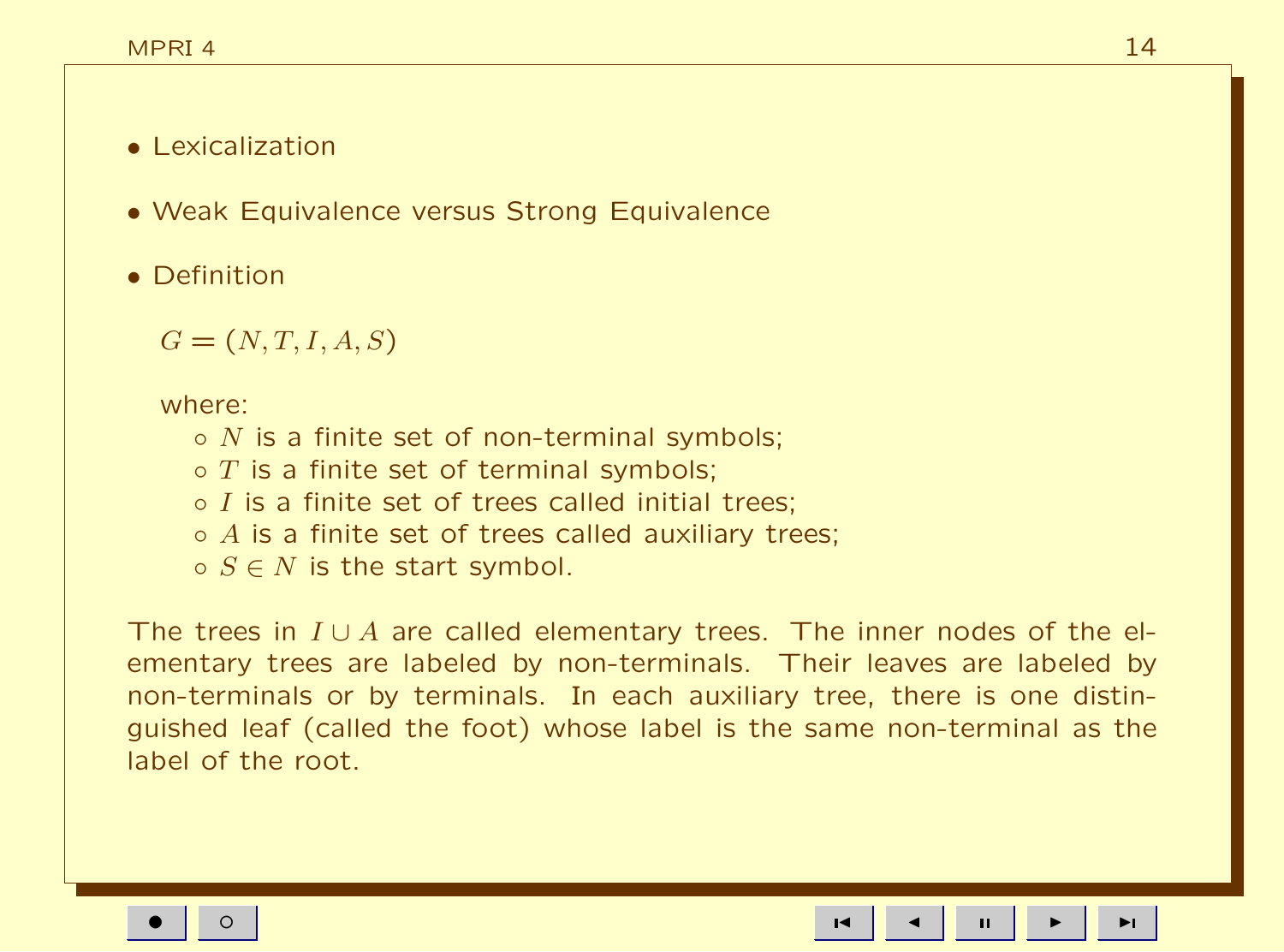

initial/derived tree



initial tree



derived tree

⇒

⇒

• Adjunction



initial/derived tree

Ĭ,  $\overline{\phantom{a}}$ Ĩ, ſ, ſ,  $\overline{ }$  $\overline{\phantom{a}}$  $\overline{\phantom{a}}$  $\overline{a}$  $\overline{\phantom{a}}$  $\overline{a}$  $\overline{a}$  $\overline{a}$  $\overline{a}$ N<sup>∗</sup>

N

auxiliary tree



derived tree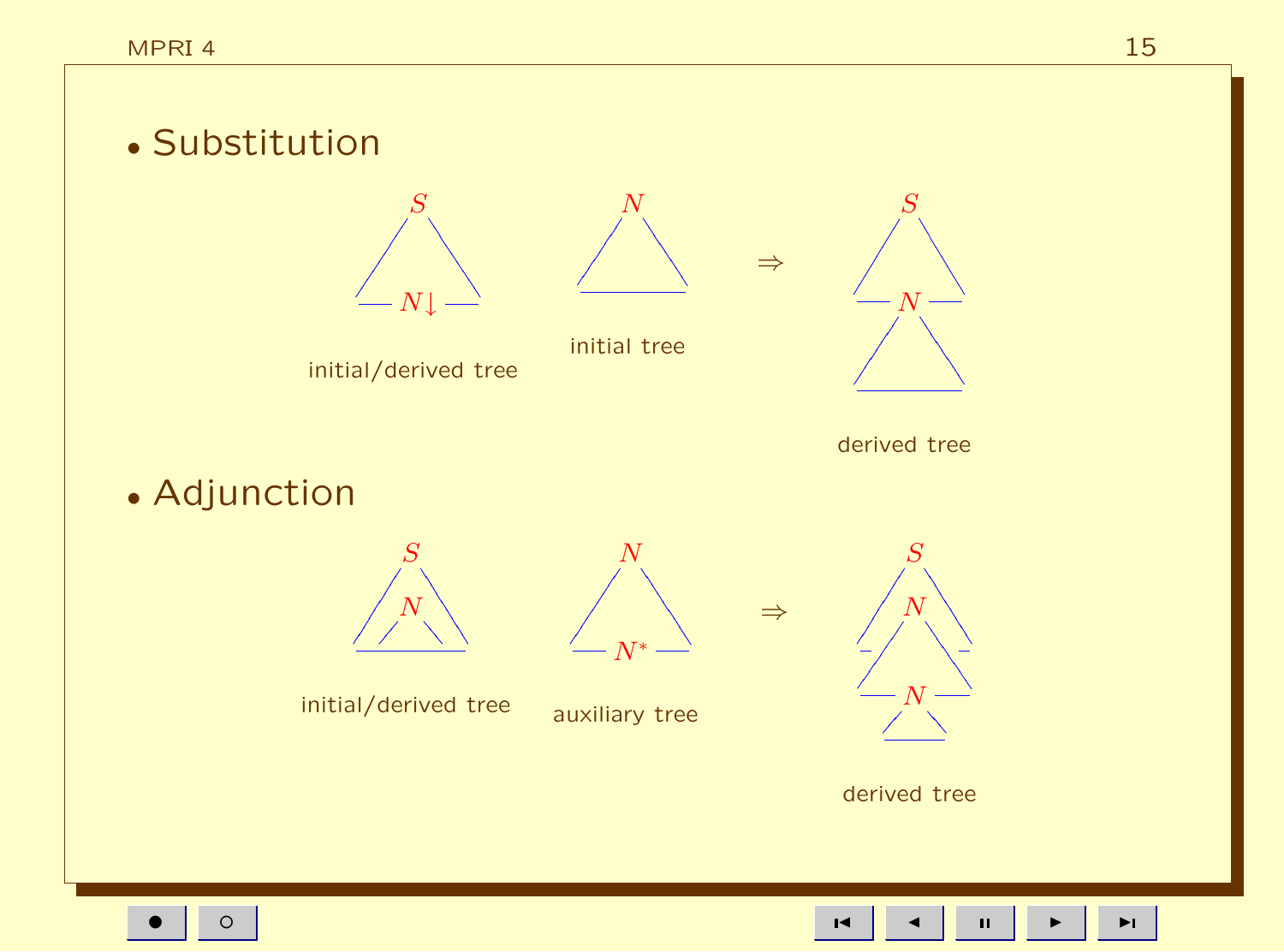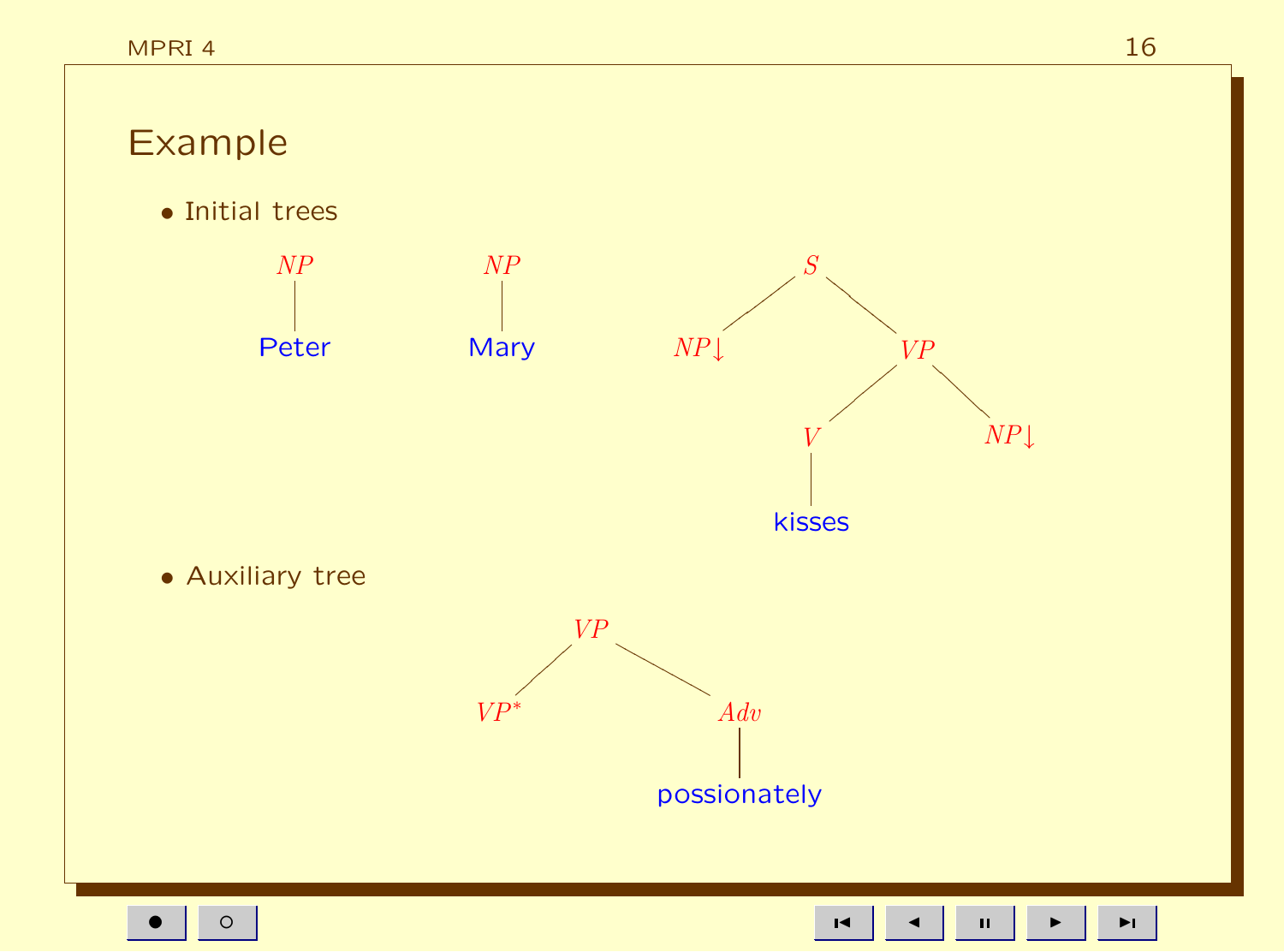# CKY Algorithm

init

 $\langle A \rightarrow \bullet \alpha, i, \_, \_, i \rangle$ 

scan

$$
\frac{}{}
$$

 $label(B) = a_{l+1}$ 

complete

$$
\frac{\quad } {} \qquad i \sqcup\\_{-} = i
$$
\n
$$
\frac{}{i \sqcup_{-}} = i
$$
\nundefined otherwise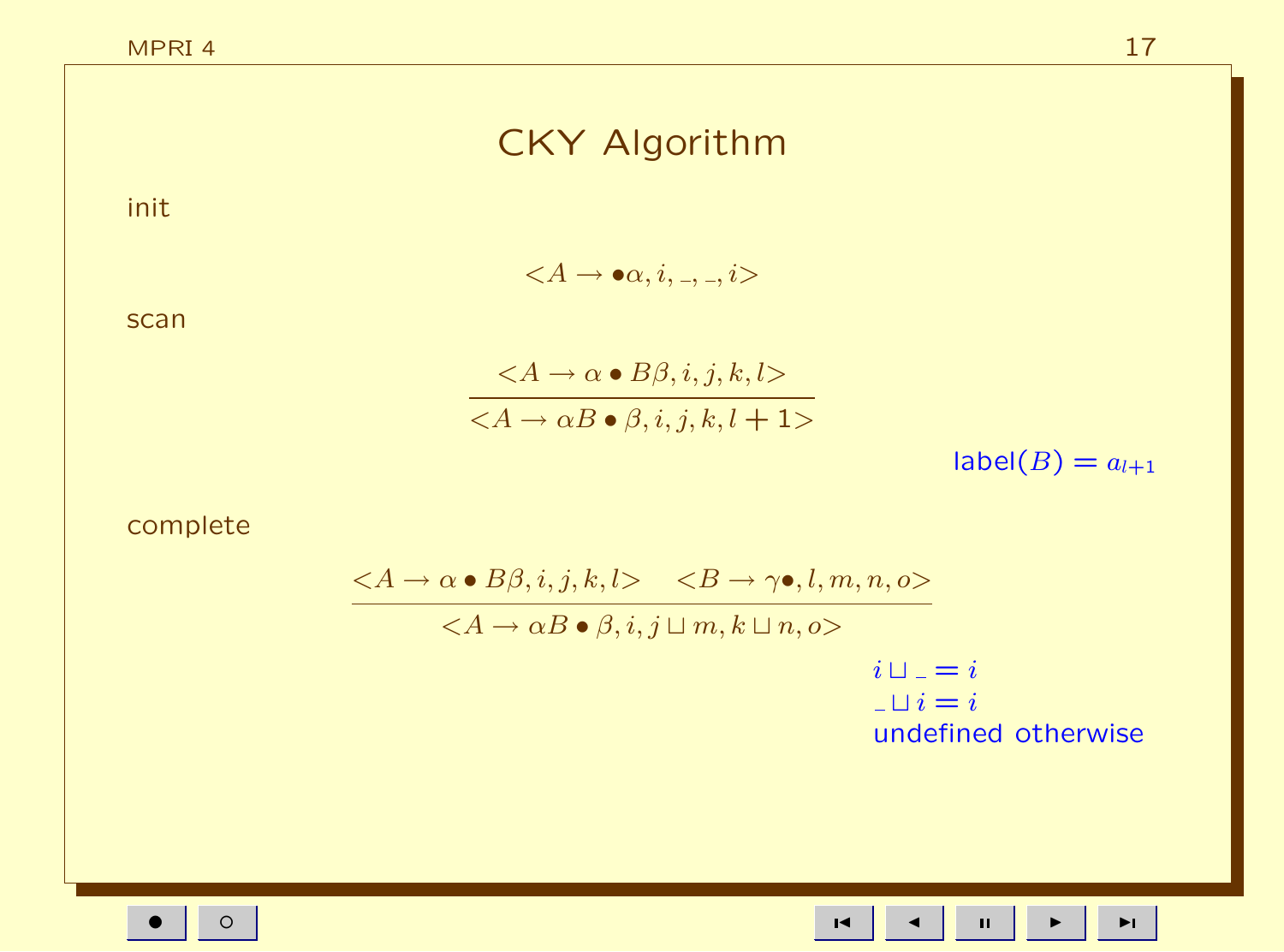foot

$$
\frac{}{} \qquad \qquad B \text{ is the fact of}
$$

 $B$  is the foot of an auxiliary tree

adjoin

 $\langle A \rightarrow \alpha \bullet, i, j, k, l \rangle \langle B \rightarrow \beta \bullet, m, i, l, n \rangle$  $\langle A \rightarrow \beta \bullet, m, j, k, n \rangle$  $B$  is the root of an auxiliary tree  $label(A) = label(B)$ 

substitute

$$
\langle A \to \alpha \bullet B\beta, i, j, k, l \rangle \quad \langle C \to \gamma \bullet, l, \_, \_, m \rangle
$$

 $\langle A \rightarrow \alpha B \bullet \beta, i, j, k, m \rangle$ 

 $C$  is the root of an initial tree  $label(B) = label(C)$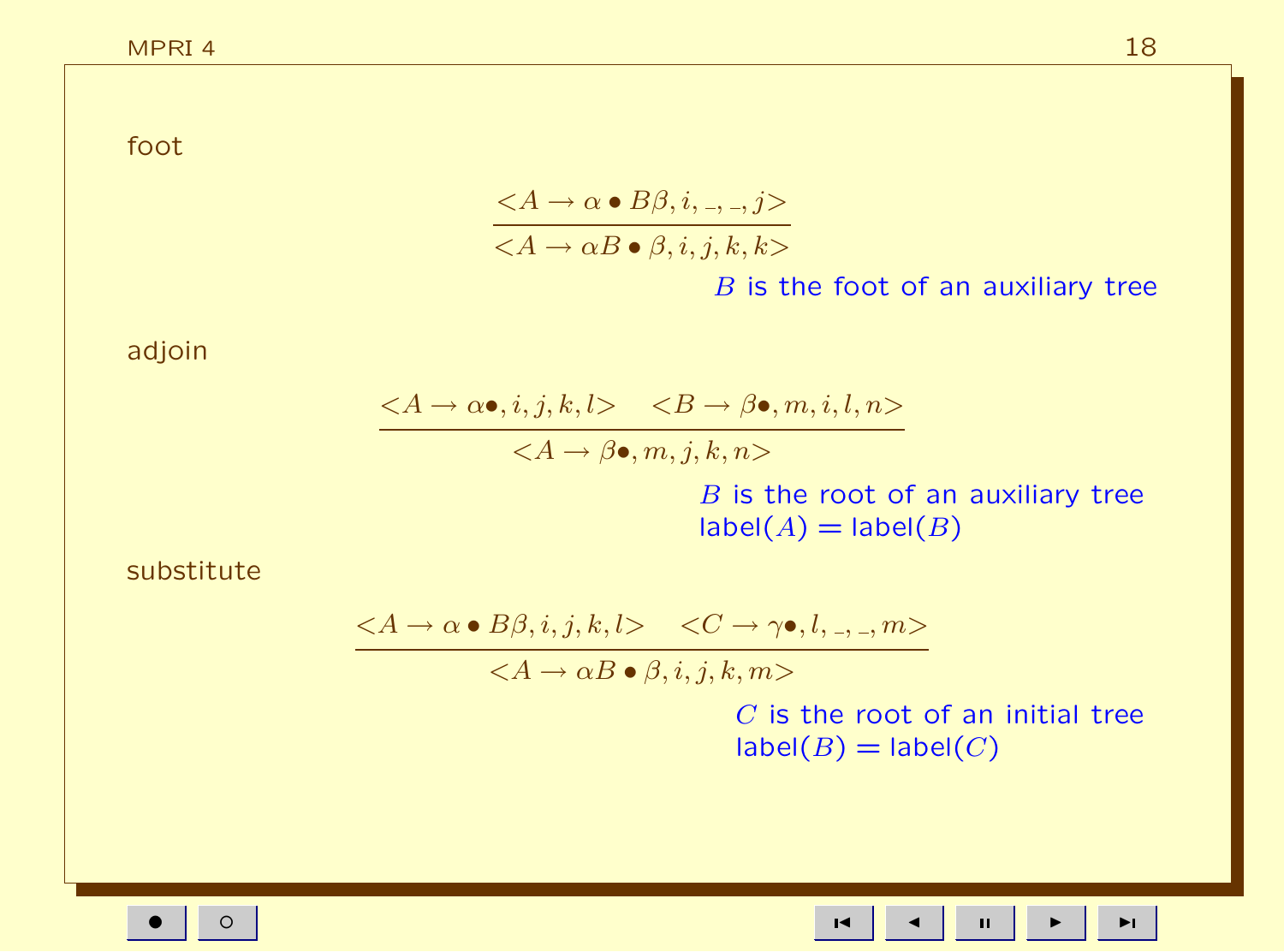

 $\mathbf{H}$ 

 $\blacktriangleright$ l

 $\blacksquare$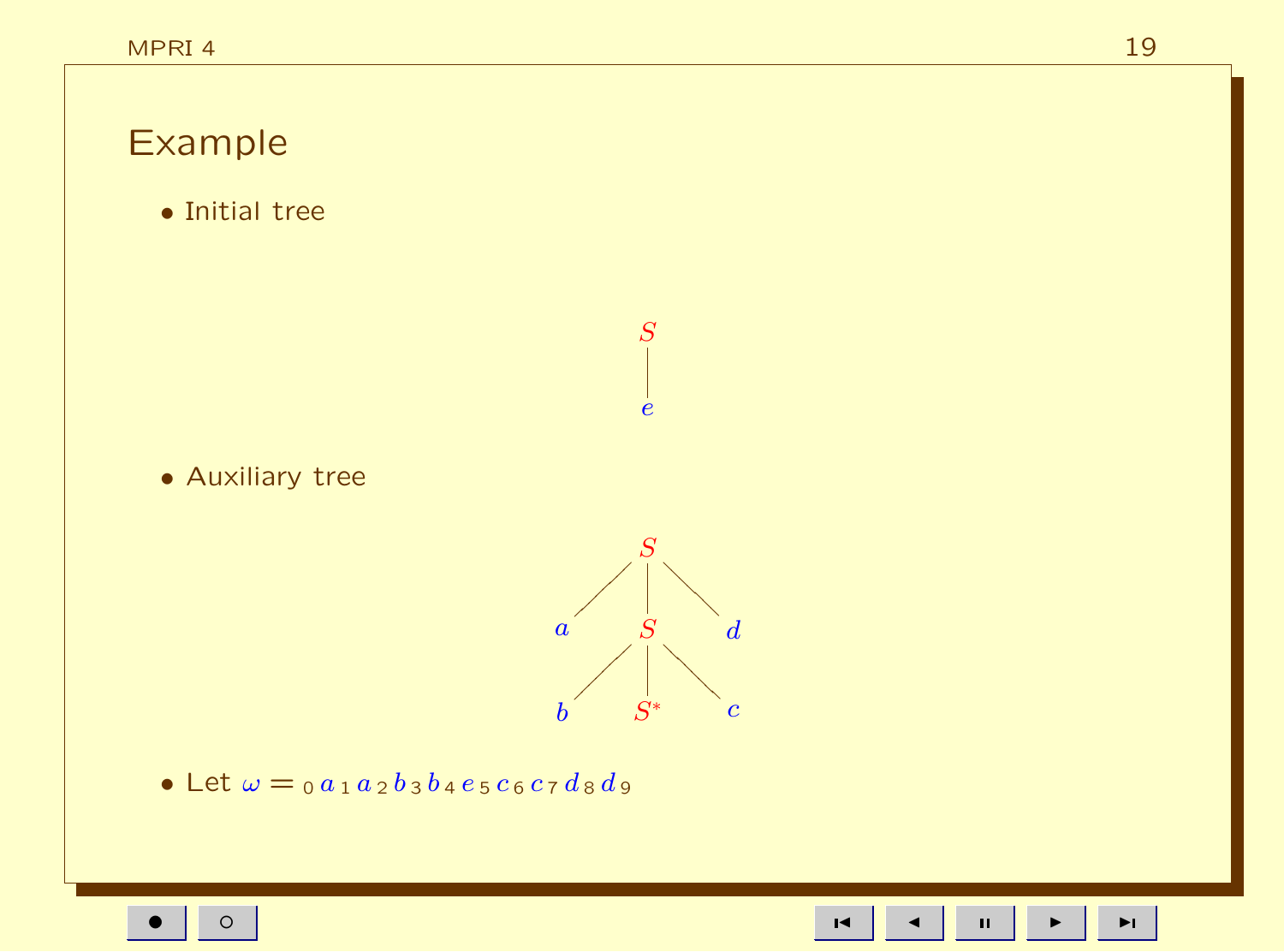$$
\frac{\langle A_2 \rightarrow \bullet bA_3c, 3, \dots, 3 \rangle}{\langle A_2 \rightarrow \bullet A_3c, 3, \dots, 3 \rangle} \text{scan} \xrightarrow{\langle A_1 \rightarrow \bullet aA_2d, 1, \dots, 1 \rangle} \text{scan} \xrightarrow{\langle A_2 \rightarrow b \bullet A_3c, 2, \dots, 3 \rangle} \text{scan} \xrightarrow{\langle A_2 \rightarrow b \bullet A_3c, 2, \dots, 3 \rangle} \text{scan} \xrightarrow{\langle A_2 \rightarrow b \bullet A_3c, 2, \dots, 3 \rangle} \text{scan} \xrightarrow{\langle A_2 \rightarrow bA_3 \bullet c, 2, 3, 6, 6 \rangle} \text{scan} \xrightarrow{\langle A_1 \rightarrow a \bullet A_2d, 1, \dots, 2 \rangle} \text{scan} \xrightarrow{\langle A_1 \rightarrow aA_2 \bullet d, 1, 3, 6, 7 \rangle} \text{scan} \xrightarrow{\langle A_2 \rightarrow bA_3c, 2, 3, 6, 7 \rangle} \text{complete} \xrightarrow{\langle A_2 \rightarrow bA_3c, 3, 4, 5, 6 \rangle} \text{scan} \xrightarrow{\langle A_1 \rightarrow aA_2d, 1, 3, 6, 7 \rangle} \text{scale} \xrightarrow{\langle A_1 \rightarrow aA_2d, 1, 3, 6, 7 \rangle} \text{scale} \xrightarrow{\langle A_1 \rightarrow aA_2d, 1, 3, 6, 8 \rangle} \text{scale} \xrightarrow{\langle A_1 \rightarrow aA_2d, 0, \dots, 0 \rangle} \text{scan} \xrightarrow{\langle A_1 \rightarrow aA_2d, 0, \dots, 1 \rangle} \text{scan} \xrightarrow{\langle A_1 \rightarrow aA_2d, 0, \dots, 1 \rangle} \text{scan} \xrightarrow{\langle A_1 \rightarrow aA_2d, 0, 4, 5, 8 \rangle} \text{complete} \xrightarrow{\langle A_1 \rightarrow aA_2d, 0, 4, 5, 8 \rangle} \text{scan} \xrightarrow{\langle A_1 \rightarrow aA_2d, 0, 4, 5, 8 \rangle} \text{scan} \xrightarrow{\langle A_1 \rightarrow aA_2d, 0, 4, 5, 8 \rangle} \text{scale} \xrightarrow{\langle A_1 \rightarrow aA_2d, 0, 4, 5, 8 \rangle} \text{scale} \xrightarrow{\langle A_1 \rightarrow a
$$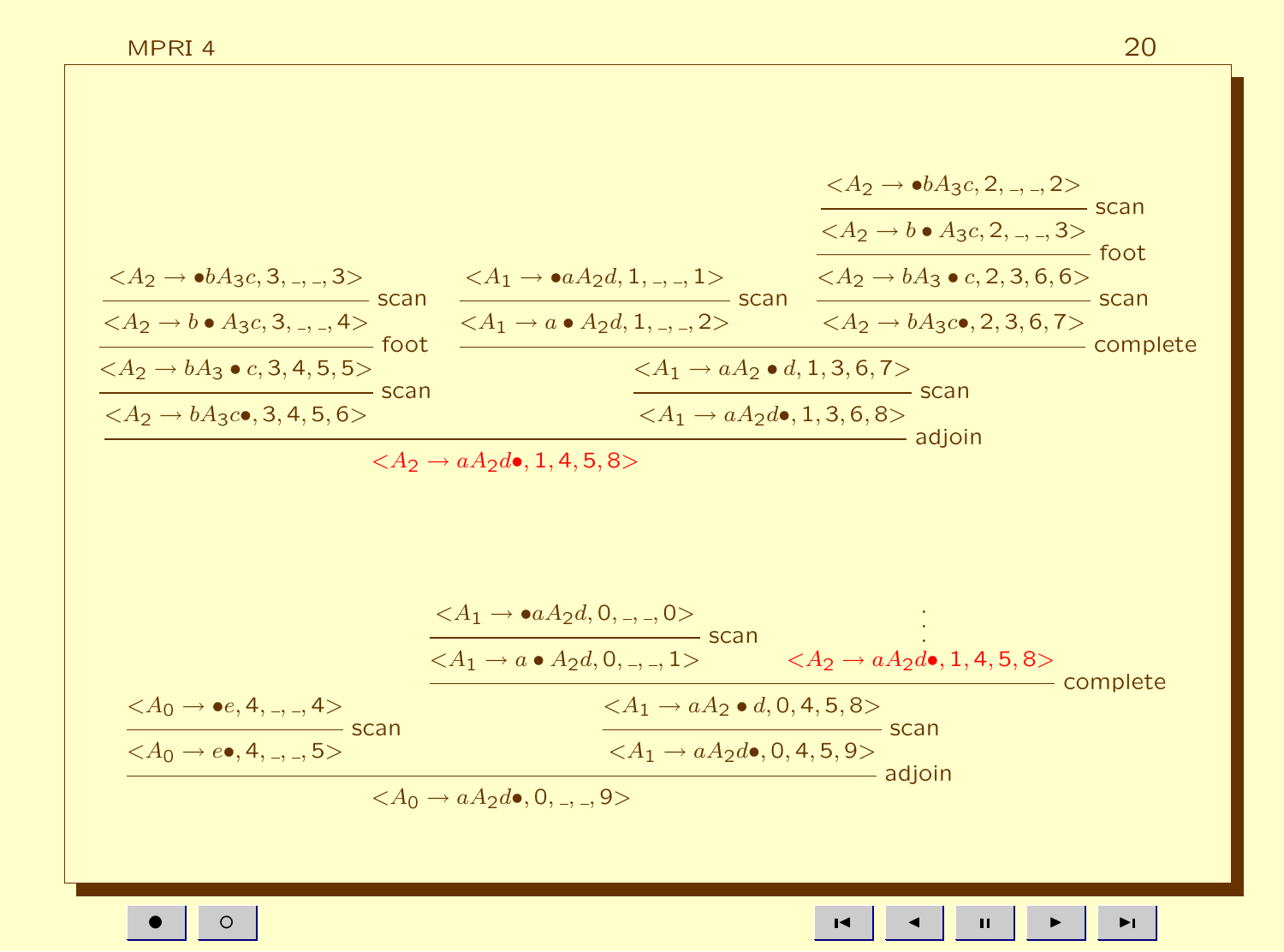- Good news/Bad news
- Earley algorithms (Schabes & Joshi, 1988; Schabes 1991; Nederhof 1997)
- Expressive power
- Adjoining constraints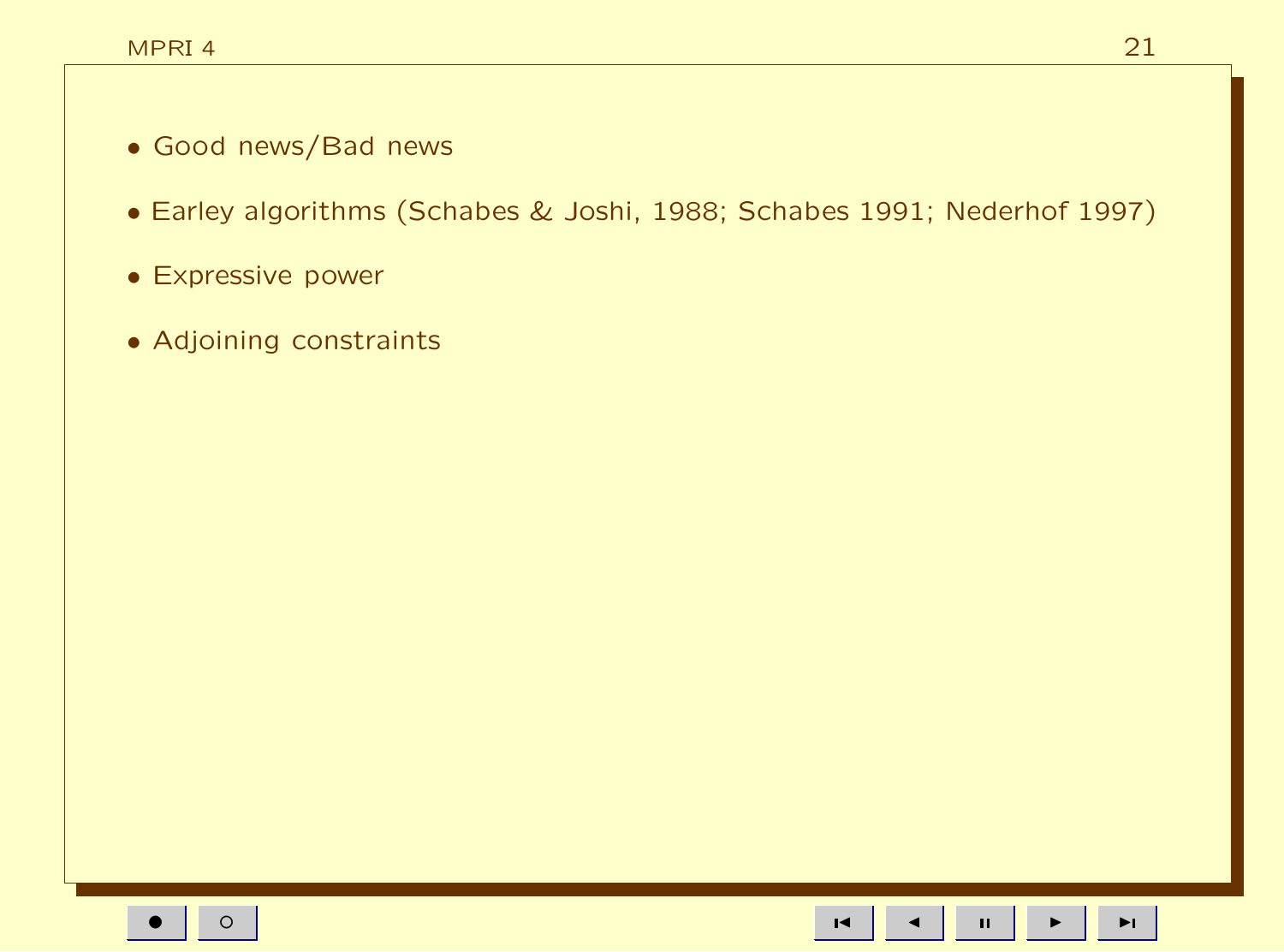Aravind K. Joshi, K. Vijay-Shanker: Some Computational Properties of Tree Adjoining Grammars. ACL 1985: 82-93

Yves Schabes, Aravind K. Joshi: An Earley-Type Parsing Algorithm for Tree Adjoining Grammars. ACL 1988: 258-269

Yves Schabes: The valid prefix property and left to right parsing of treeadjoining grammar. IWPT 1991: 2–30

Mark-Jan Nederhof: The Computational Complexity of the Correct-Prefix Property for TAGs. Computational Linguistics 25(3): 345-360 (1999)

Eric Villemonte de la Clergerie: Tabulation et traitementde la langue naturelle. Tutorial 1999 http://pauillac.inria.fr/˜clerger/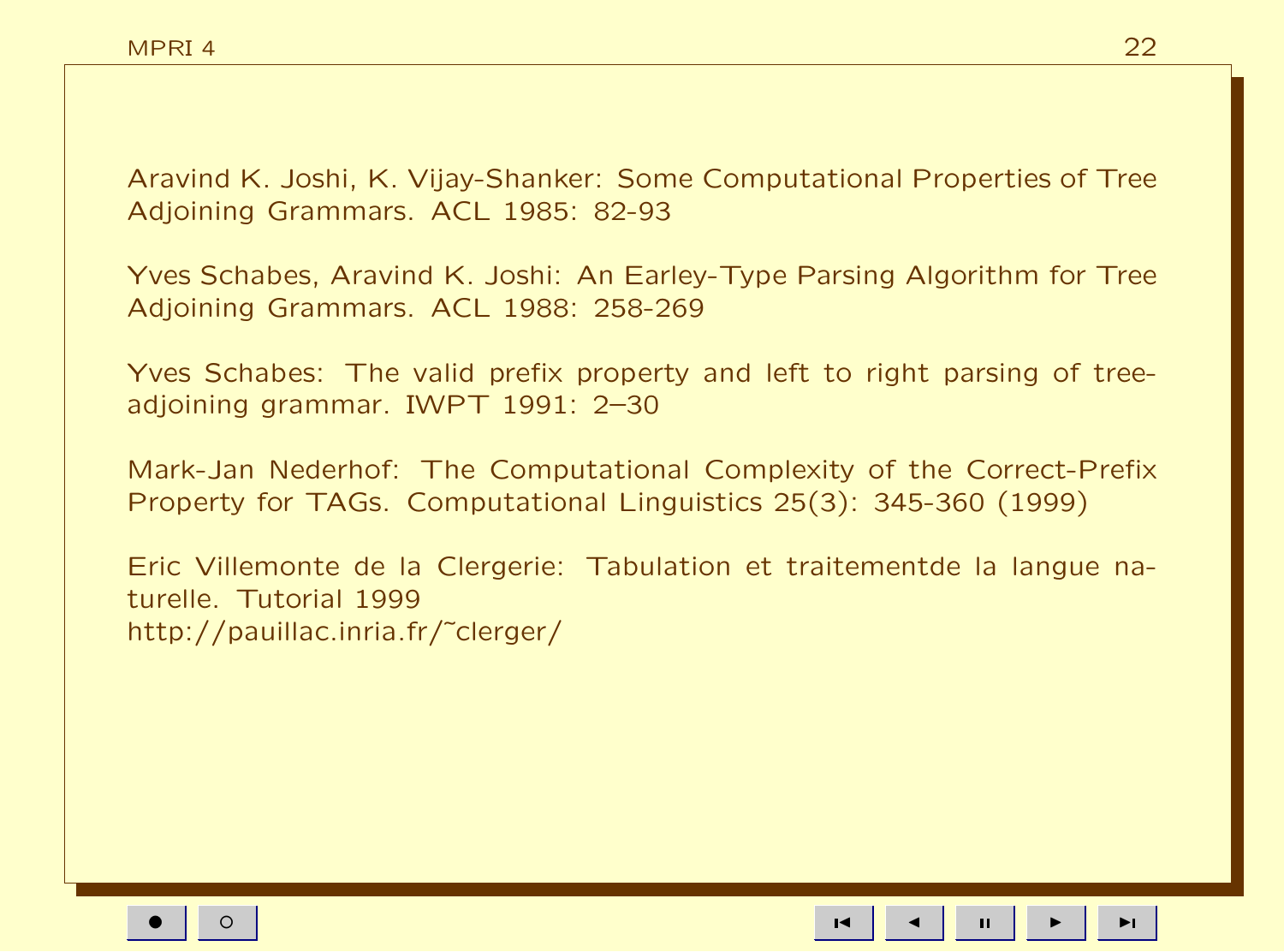# IV. Range Concatenation Grammars

23

 $\mathbf{H}$  $\blacksquare$ 

 $\blacktriangleright$ l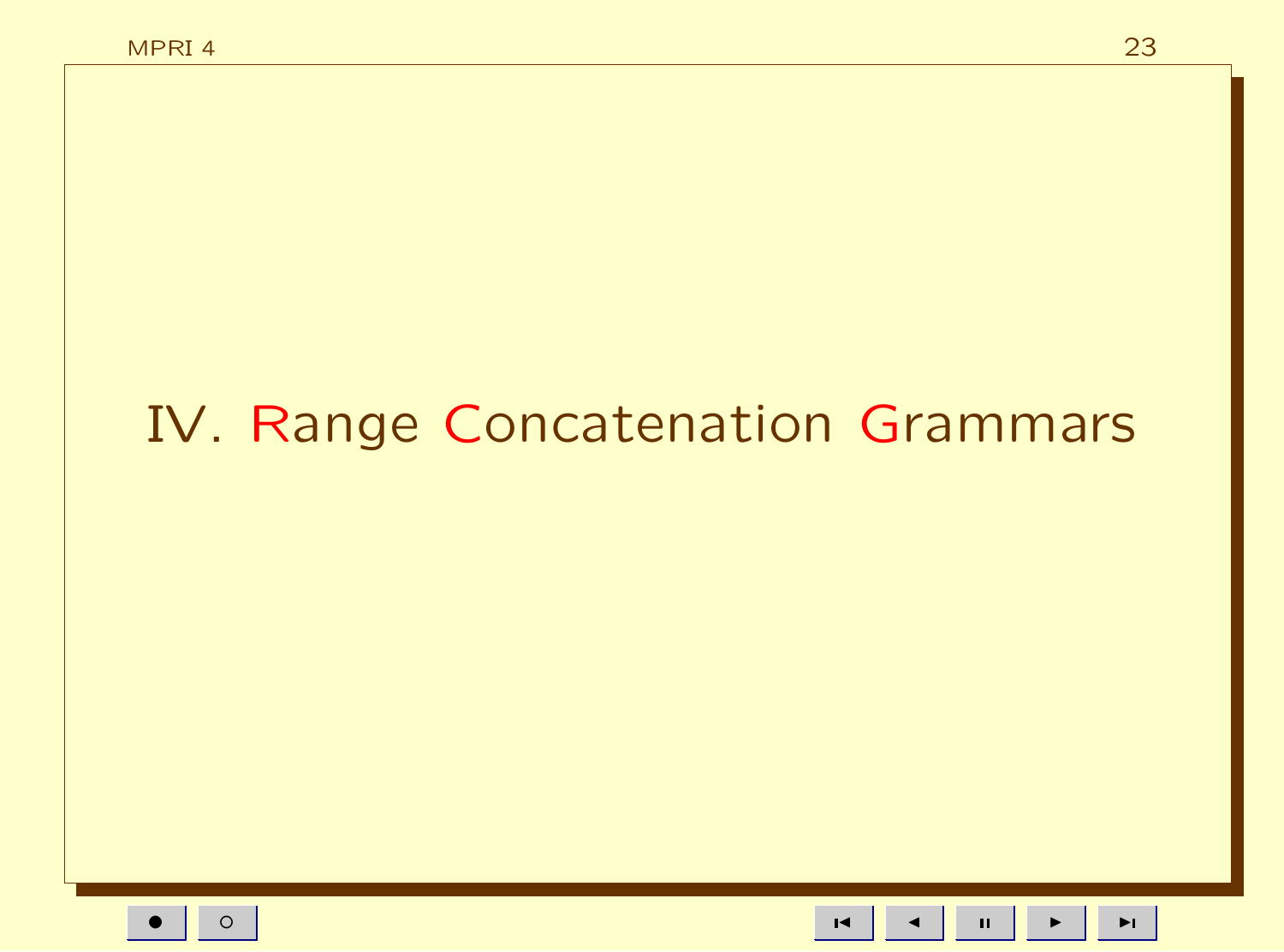- Expressive Power versus Tractability
- Definition

 $G = (N, T, V, P, S)$ 

where:

 $\circ$  N is a ranked alphabet of predicate names;  $\circ$  T is a finite set of terminal symbols;  $\circ$  V is a finite set of variable symbols;  $\circ$  P is a finite set of clauses

$$
\phi_0 \to \phi_1 \dots \phi_n
$$

where  $\phi_0, \phi_1 \ldots \phi_n$  are predicates of the form

 $A(\alpha_1, \ldots, \alpha_p)$ 

whith  $A\in N$  and  $\alpha_1,\ldots,\alpha_n\in (T\cup V)^*;$  $\circ$   $S \in N$  is the start symbol.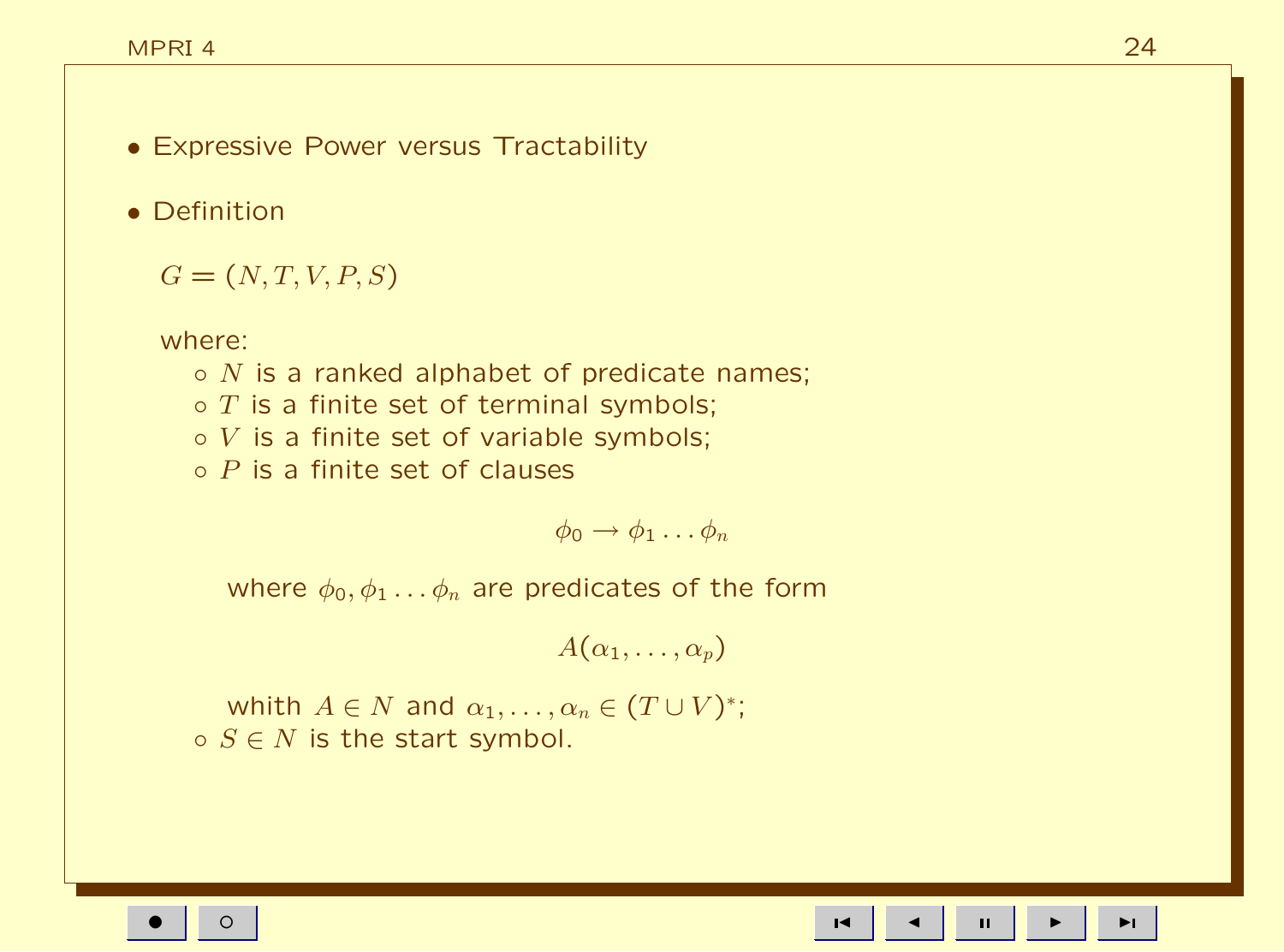#### • Notion of range

• Given a word  $\omega \in T^*$ , an instantiated clause is such that the variables and the predicate arguments are bound to ranges in  $\omega \in T^*$ 

• Example:

$$
S(XY) \rightarrow S(X) E(X,Y) \nS(a) \rightarrow \epsilon \nE(Xa, Ya) \rightarrow E(X,Y) \nE(\epsilon, \epsilon) \rightarrow \epsilon
$$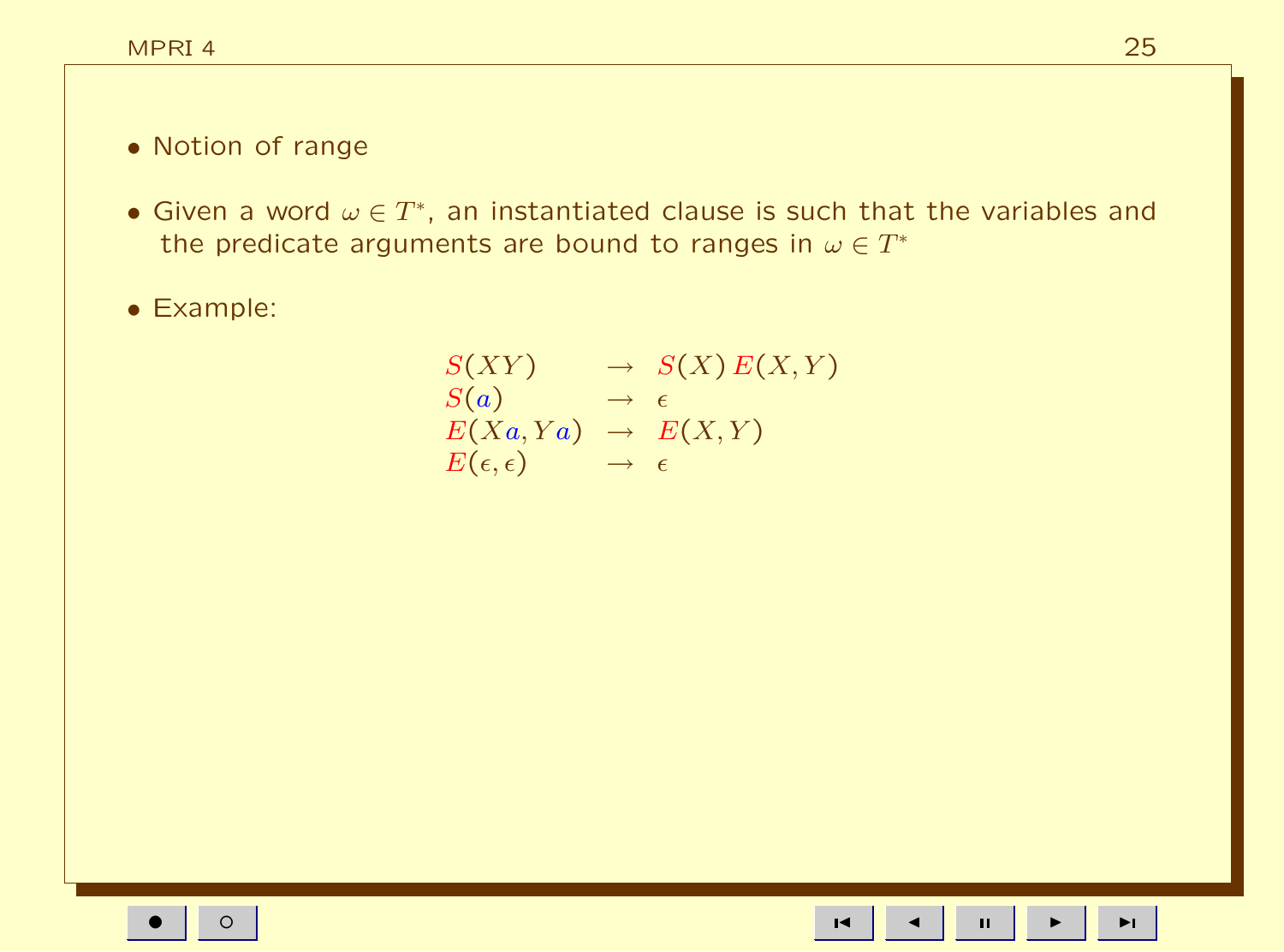#### • Notion of range

• Given a word  $\omega \in T^*$ , an instantiated clause is such that the variables and the predicate arguments are bound to ranges in  $\omega \in T^*$ 

• Example:

$$
S(XY) \rightarrow S(X) E(X,Y) \nS(a) \rightarrow \epsilon \nE(Xa, Ya) \rightarrow E(X,Y) \nE(\epsilon, \epsilon) \rightarrow \epsilon
$$

• Complete for PTIME.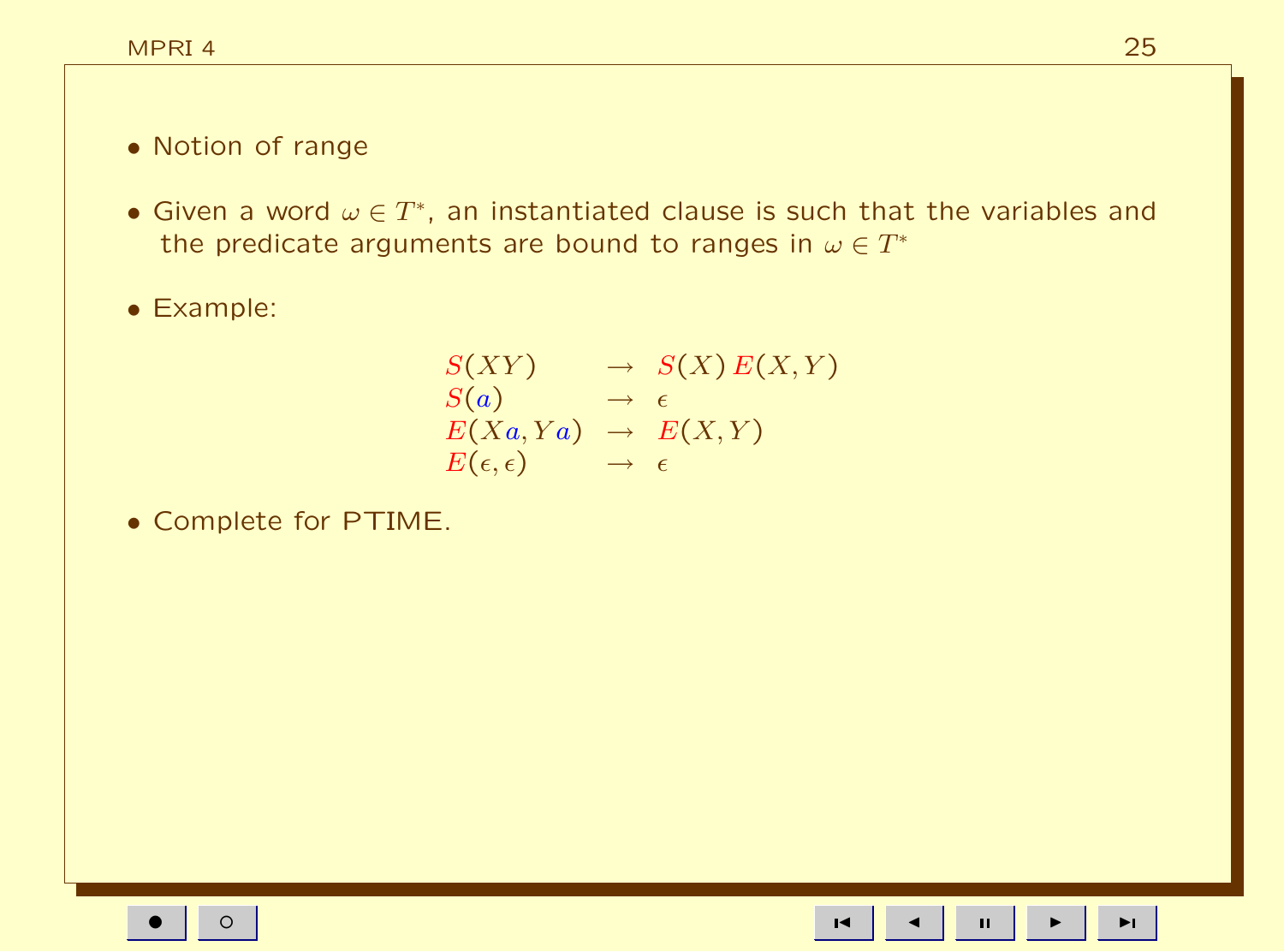#### • Notion of range

• Given a word  $\omega \in T^*$ , an instantiated clause is such that the variables and the predicate arguments are bound to ranges in  $\omega \in T^*$ 

• Example:

$$
S(XY) \rightarrow S(X) E(X,Y) \nS(a) \rightarrow \epsilon \nE(Xa, Ya) \rightarrow E(X,Y) \nE(\epsilon, \epsilon) \rightarrow \epsilon
$$

- Complete for PTIME.
- Closed by Union, Intersection, Concatenation, Iteration, Complementation.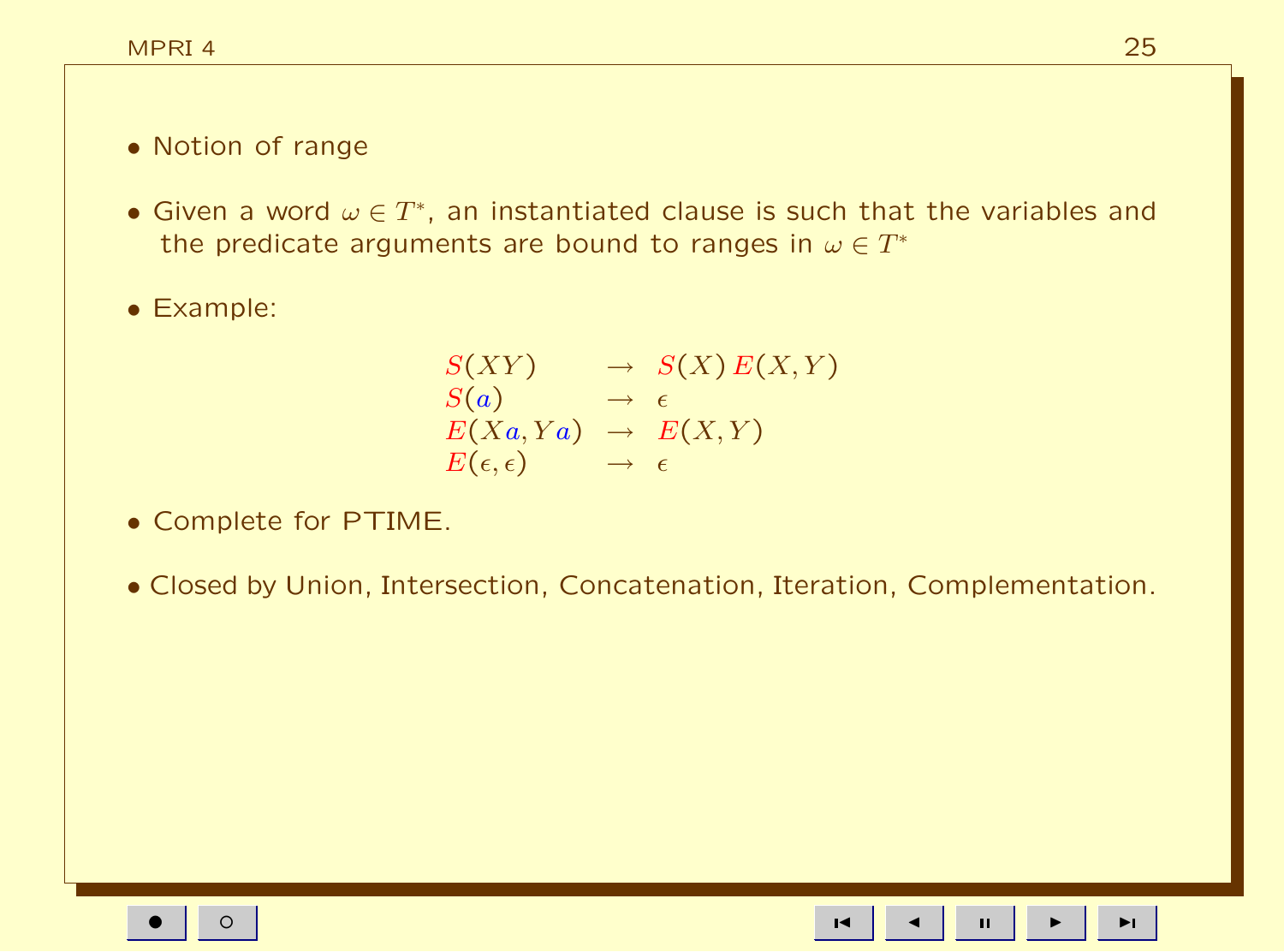See papers by Pierre Boullier http://atoll.inria.fr

26

 $\blacksquare$ 

 $\blacktriangleleft$ 

 $\mathbf{u}$ 

 $\blacktriangleright$ 

 $\blacktriangleright$  l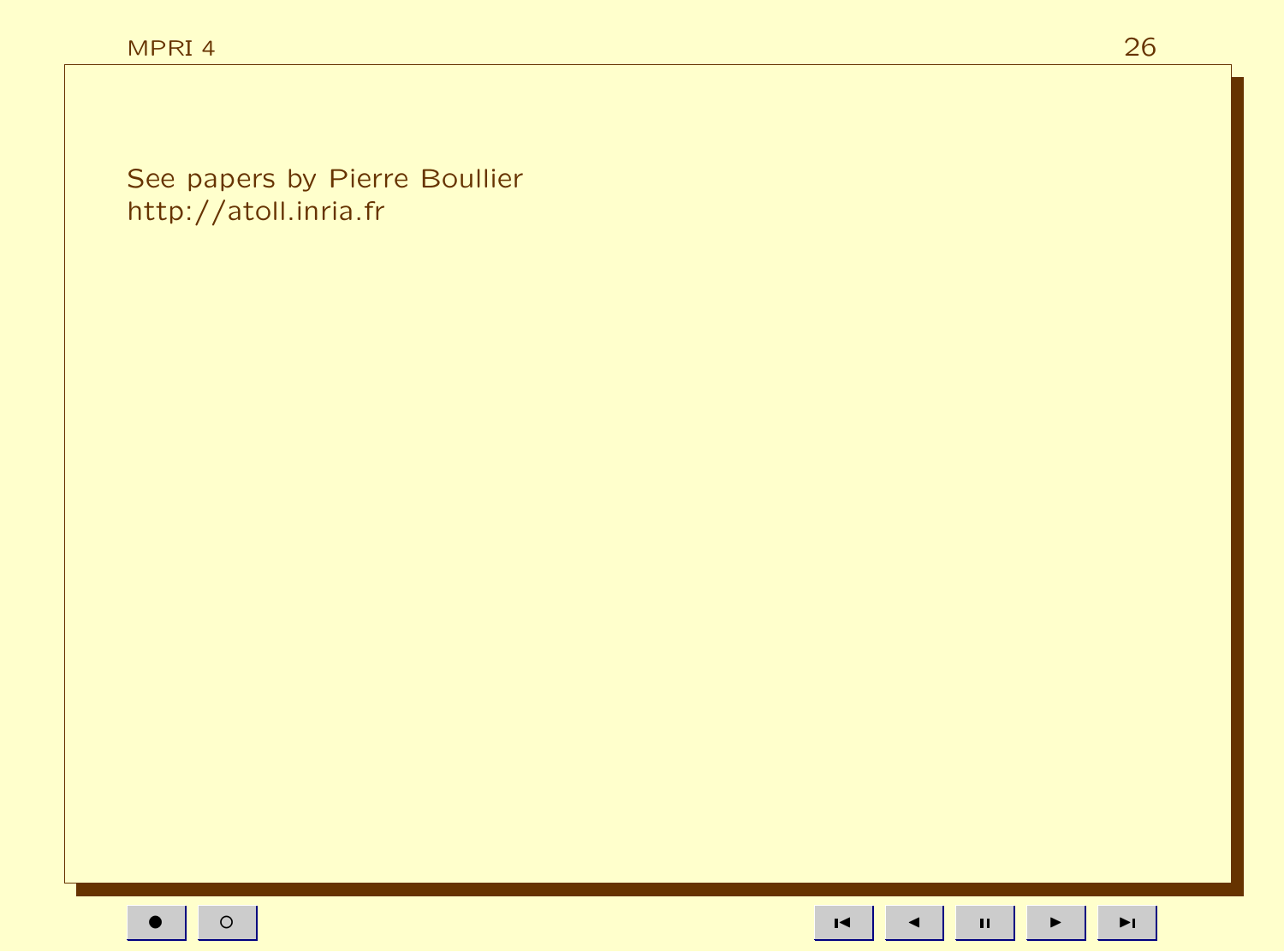# V. Categorial Grammars

 $\mathbf{H}^{\dagger}$  $\blacktriangleright$ 

 $\blacksquare$ 

 $\blacktriangleright$  l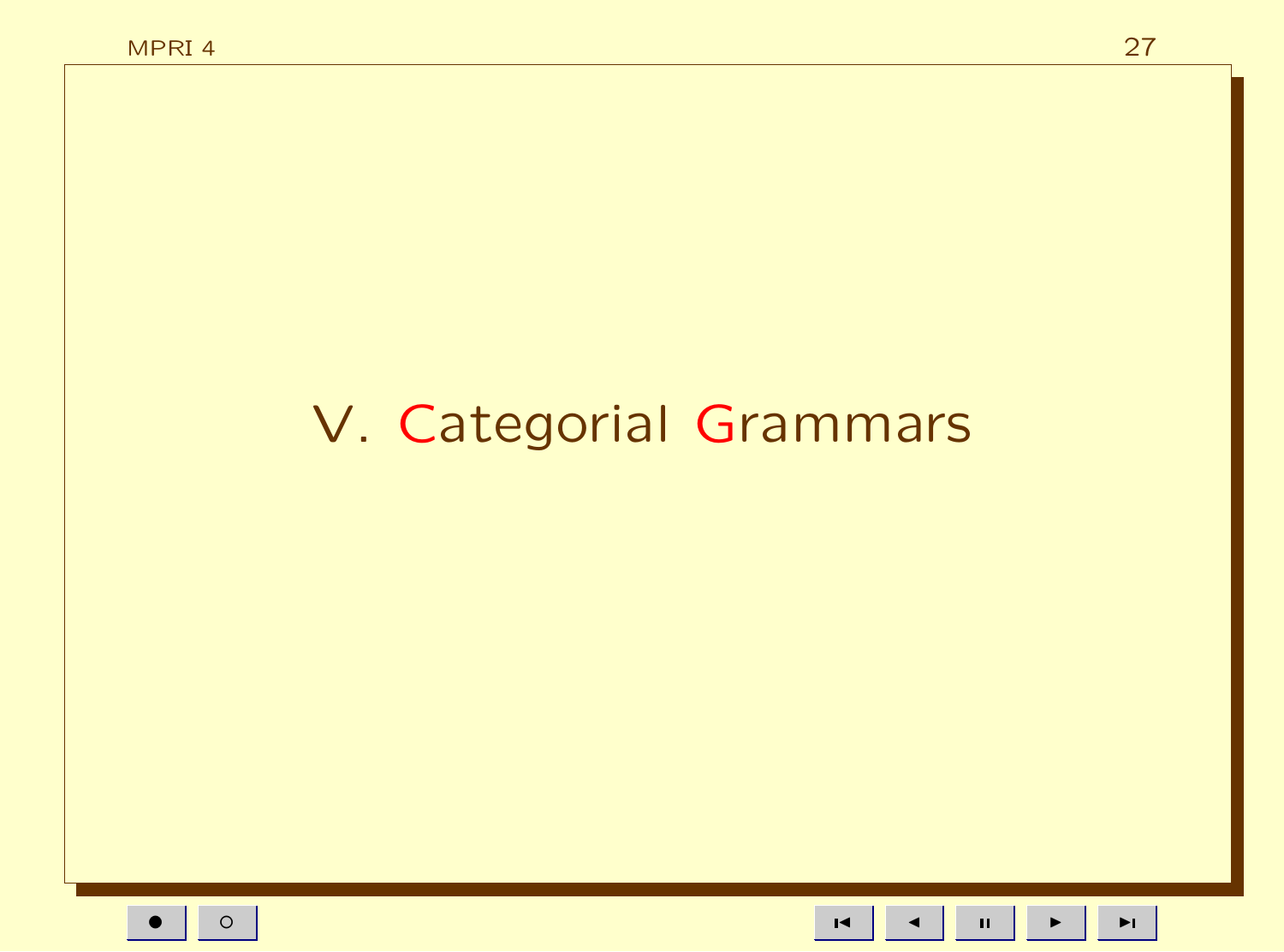- Radical approach to lexicalism
- An algebra of syntactic categories
- A finite set of grammatical composition rules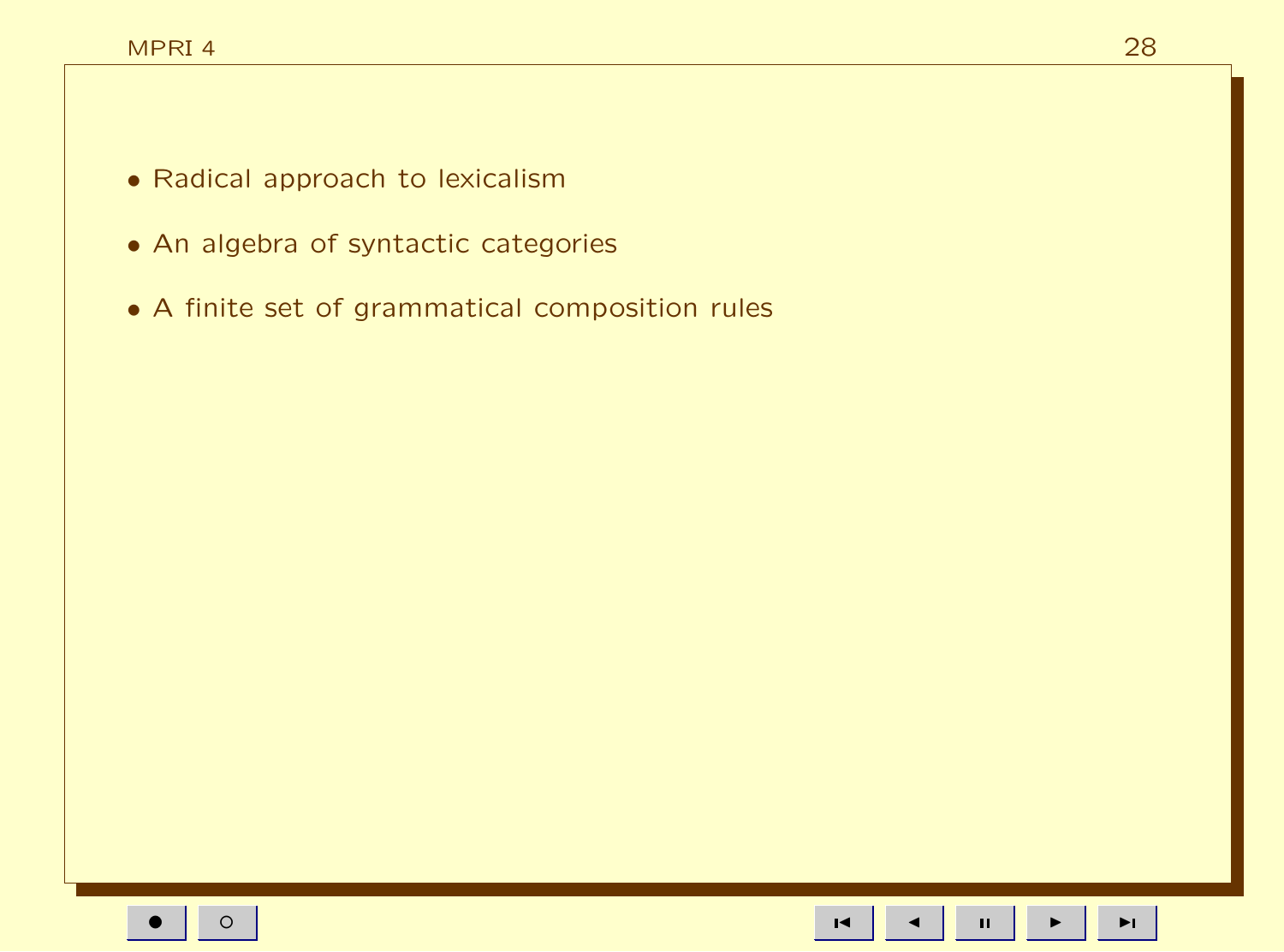### A notion of syntactic category

Let  $A$  be a finite set of atomic syntactic categories. The set of syntactic categories is inductively defined as follows:

 $\mathcal{T}_{\mathcal{A}} \, := \, \mathcal{A} \, | \, (\mathcal{T}_{\mathcal{A}} \bullet \mathcal{T}_{\mathcal{A}}) \, | \, (\mathcal{T}_{\mathcal{A}} \setminus \mathcal{T}_{\mathcal{A}}) \, | \, (\mathcal{T}_{\mathcal{A}} \setminus \mathcal{T}_{\mathcal{A}})$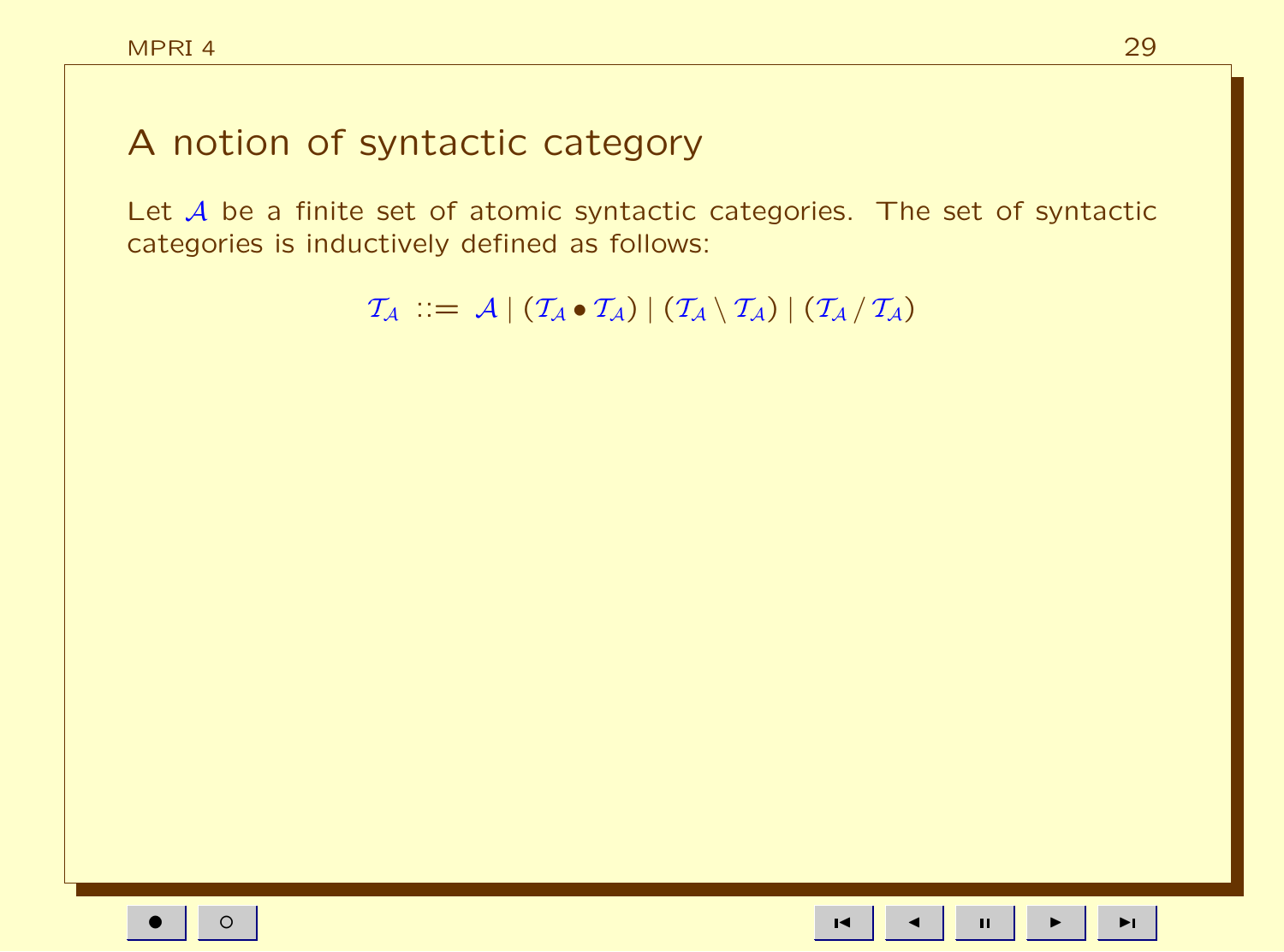### A notion of syntactic category

Let A be a finite set of atomic syntactic categories. The set of syntactic categories is inductively defined as follows:

 $\mathcal{T}_A$  ::=  $\mathcal{A}$  |  $(\mathcal{T}_A \bullet \mathcal{T}_A)$  |  $(\mathcal{T}_A \setminus \mathcal{T}_A)$  |  $(\mathcal{T}_A / \mathcal{T}_A)$ 

Interpretation:

 $(\alpha \bullet \beta)$  is the category of the phrases obtained by concatenating a phrase of category  $\alpha$  with a phrase of category  $\beta$ .

 $(\alpha \setminus \beta)$  is the category of the phrases that yield a phrase of category  $\beta$  when appended to a phrase of category  $\alpha$ .

 $(\beta/\alpha)$  is the category of the phrases that yield a phrase of category  $\beta$  when a phrase of category  $\alpha$  is appended to them.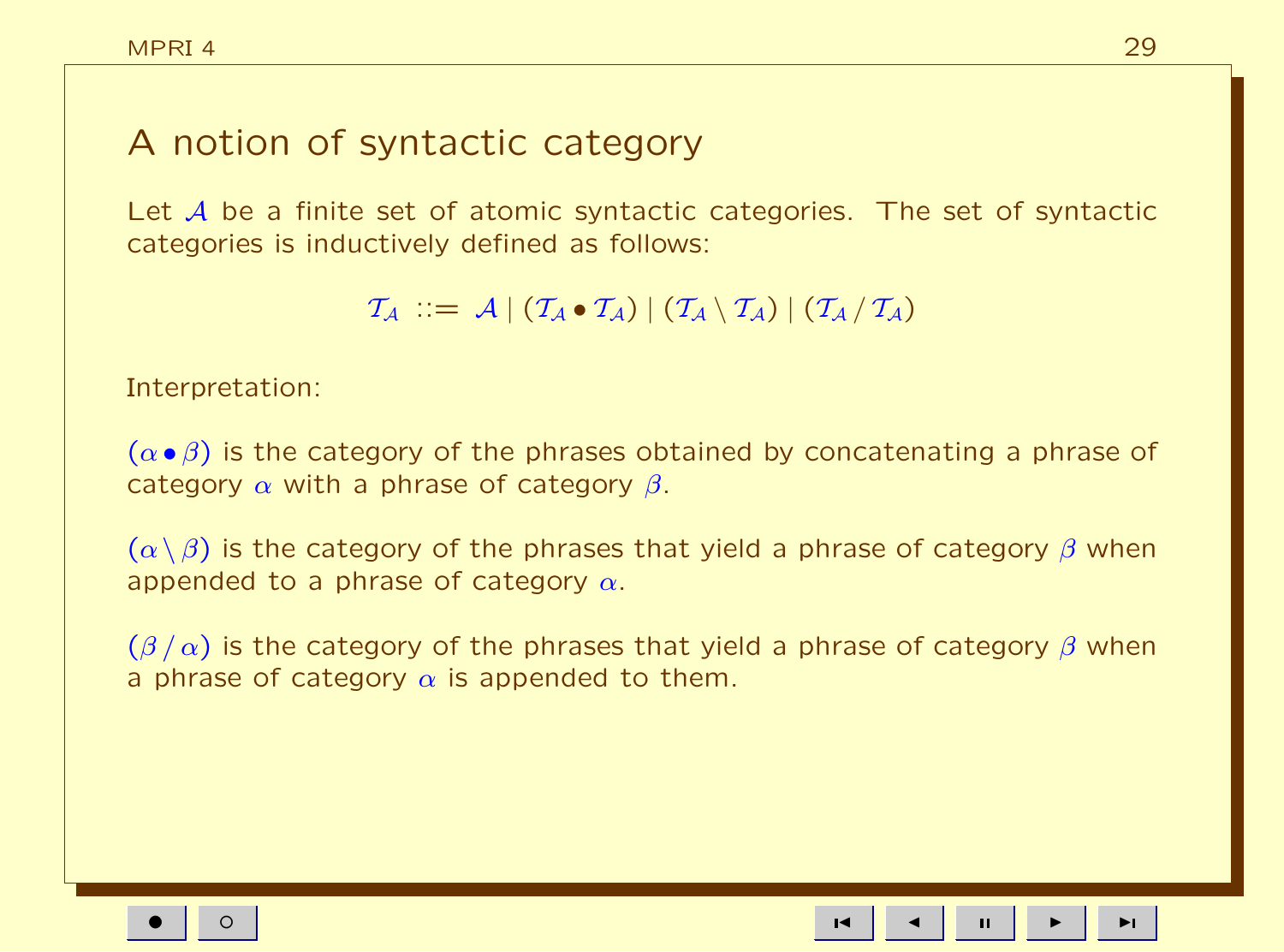An algebra of syntactic categories

The set of syntactic categories is provided with a preorder:

 $\alpha \leq \beta$ 

 $\blacksquare$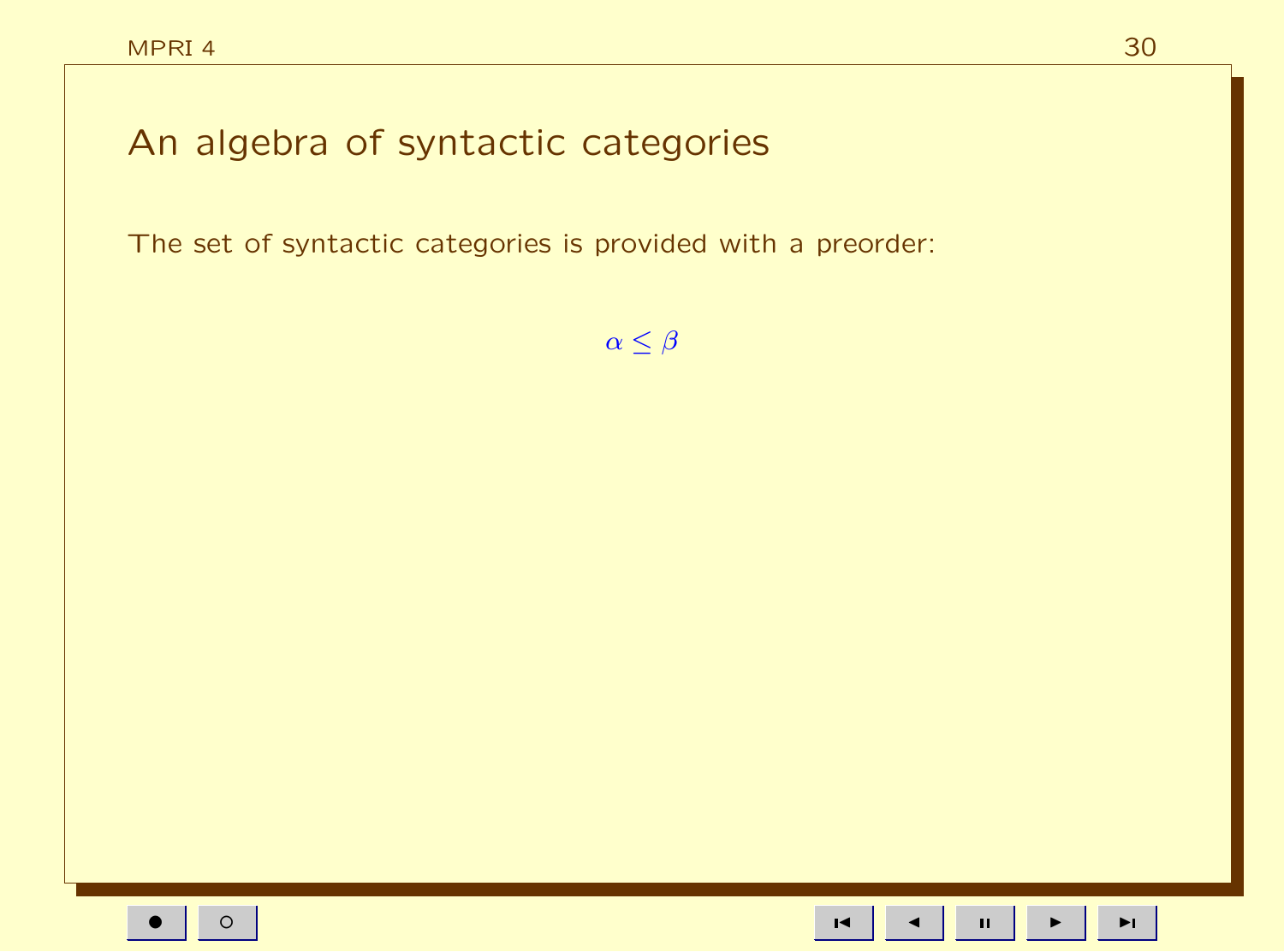## An algebra of syntactic categories

The set of syntactic categories is provided with a preorder:

 $\alpha \leq \beta$ 

Interpretation :

Any phrase of category  $\alpha$  is a phrase of category  $\beta$ .

 $\mathbf H$  $\overline{1}$ 

 $\blacktriangleright$ l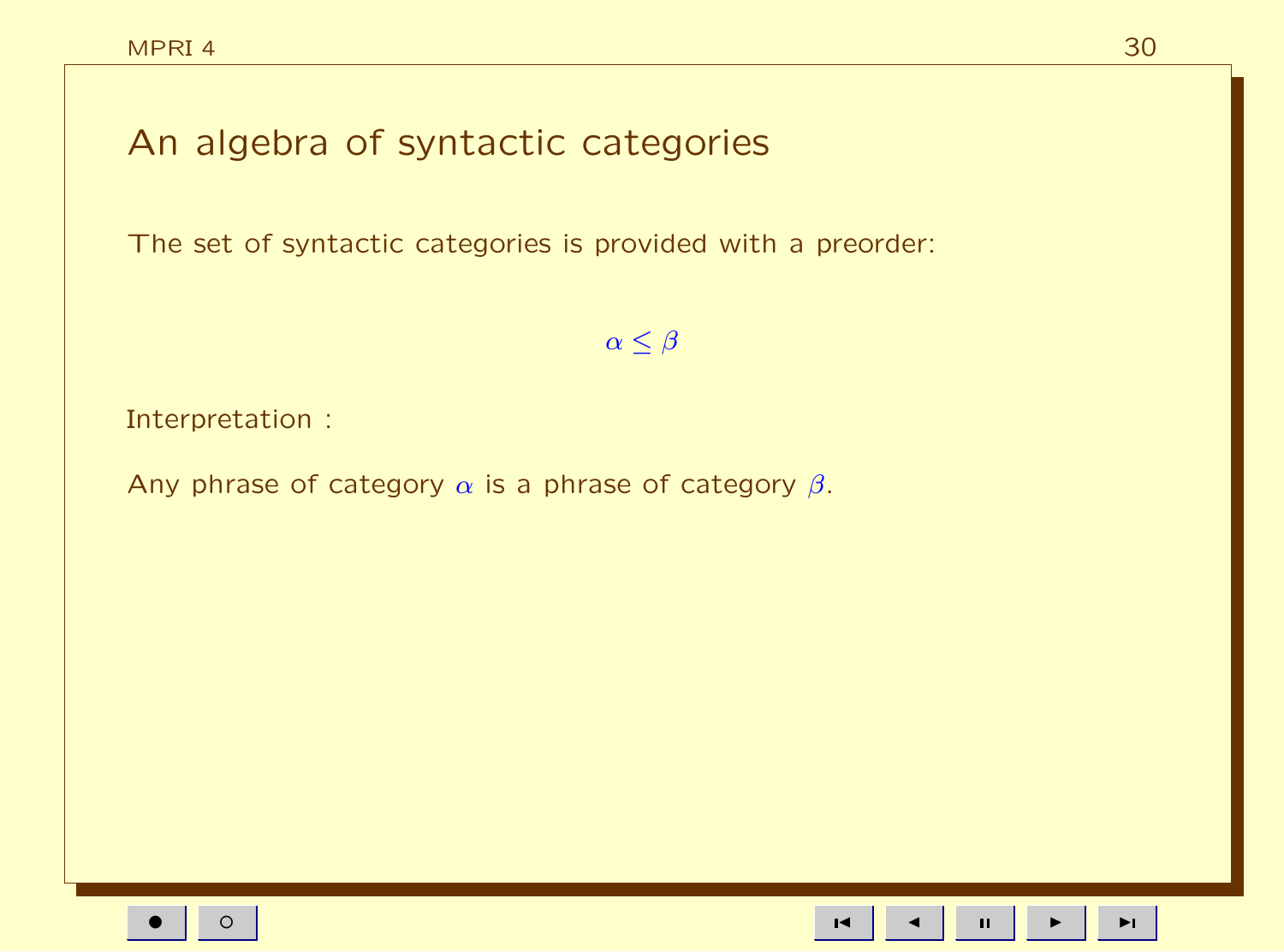≤ is a preorder:

 $\alpha \leq \alpha$ 

 $\alpha \leq \beta, \beta \leq \delta \Rightarrow \alpha \leq \delta$ 

Associativity and monotonicity of •:

 $(\alpha \bullet \beta) \bullet \gamma \leq \alpha \bullet (\beta \bullet \gamma)$  $\alpha \bullet (\beta \bullet \gamma) \leq (\alpha \bullet \beta) \bullet \gamma$  $\alpha \leq \beta \Rightarrow \alpha \bullet \gamma \leq \beta \bullet \gamma$  $\alpha \leq \beta \Rightarrow \gamma \bullet \alpha \leq \gamma \bullet \beta$ 

Cancellation laws:

 $\alpha \bullet (\alpha \setminus \beta) \leq \beta$  $(\beta/\alpha) \bullet \alpha \leq \beta$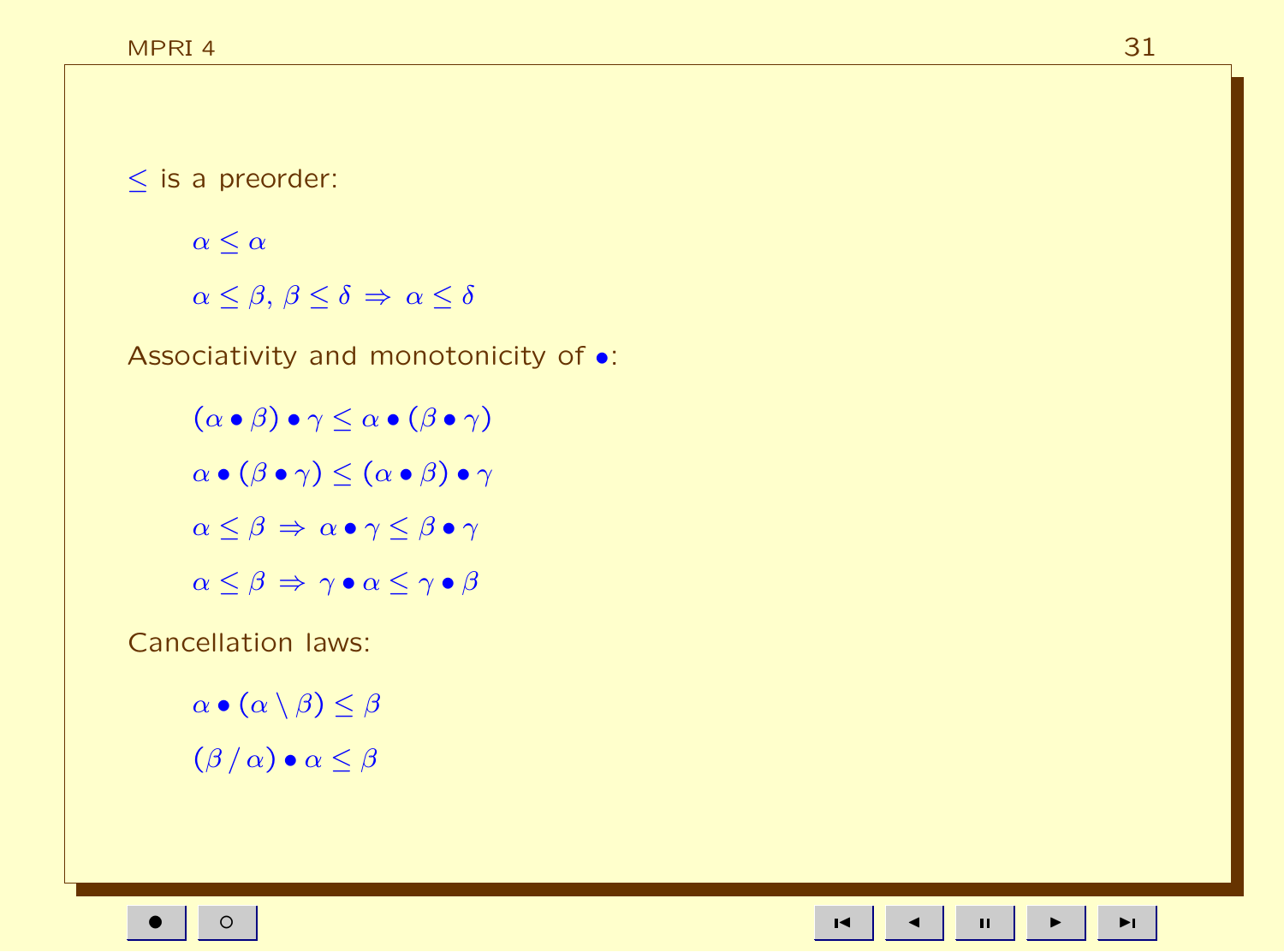### AB-Grammars

 $G = (\mathcal{A}, \Sigma, \mathcal{L}, s)$ , where :

A is a finite set of atomic categories;

Σ is a finite vocabulary;

 $\mathcal{L}:\mathsf{\Sigma}\to 2^{\mathcal{T}_\mathcal{A}}$  is a lexicon that assigns a finite set of syntactic categories to any element of the vocabulary;

 $s \in \mathcal{T}_A$  is a distinguished category.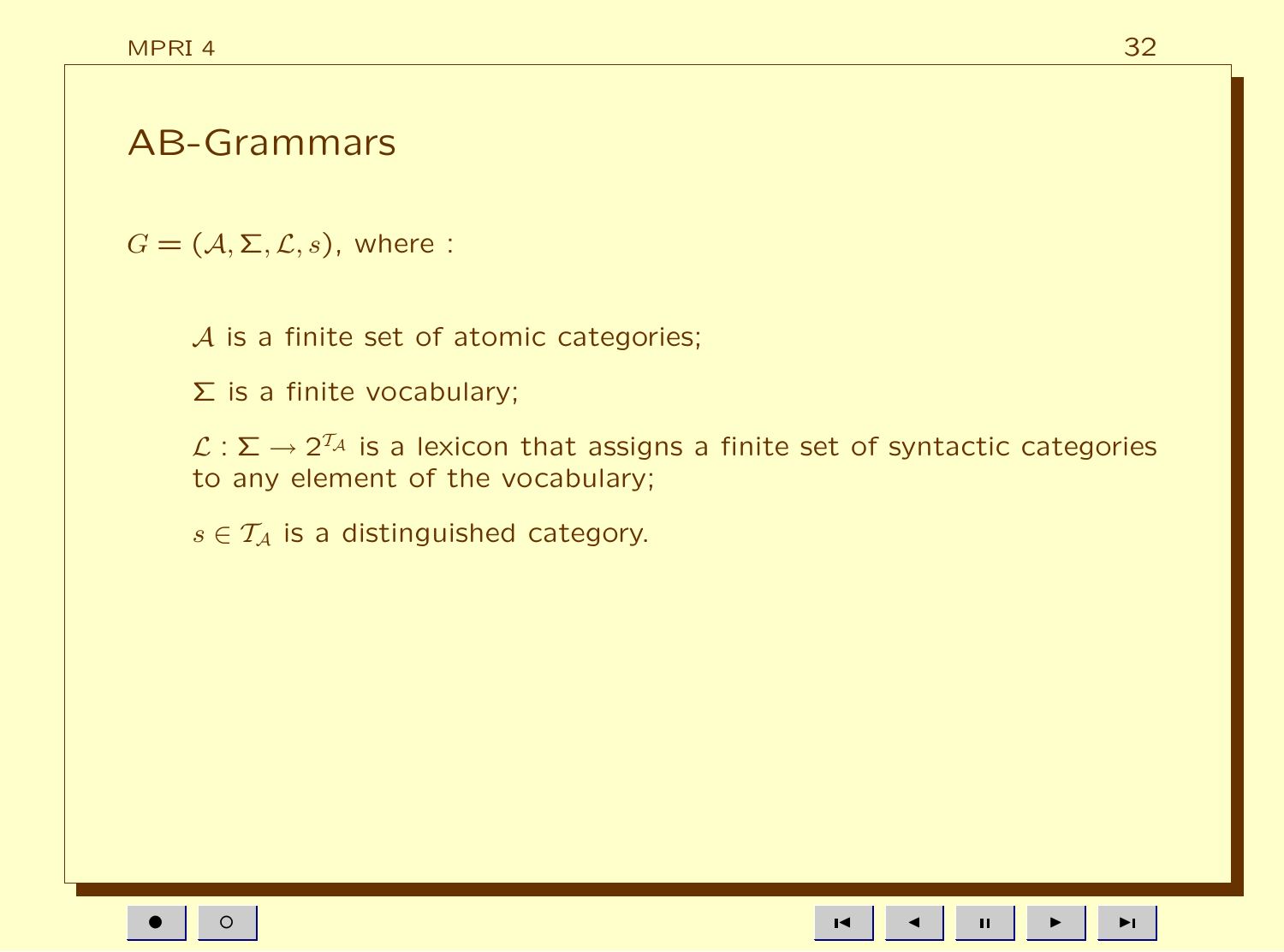Let  $G = \langle A, \Sigma, \mathcal{L}, s \rangle$  be an AB-grammar.

The language  $L(G)$  generated by G is the set of words

 $a_0 \ldots a_n \in \Sigma^*$ 

such that there exist

 $\alpha_0 \in \mathcal{L}(a_0), \ldots, \alpha_n \in \mathcal{L}(a_n)$ 

with

 $\alpha_0 \bullet \cdots \bullet \alpha_n \leq s$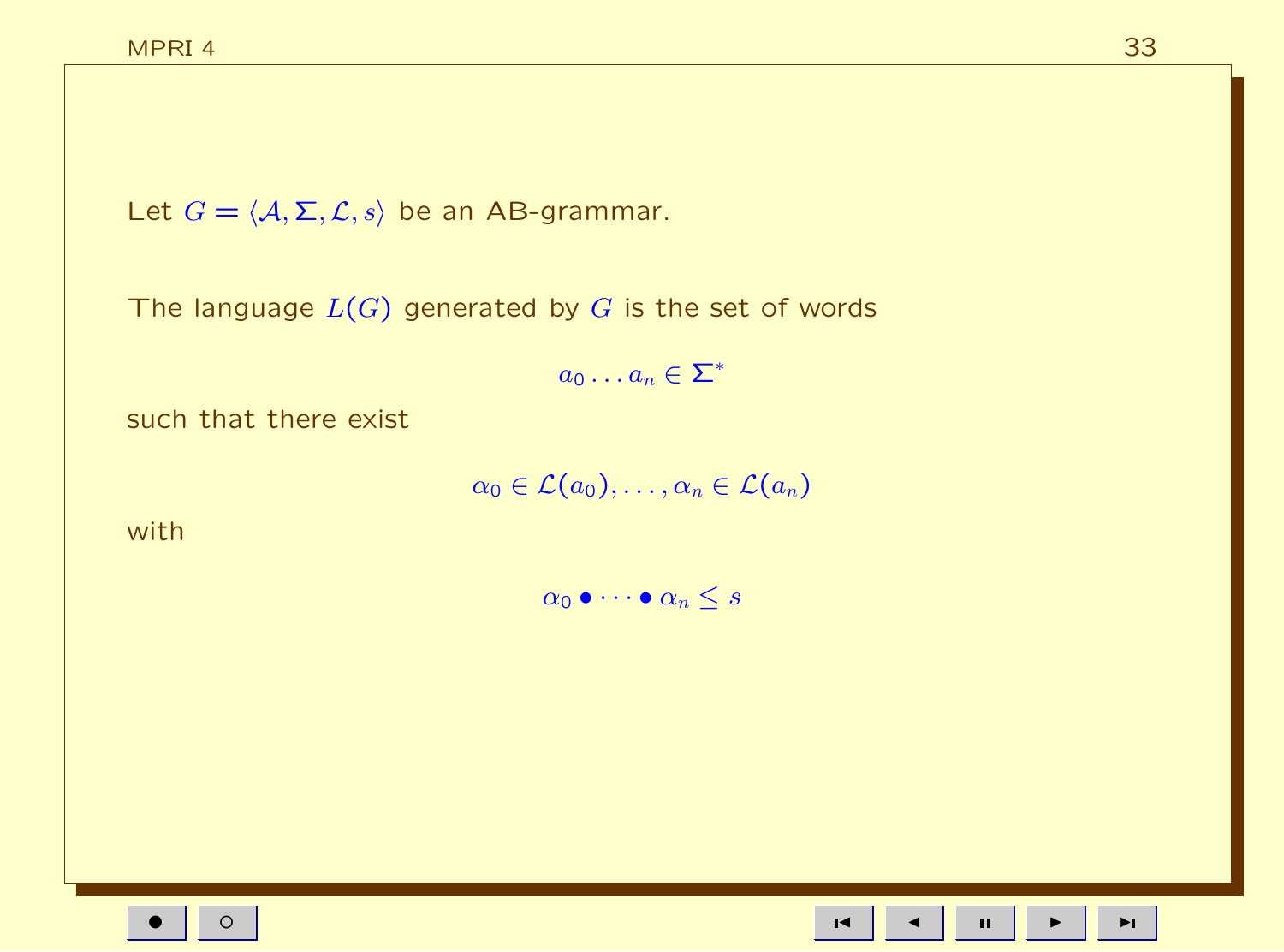Expressive power

The class of AB-languages is the class of context-free languages.

 $\mathbf{H}$ 

 $\blacksquare$ 

 $\blacktriangleright$ l

34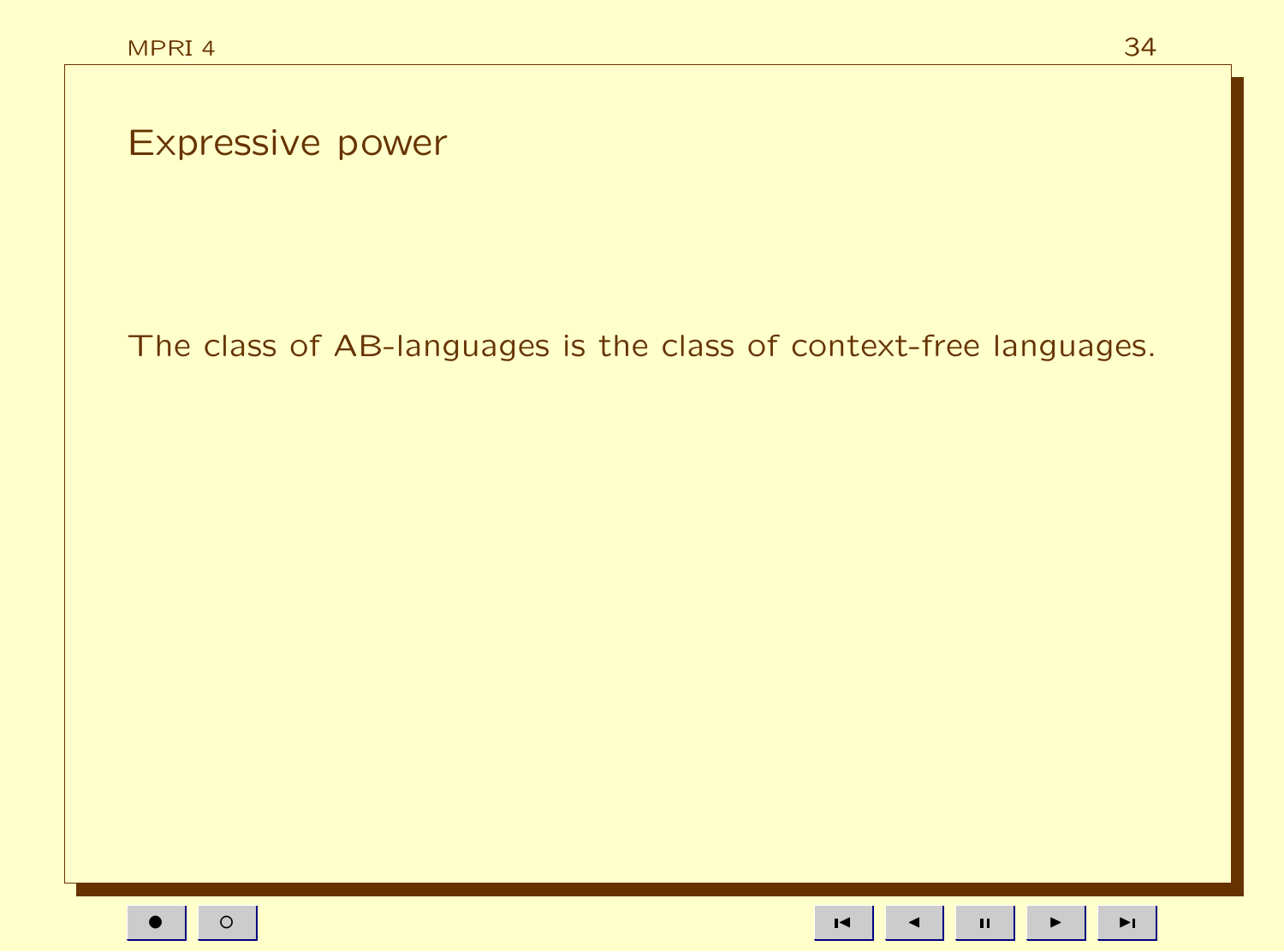### Structural limitations

Pierre : SN une :  $SN / N$ pomme :  $N$ mange :  $(SN \setminus P) / SN$ qui :  $(SN \setminus SN) / (SN \setminus P)$ rapidement :  $P \setminus P$ 

It is possible to generate:

Pierre qui mange une pomme

 $SN \bullet ((SN \setminus SN) / (SN \setminus P)) \bullet ((SN \setminus P) / SN) \bullet (SN / N) \bullet N \leq SN$ 

Pierre mange une pomme rapidement

 $SN \bullet ((SN \setminus P) / SN) \bullet (SN / N) \bullet N \bullet (P \setminus P) \leq P$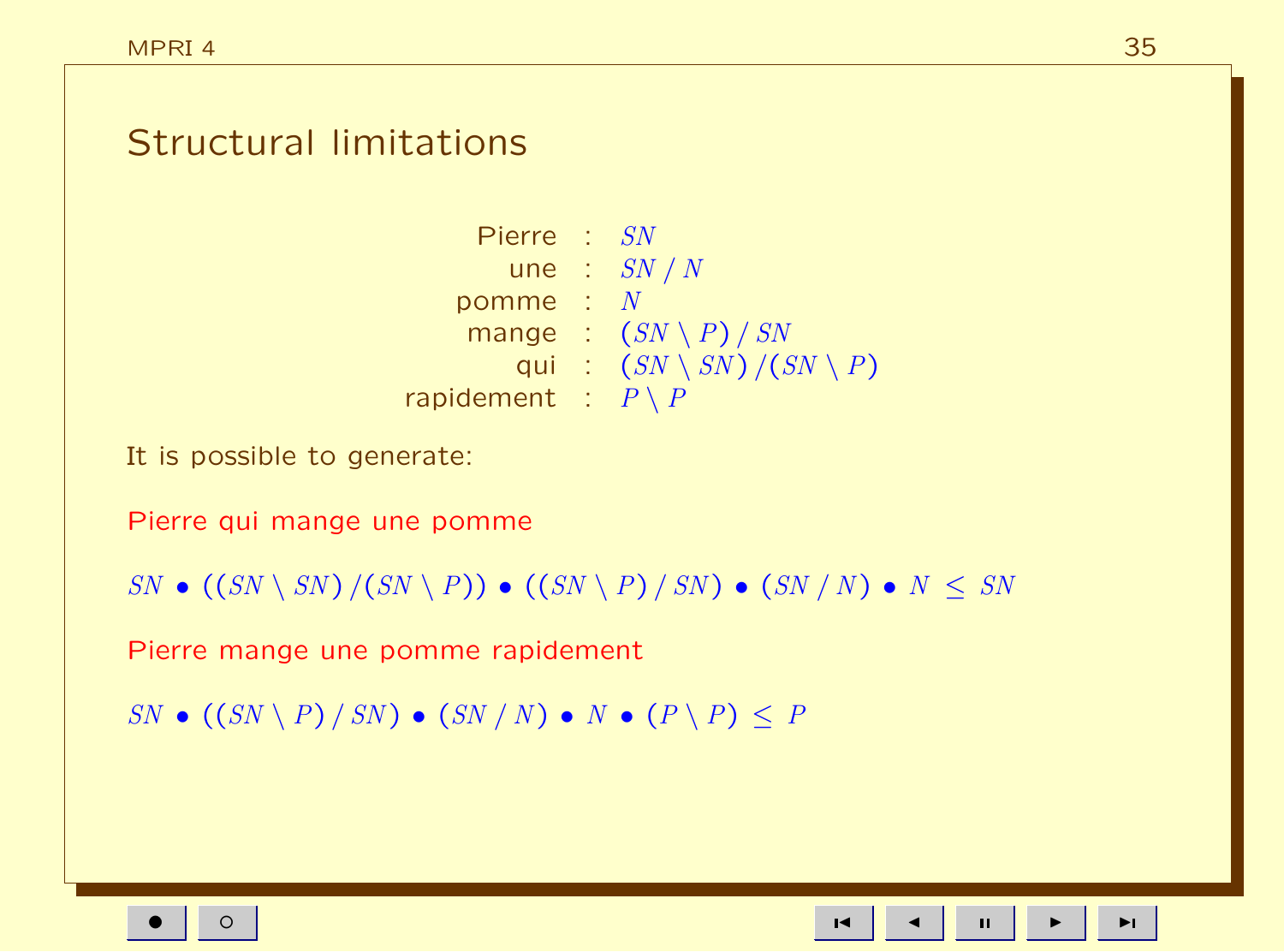It is not possible to generate:

Pierre qui mange une pomme rapidement

because the following inequality:

 $(SN \setminus P) \bullet (P \setminus P) \le (SN \setminus P)$ 

cannot be derived

 $\mathbf{H}^{\dagger}$ 

 $\blacktriangleright$  l

 $\blacksquare$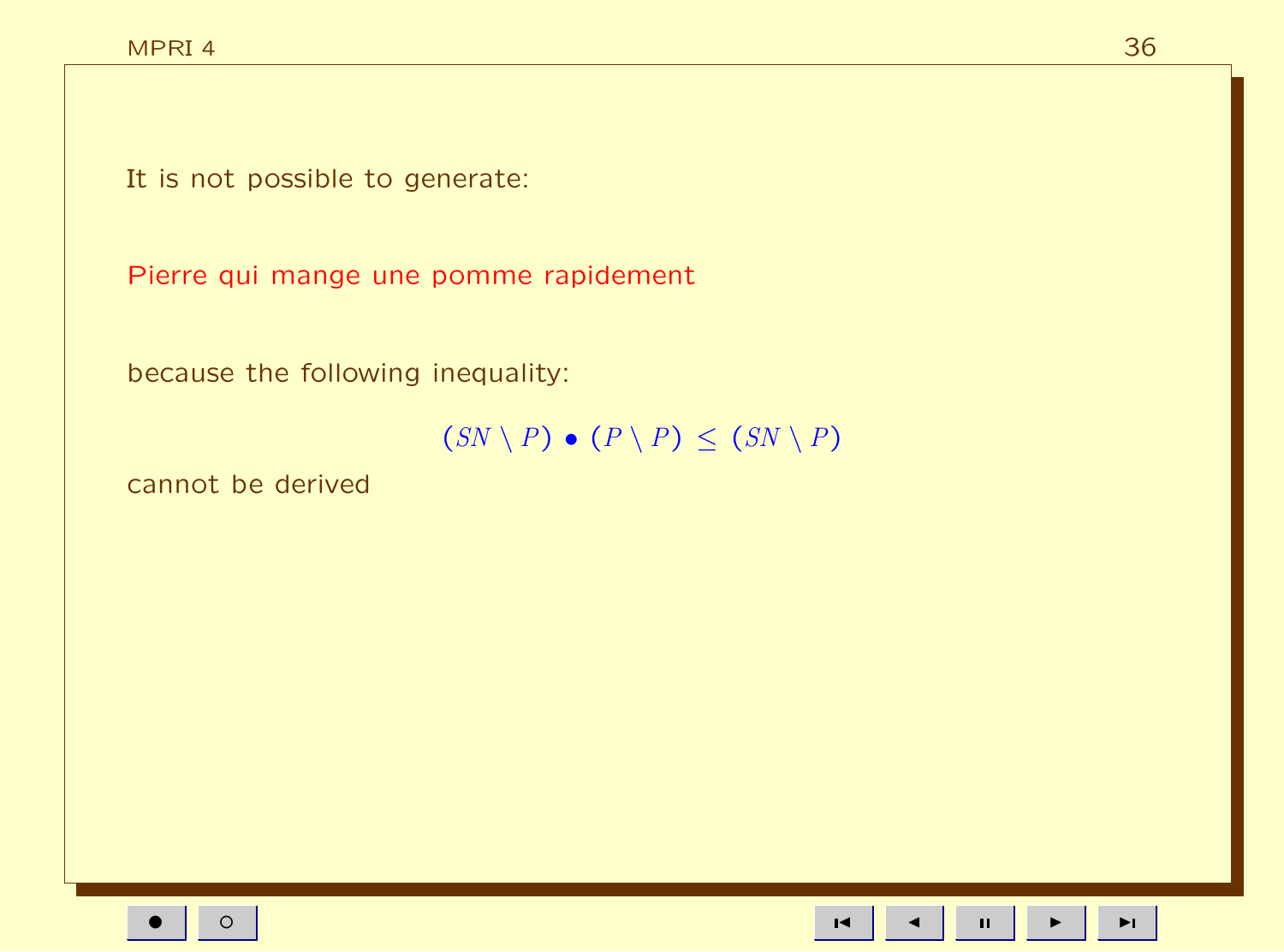# Hypothetical reasoning To generate: Pierre qui mange une pomme rapidement the following inequality is needed:  $(SN \setminus P) \bullet (P \setminus P) \leq (SN \setminus P)$ Similarly, to generate: une pomme que Pierre mange where

que :  $(SN \setminus SN) / (P / SN)$ 

the following inequality is needed:

 $SN \bullet ((SN \setminus P) / SN) \le (P / SN)$ 

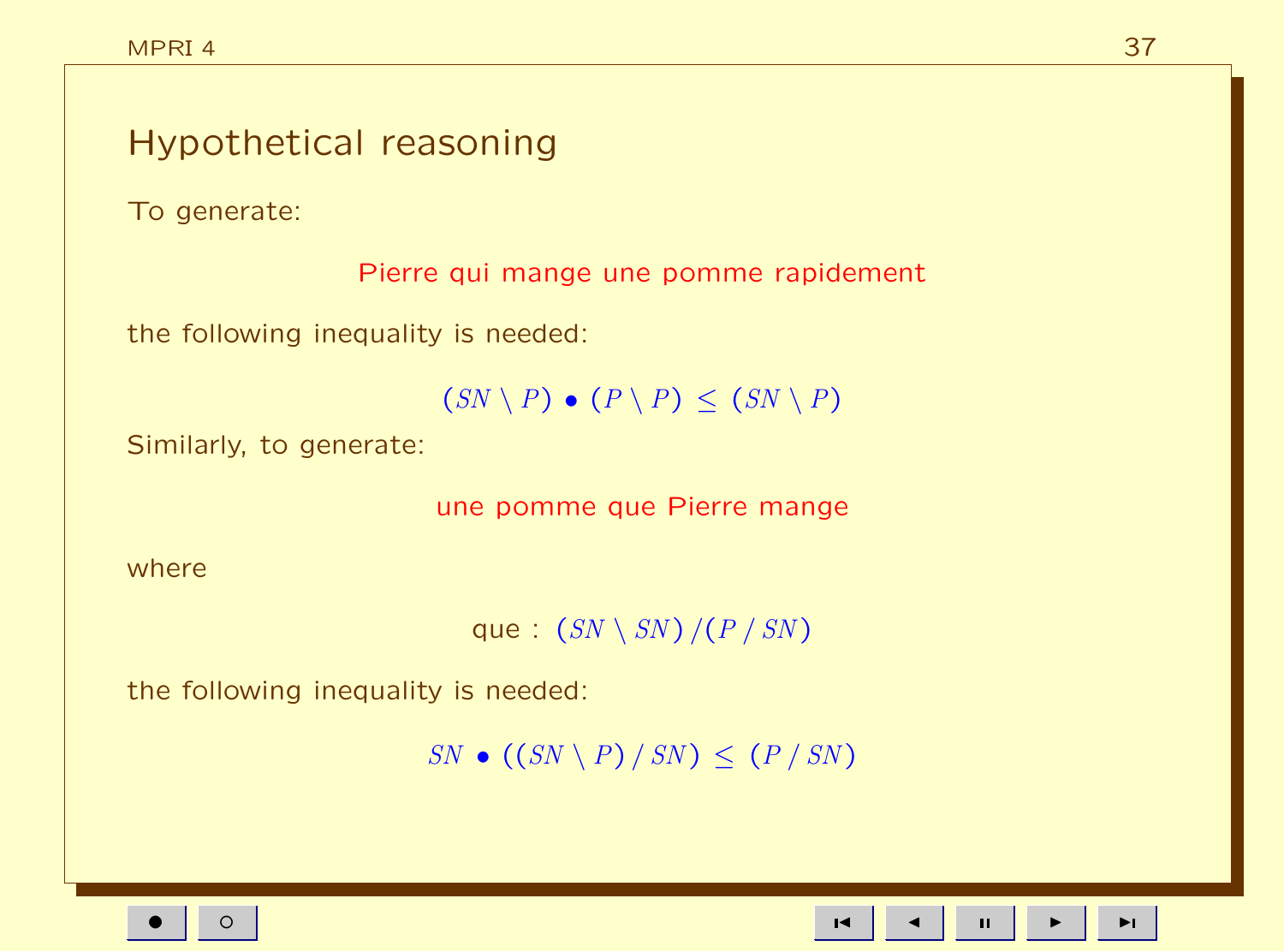Both inequalities are consistent with respect to the interpretation of the preorder but cannot be derived using the algebraic laws given so far.

The algebra previously given does not capture completely the intuition we have of the connectives

 $\mathbf{H}$ 

 $\blacktriangleright$ l

 $\blacksquare$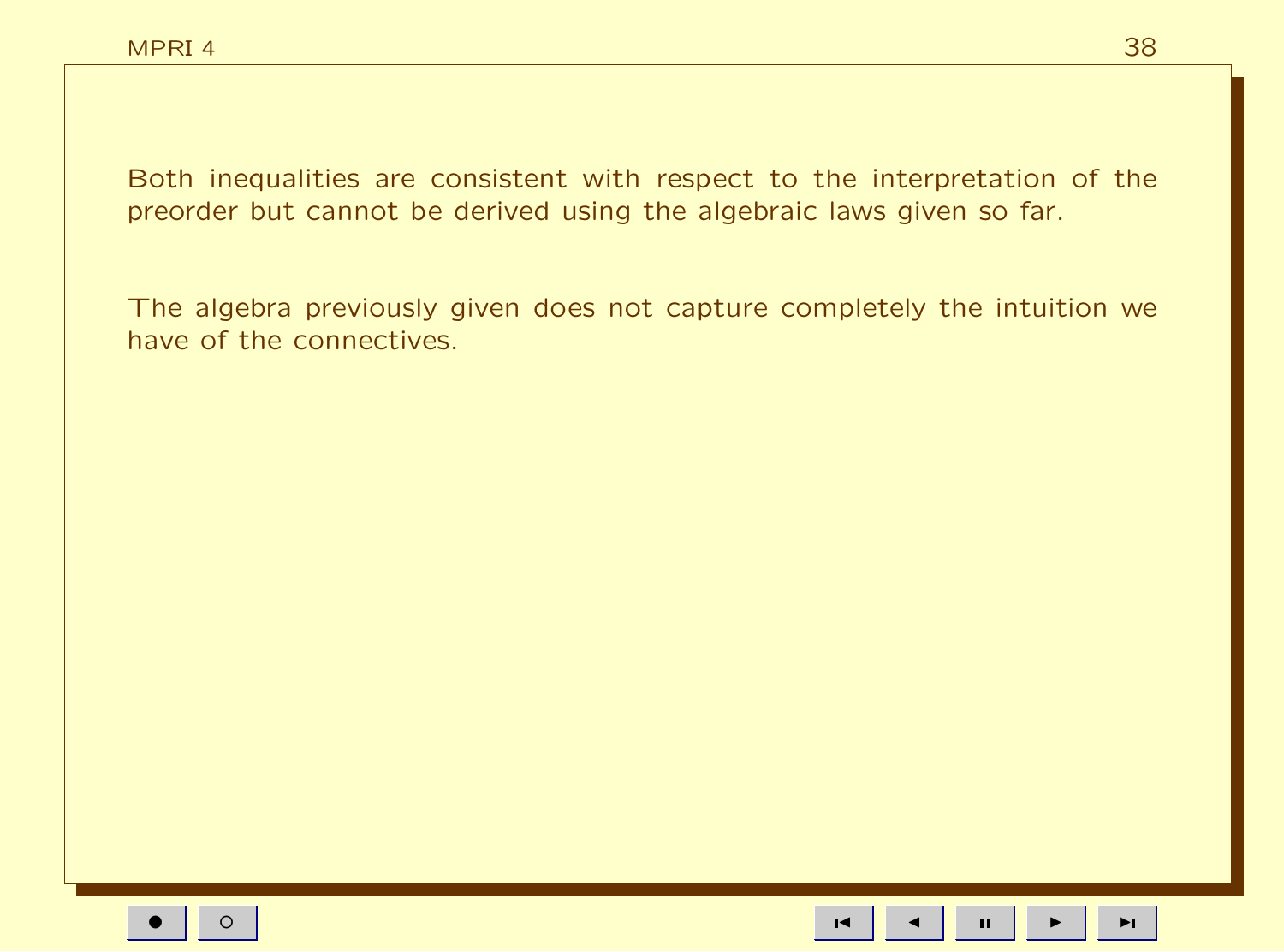Both inequalities are consistent with respect to the interpretation of the preorder but cannot be derived using the algebraic laws given so far.

The algebra previously given does not capture completely the intuition we have of the connectives

Hypothetical reasoning:

Assume:

 $X : SN$ 

then:

X mange rapidement :  $P$ 

hence<sup>.</sup>

mange rapidement :  $SN \setminus P$ 

 $\mathbf H$  $\blacktriangleright$ l

 $\overline{1}$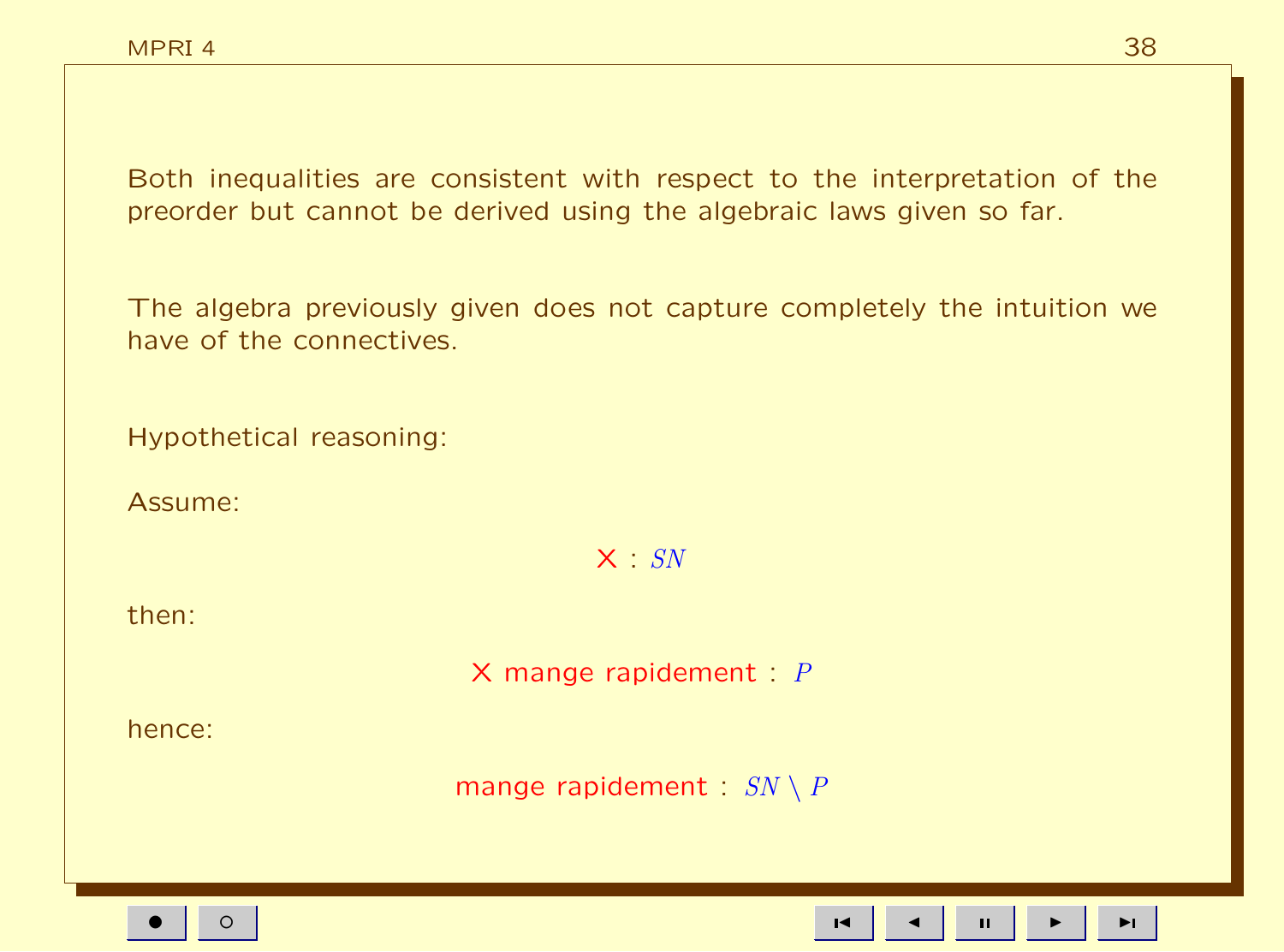### Enriching the algebra

Add the following adjunction laws:

 $(\alpha \bullet \beta) \leq \gamma \Rightarrow \beta \leq (\alpha \setminus \gamma)$  $(\alpha \bullet \beta) \leq \gamma \Rightarrow \alpha \leq (\gamma / \beta)$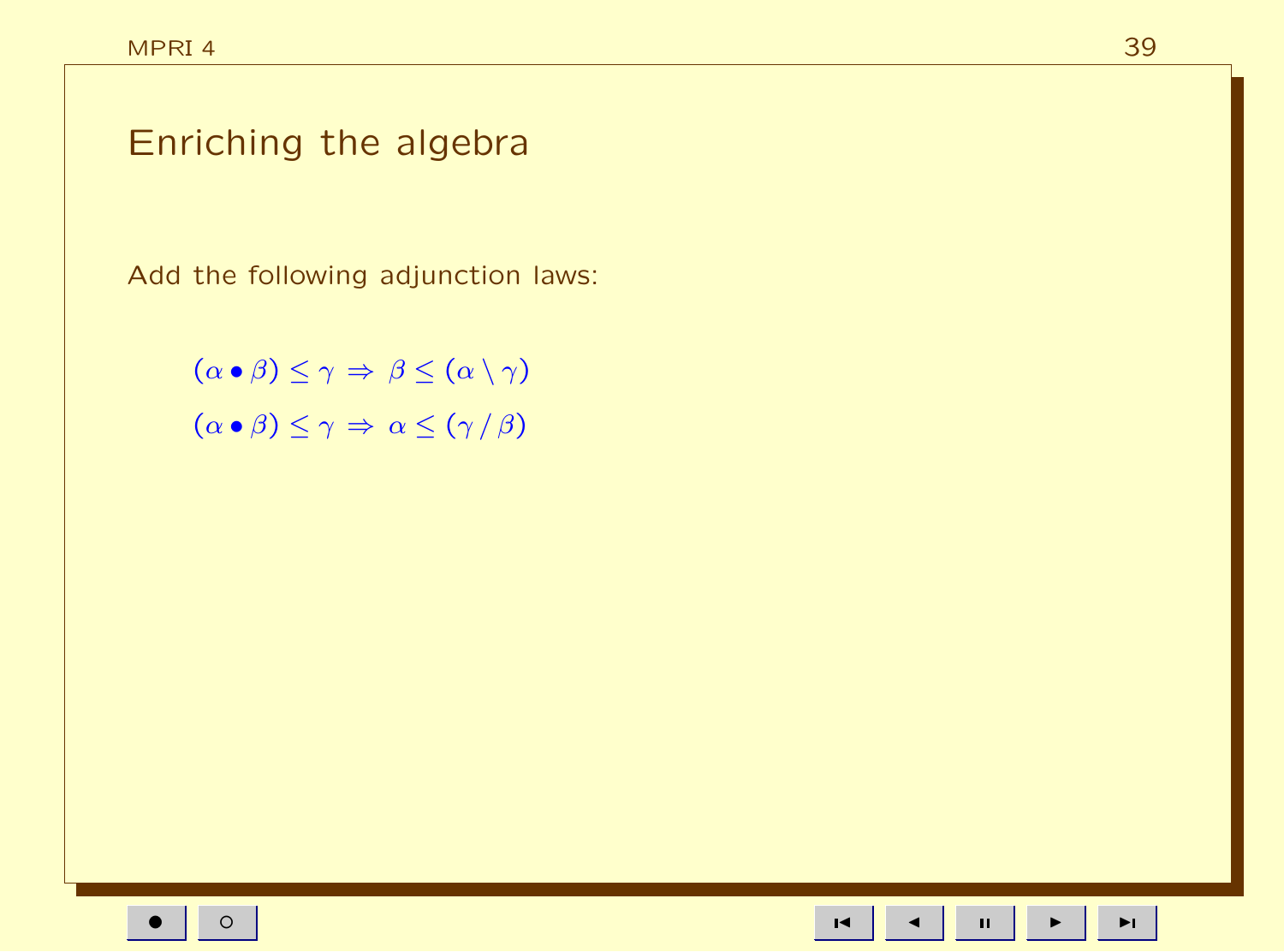### Logical formalization

There exists a logical reading of:

 $\alpha_0 \bullet \cdots \bullet \alpha_n \leq \beta$ 

where:

- the  $\alpha_i$ 's are seen as hypotheses;
- $\beta$  plays the part of the conclusion;
- $\bullet$  < is interpreted as a consequence relation.

According to this reading, the syntactic categories correspond to formulas. • is a conjonction, and both \ and / are implications.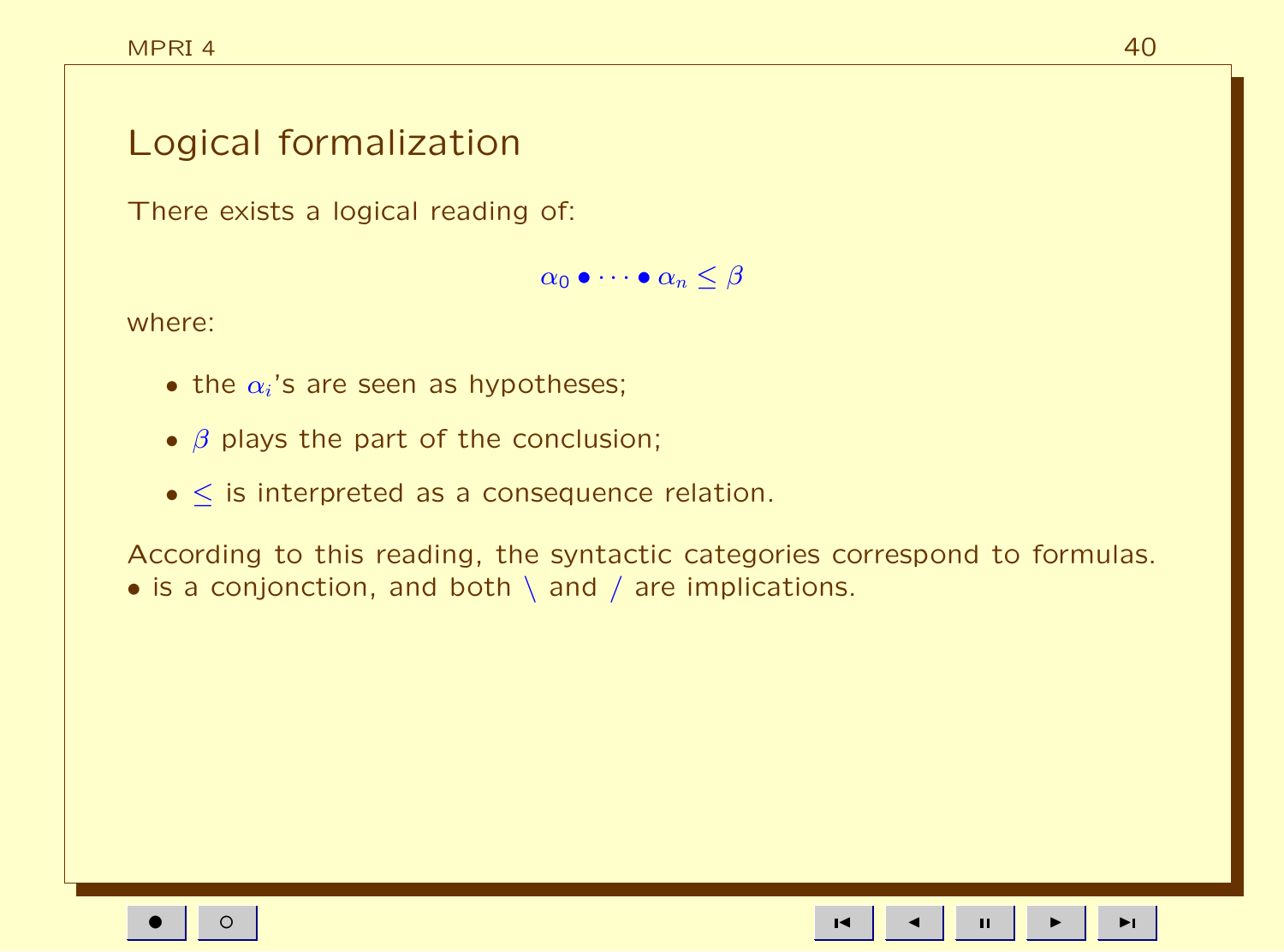| $\left( \bullet \text{ right} \right)$ |
|----------------------------------------|
| $(\n\$ right)                          |
| $\frac{1}{2}$ (/ right)                |
|                                        |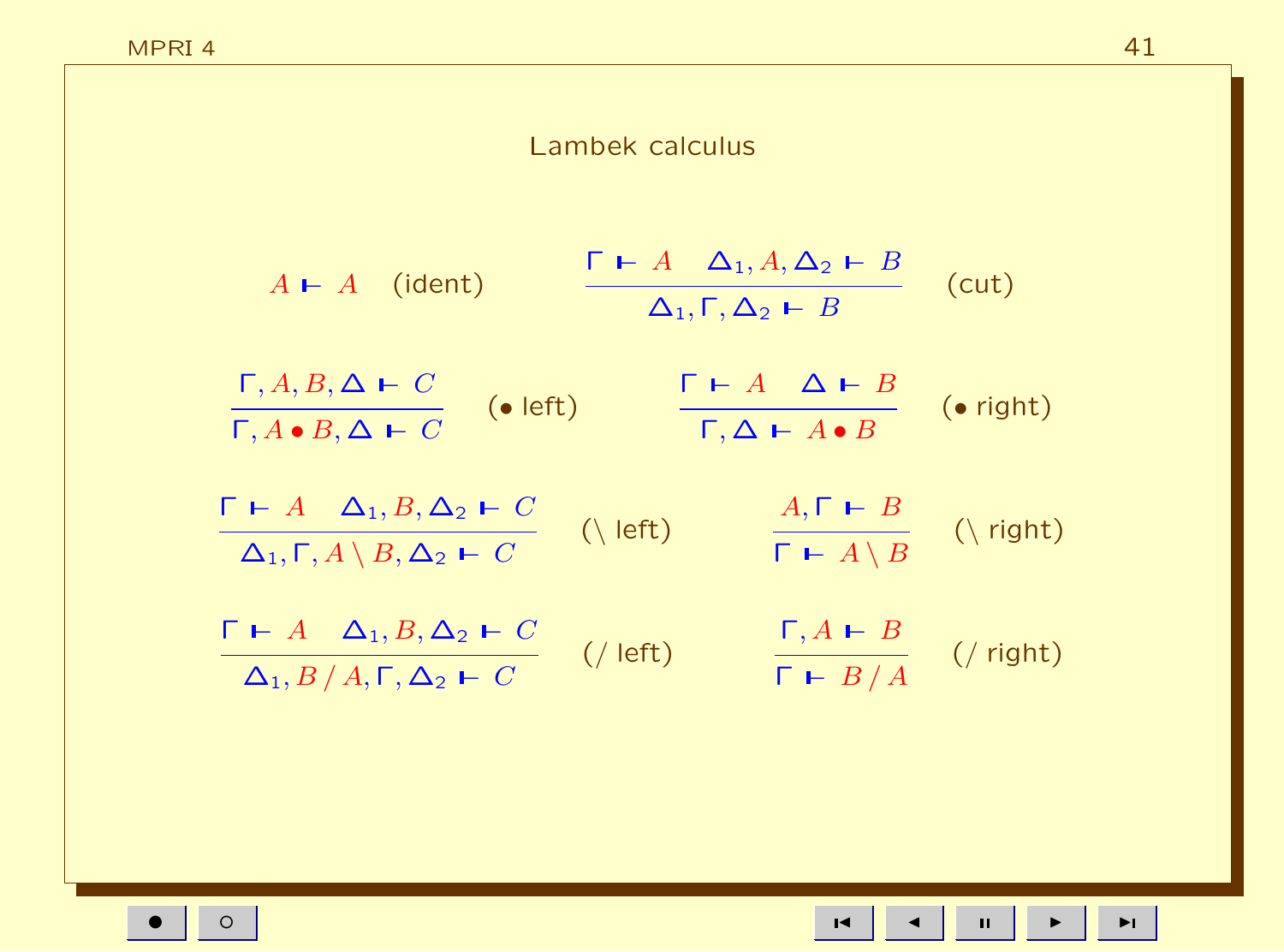### Lambek grammars

Same data as an AB-grammar.

The langage  $L(G)$  generated by a Lambek-grammar  $G$  is the set of words

 $a_0 \ldots a_n \in \Sigma^*$ 

such that there exist

$$
\alpha_0 \in {\cal L}(a_0), \ldots, \alpha_n \in {\cal L}(a_n)
$$

with the following sequent

 $\alpha_0, \ldots, \alpha_n \vdash s$ 

being derivable.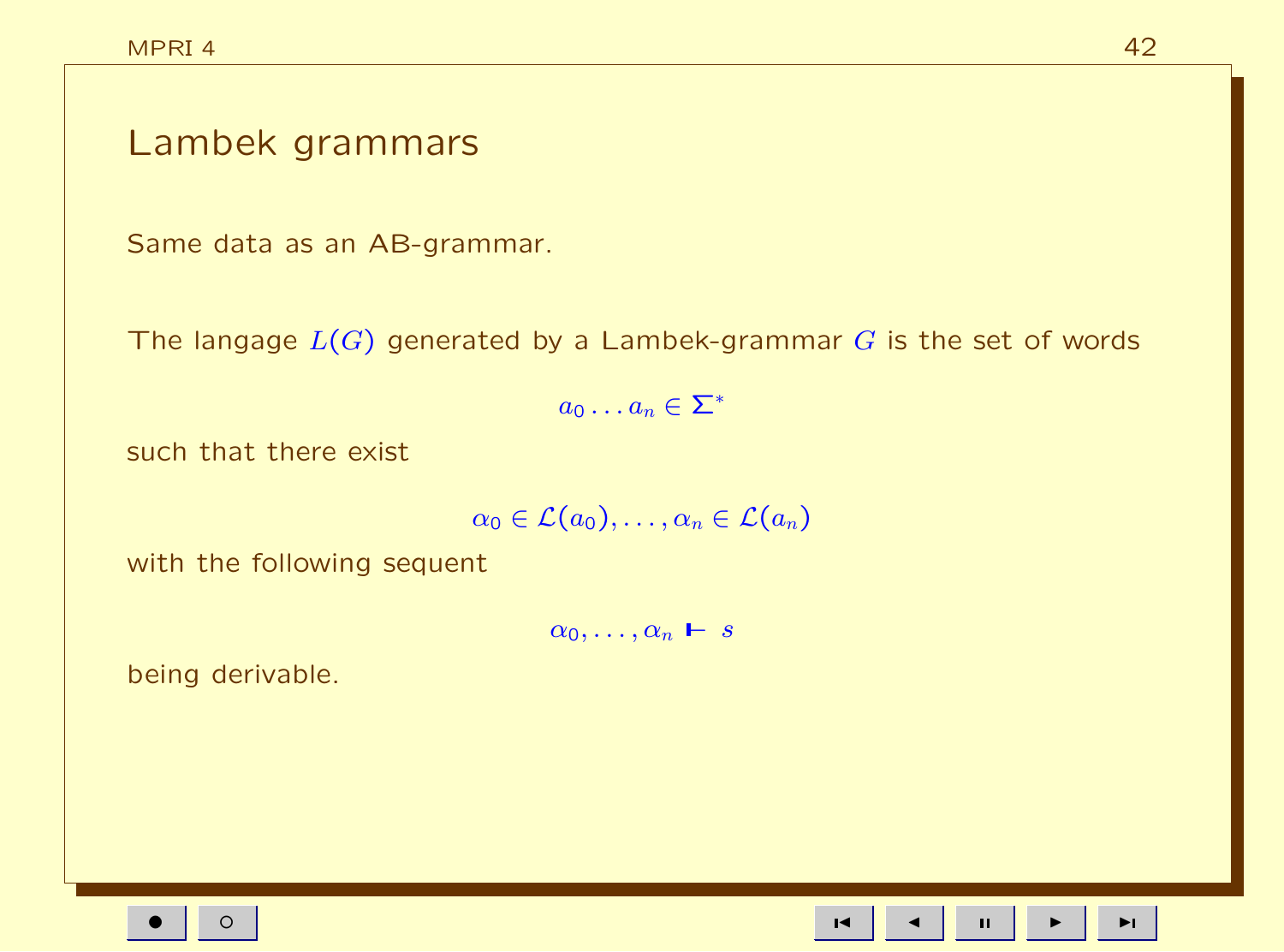| Decidability    |                                                                   |
|-----------------|-------------------------------------------------------------------|
| ing Rule (cut). | Cut elimination. Every derivable sequent is derivable without us- |
| Covolution      | The Lambels calculus is desidable                                 |

Corollary. The Lambek calculus is decidable.

 $\mathbf{u}$  $\blacktriangleright$ 

 $\blacksquare$ 

 $\blacktriangleleft$ 

 $\blacktriangleright$ l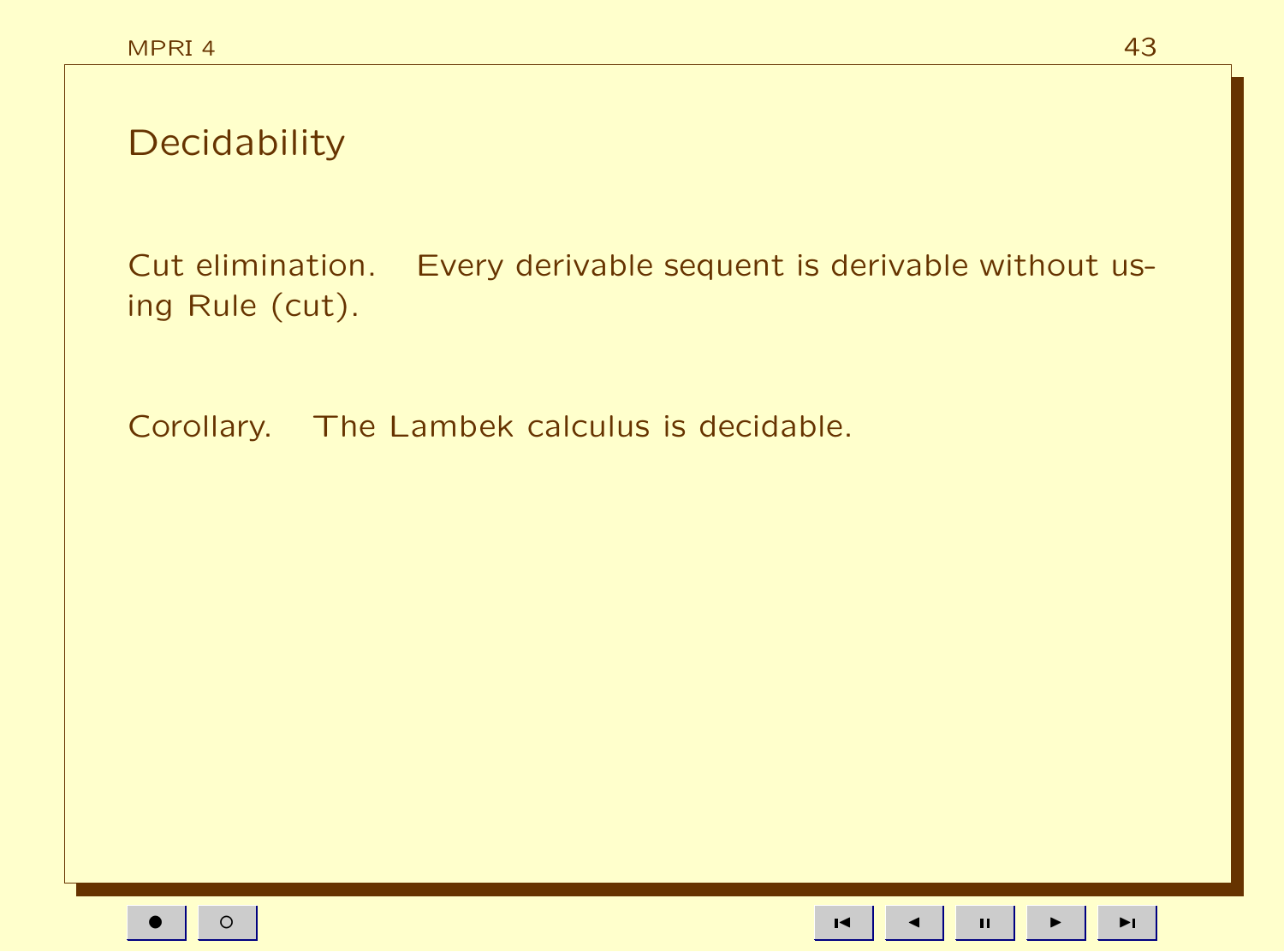### Elements of model theory

Let  $\langle \Sigma^*, +, \epsilon \rangle$  be the free monoid generated by  $\Sigma$ .

A valuation is defined to be a fonction  $\rho : \mathcal{A} \to 2^{\Sigma^*}$  that assigns a set of words to each atomic formula (syntactic category).

Given such a valuation  $\rho$ , interpret the formulas as follows:

 $\lbrack \lbrack \alpha \rbrack \rbrack \rho = \rho(\alpha)$  where  $\alpha$  is atomic  $[\![\alpha \bullet \beta]\!] \rho = \{ u \in \Sigma^* \mid \exists a \in [\![\alpha]\!] \rho \ldotp \exists b \in [\![\beta]\!] \rho \ldotp u = a + b \}$  $[\![\alpha \setminus \beta]\!] \rho = \{ u \in \Sigma^* \mid \forall a \in [\![\alpha]\!] \rho. \, a + u \in [\![\beta]\!] \rho \}$  $[\![\alpha/\beta]\!] \rho = \{ u \in \Sigma^* \mid \forall b \in [\![\beta]\!] \rho. u + b \in [\![\alpha]\!] \rho \}$ 

Let  $\Gamma = \gamma_0, \ldots, \gamma_n$ , and define:

$$
[\![\mathsf{\Gamma}]\!] \rho = [\![\gamma_0 \bullet \cdots \bullet \gamma_n]\!] \rho
$$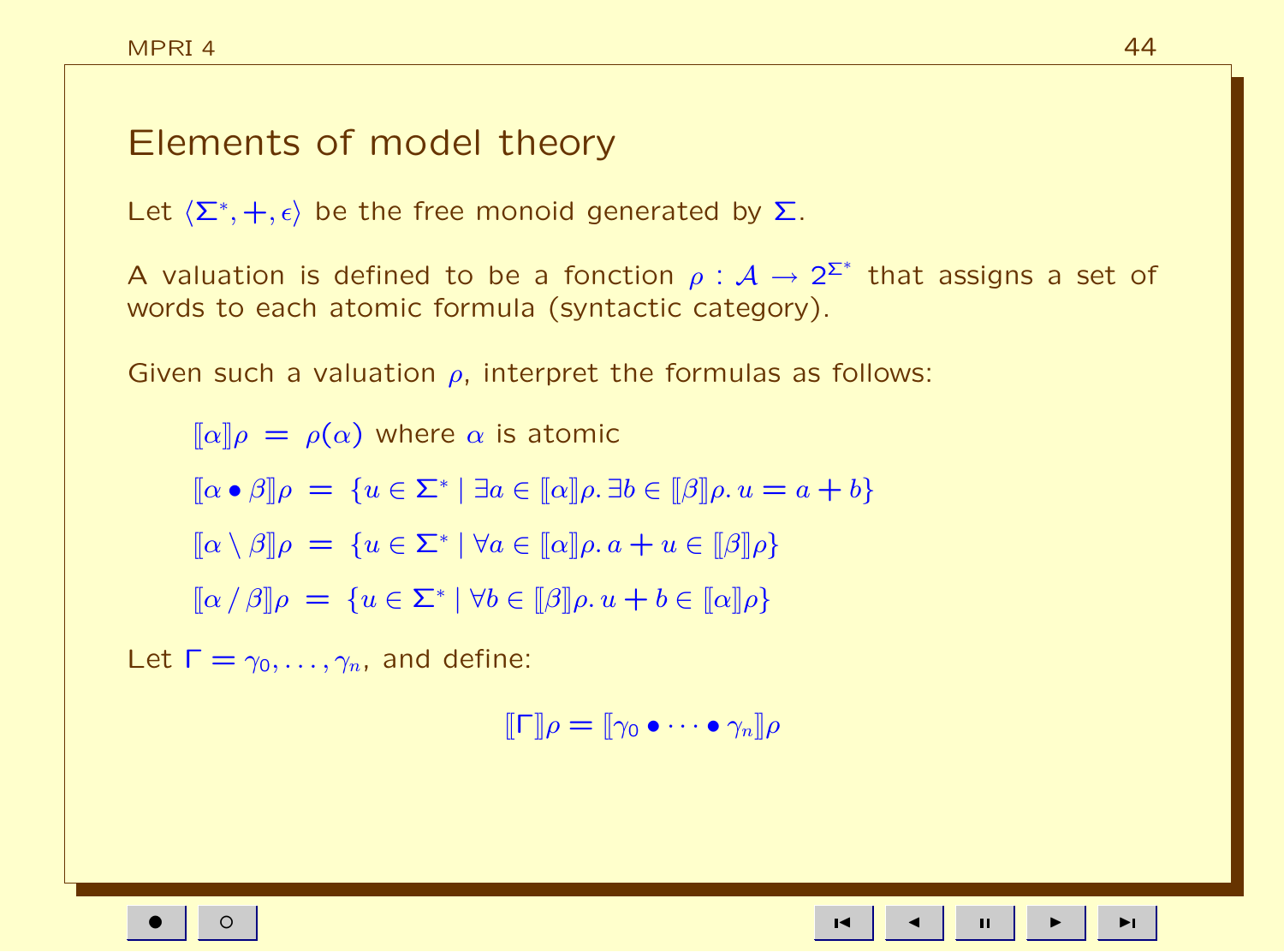A valuation  $\rho$  satisfies a sequent  $\Gamma \vdash \alpha$  iff

 $\llbracket \mathsf{\Gamma} \rrbracket \rho \subset \llbracket \alpha \rrbracket \rho$ 

A sequent  $\Gamma \vdash \alpha$  is valid iff it is satisfied by every valuation.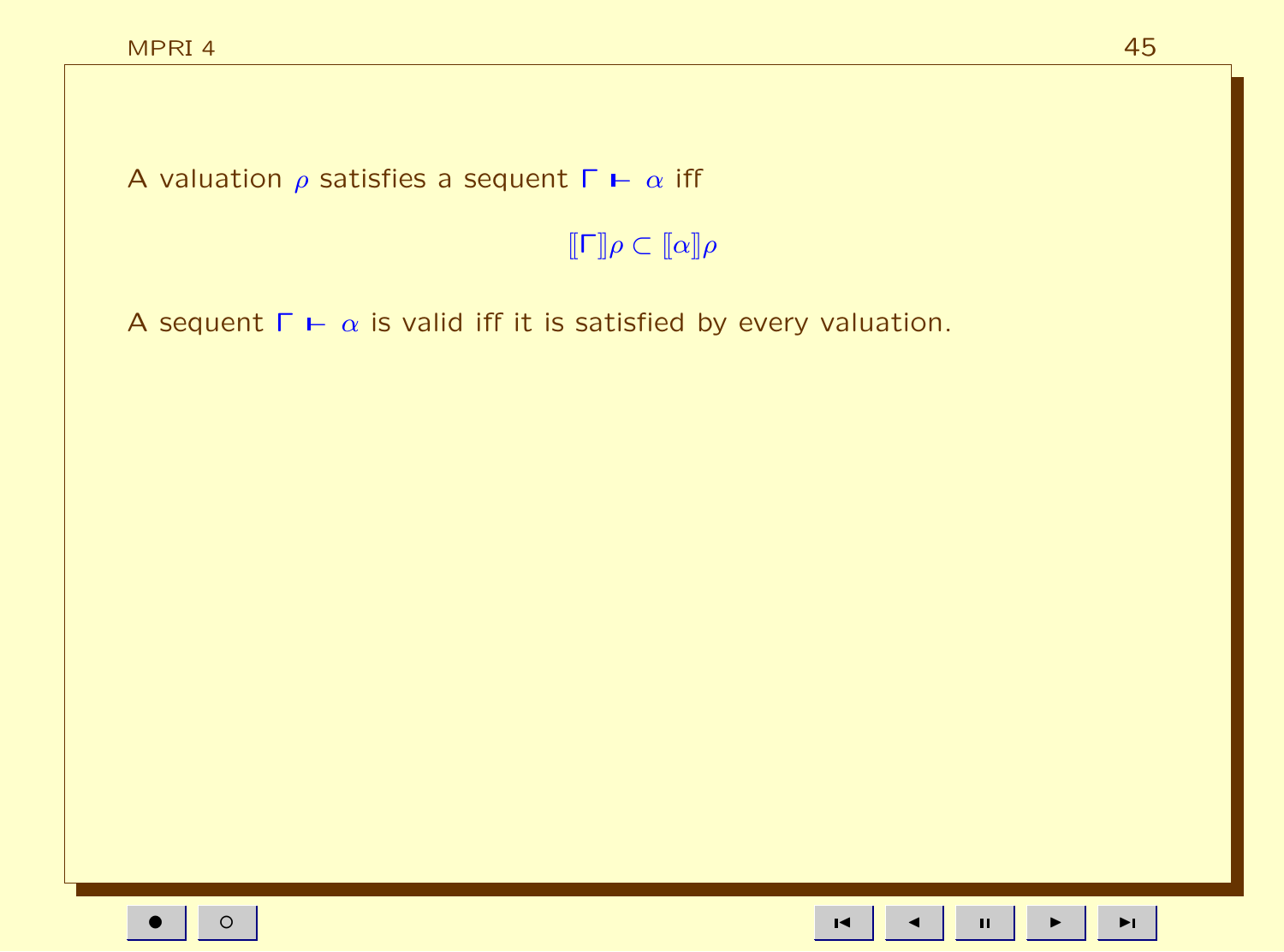Correctness. Every derivable sequent is valid.

Completness (Pentus, 1993). Every valid sequent is derivable.

 $\blacktriangleright$  l

 $\mathbf{H}$ 

 $\blacksquare$ 

46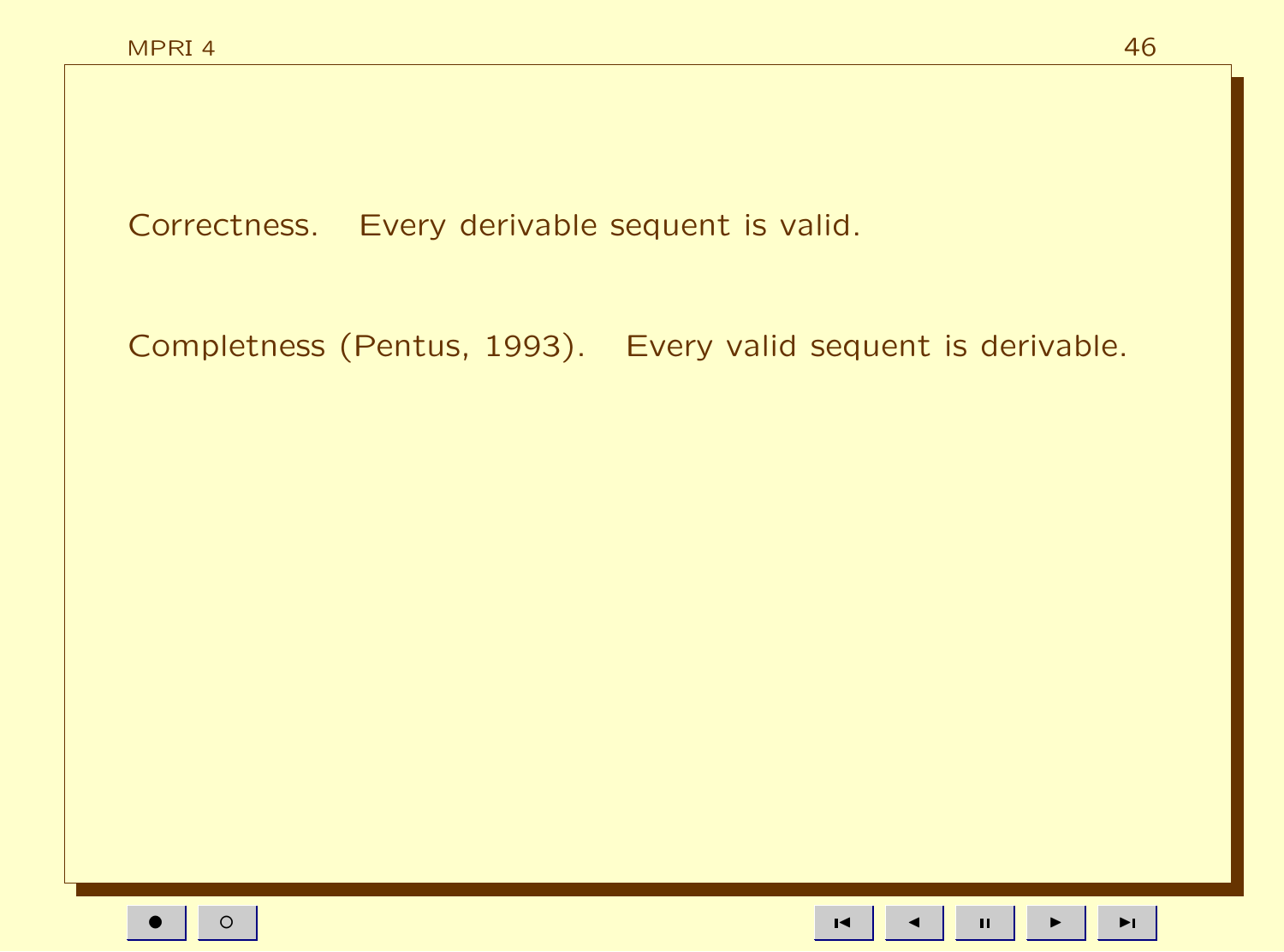**Expressive Power** 

(Pentus, 1992) The class of languages generated by the Lambek grammars is the class of context-free languages.

 $\mathbf{H}$ 

 $\overline{1}$ 

 $\blacktriangleright$  l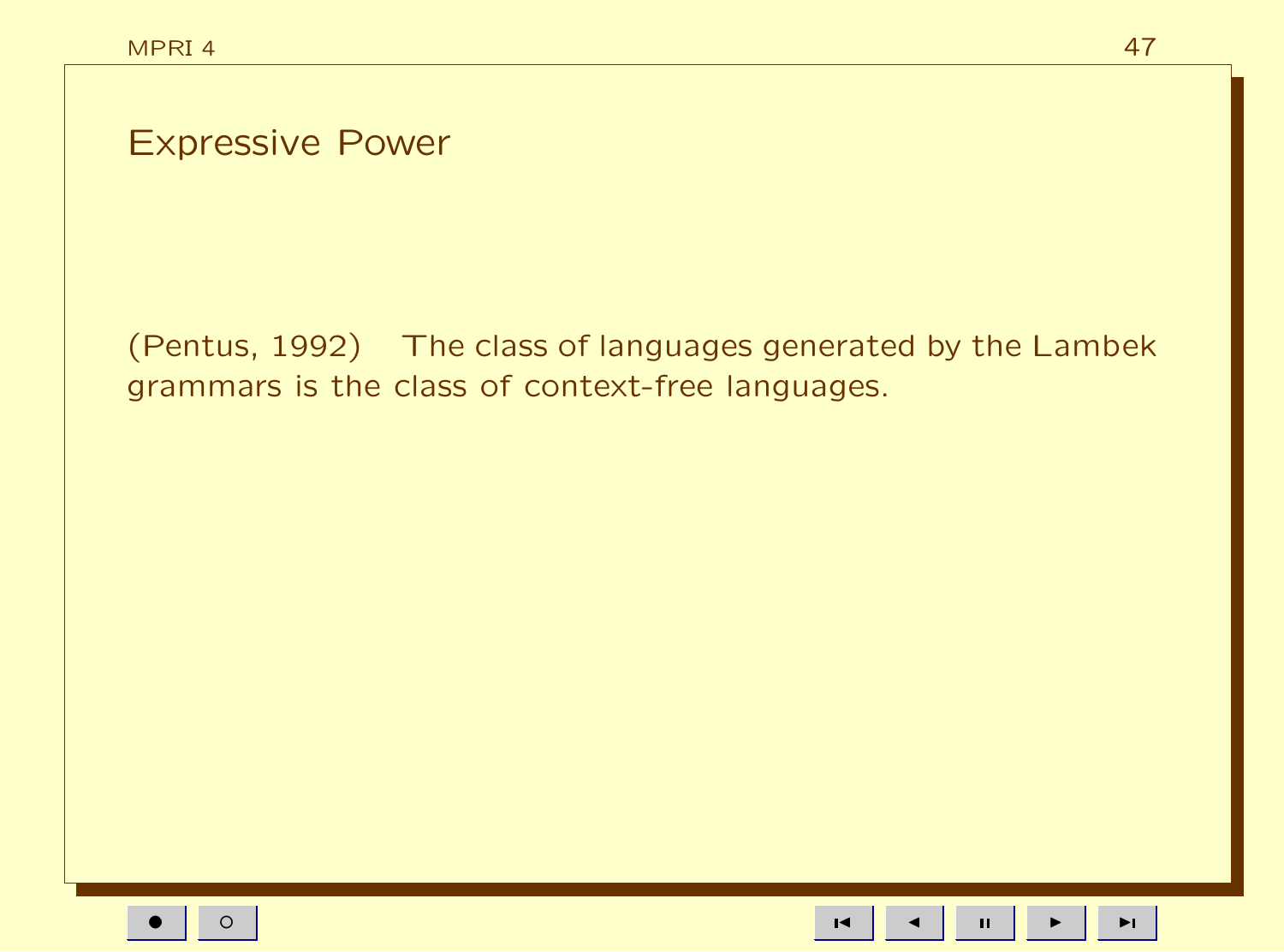## **Structural limitations**

The non-commutativity of the Lambek calculus is to "rigid".

Among others, it does not allow for medial wh-extraction.

For instance:

Une pomme que Pierre mange rapidement

cannot be generated.

 $\mathbf H$ 

 $\blacktriangleright$ l

 $\blacksquare$